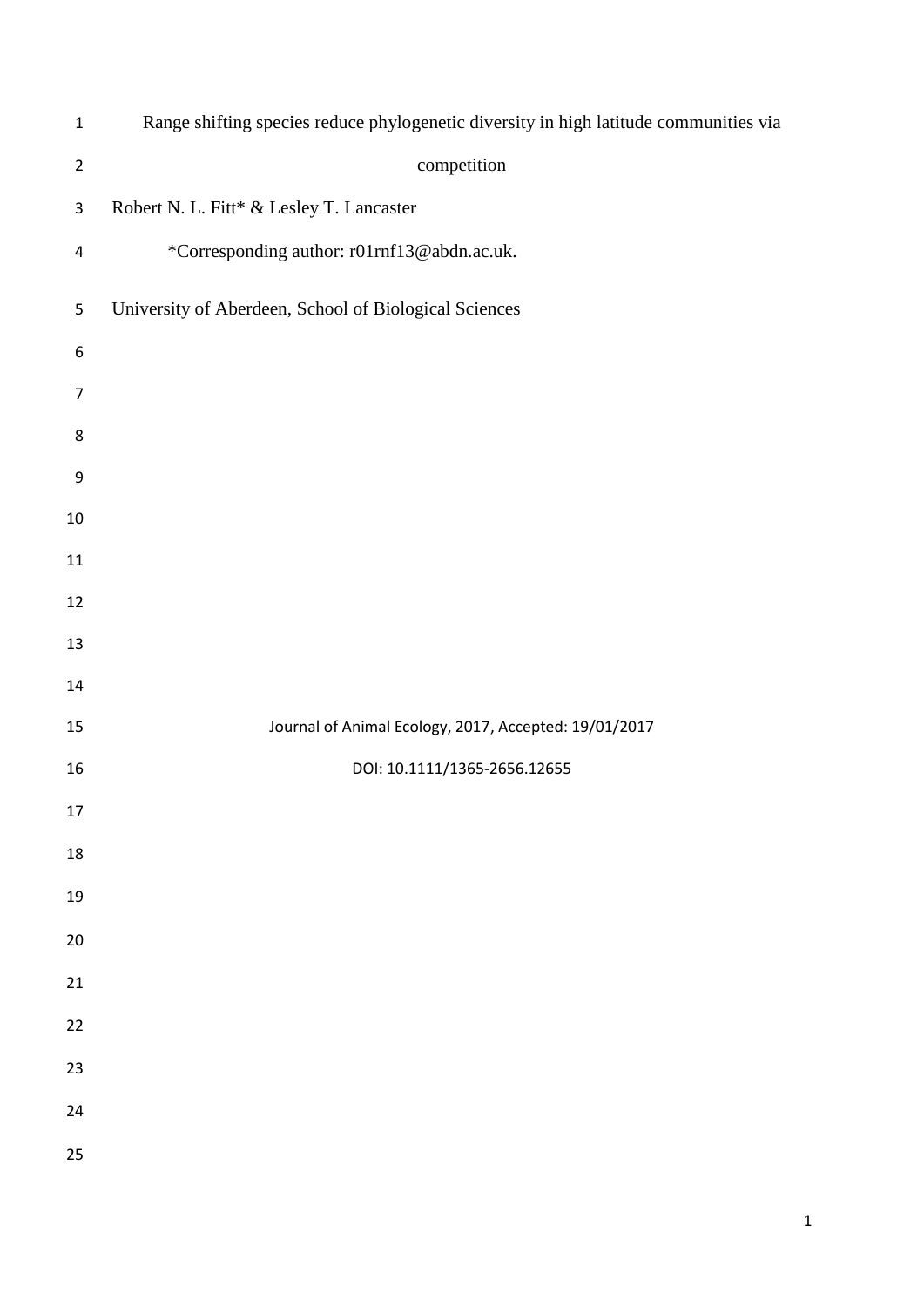| 26       |                 |                                                                                                |
|----------|-----------------|------------------------------------------------------------------------------------------------|
| 27       |                 | Range shifting species reduce phylogenetic diversity in high latitude communities via          |
| 28       | competition     |                                                                                                |
| 29<br>30 |                 | Robert Fitt <sup>1*</sup> , Lesley T. Lancaster <sup>1</sup>                                   |
| 31       |                 | 1. Institute of Biological and Environmental Sciences, The University of Aberdeen,             |
| 32       |                 | Aberdeen, United Kingdom.                                                                      |
| 33       |                 | *Corresponding author: r01rnf13@abdn.ac.uk.                                                    |
| 34       | <b>Abstract</b> |                                                                                                |
| 35       |                 | 1. Under anthropogenic climate change, many species are expanding their ranges to              |
| 36       |                 | higher latitudes and altitudes, resulting in novel species interactions. The                   |
| 37       |                 | consequences of these range shifts for native species, patterns of local biodiversity,         |
| 38       |                 | and community structure in high latitude ecosystems are largely unknown but critical           |
| 39       |                 | to understand in light of widespread poleward expansions by many warm-adapted                  |
| 40       |                 | generalists.                                                                                   |
| 41       | 2.              | Using niche modelling, phylogenetic methods, and field and laboratory studies, we              |
| 42       |                 | investigated how colonisation of Scotland by a range expanding damselfly, <i>Ischnura</i>      |
| 43       |                 | elegans, influences patterns of competition and niche shifts in native damselfly               |
| 44       |                 | species, and changes in phylogenetic community structure.                                      |
| 45       | 3.              | Colonization by <i>I. elegans</i> was associated with reduced population density and niche     |
| 46       |                 | shifts in the resident species least related to <i>I. elegans (Lestes sponsa)</i> , reflecting |
| 47       |                 | enhanced competition. Furthermore, communities colonized by <i>I. elegans</i> exhibited        |
| 48       |                 | phylogenetic underdispersion, reflecting patterns of relatedness and competition.              |
|          |                 |                                                                                                |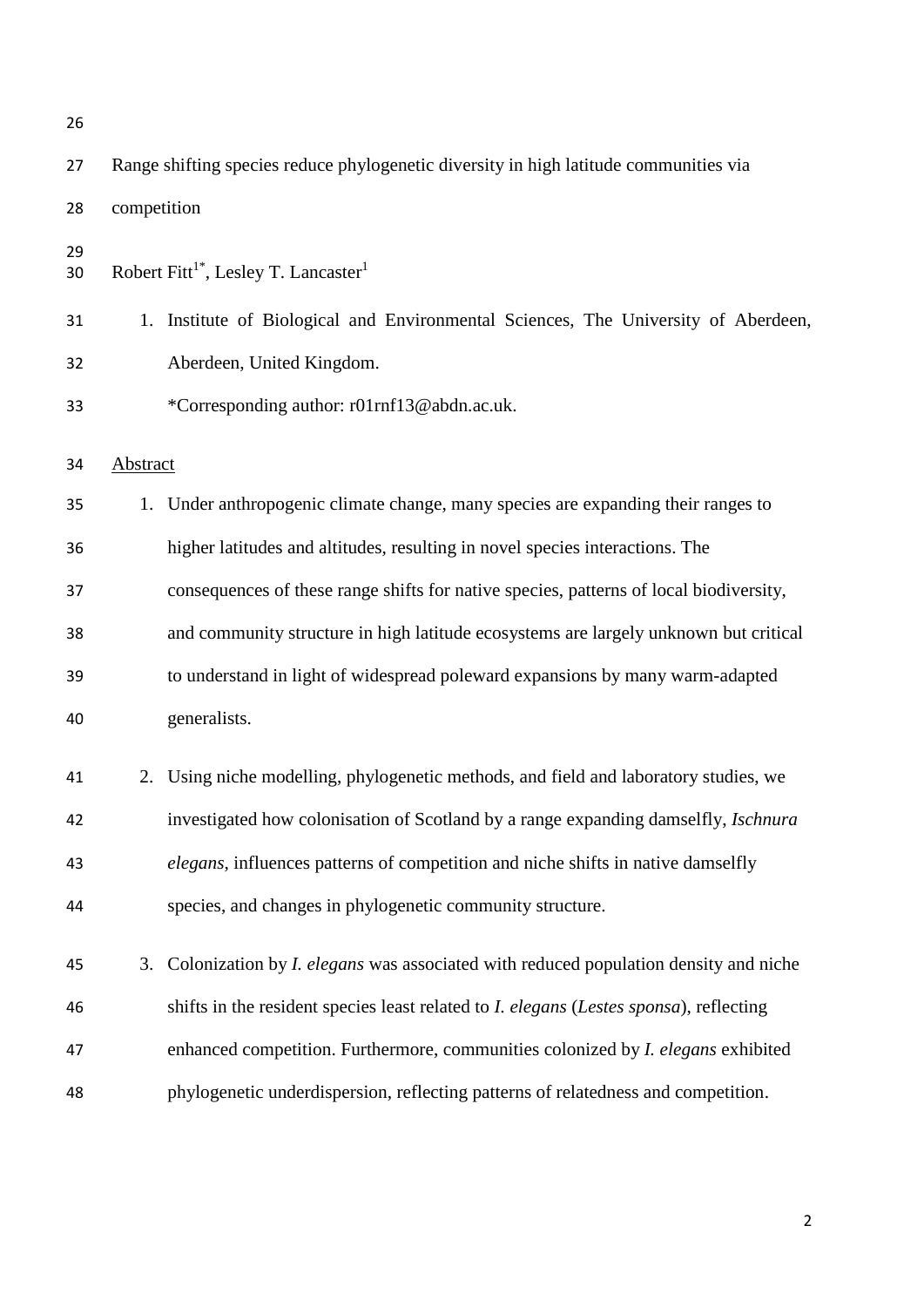4. Our results provide a novel example of a potentially general mechanism whereby climate change-mediated range shifts can reduce phylogenetic diversity within high latitude communities, if colonising species are typically competitively superior to members of native communities that are least-closely-related to the coloniser.

 Key words: Climate Change, Range Shifts, Competition, Community Assembly, Damselflies, Odonata, Coexistence, Non-analog communities, thermal niche.

## Introduction

 Many species are shifting their ranges to higher elevations and latitudes in response to climate change (Parmesan & Yohe 2003; Hickling *et al.* 2005). However, rates of range shift are not consistent across species (Hickling et al 2008), thus many ecological communities are experiencing changes in composition in response to novel regional species pools (Moritz *et al.* 2008; Telwala *et al.* 2013; Therry *et al.* 2016). Typically, high latitude communities which have not been colonised by range shifting species are simple, often containing several endemic, keystone species with little local redundancy in ecosystem function (Gaston 2000; Willig, Kaufman & Stevens 2003). Such features make high latitude communities open to invasions and colonization by range-expanding species (Lebouvier *et al.* 2011), but the general consequences of range expansions for high latitude community diversity are largely unknown. Several recent, large-scale analyses suggest that regional (gamma) biodiversity will continue to increase under climate change at high latitudes, which may also be reflected in increases in (alpha) diversity at the local community level (Menéndez *et al.* 2006; Thuiller *et al.* 2011). However, other analyses suggest that colonizing species may typically outcompete and replace native species at high latitudes (Alexander et al. 2015), resulting in irreversible species loss and biotic homogenization along latitudinal gradients (Dornelas *et al.* 2014). Recent work also suggests that colonization by range-shifting species or invaders often reduces phylogenetic diversity of impacted communities (Lessard *et al.* 2009; Selvi, Carrari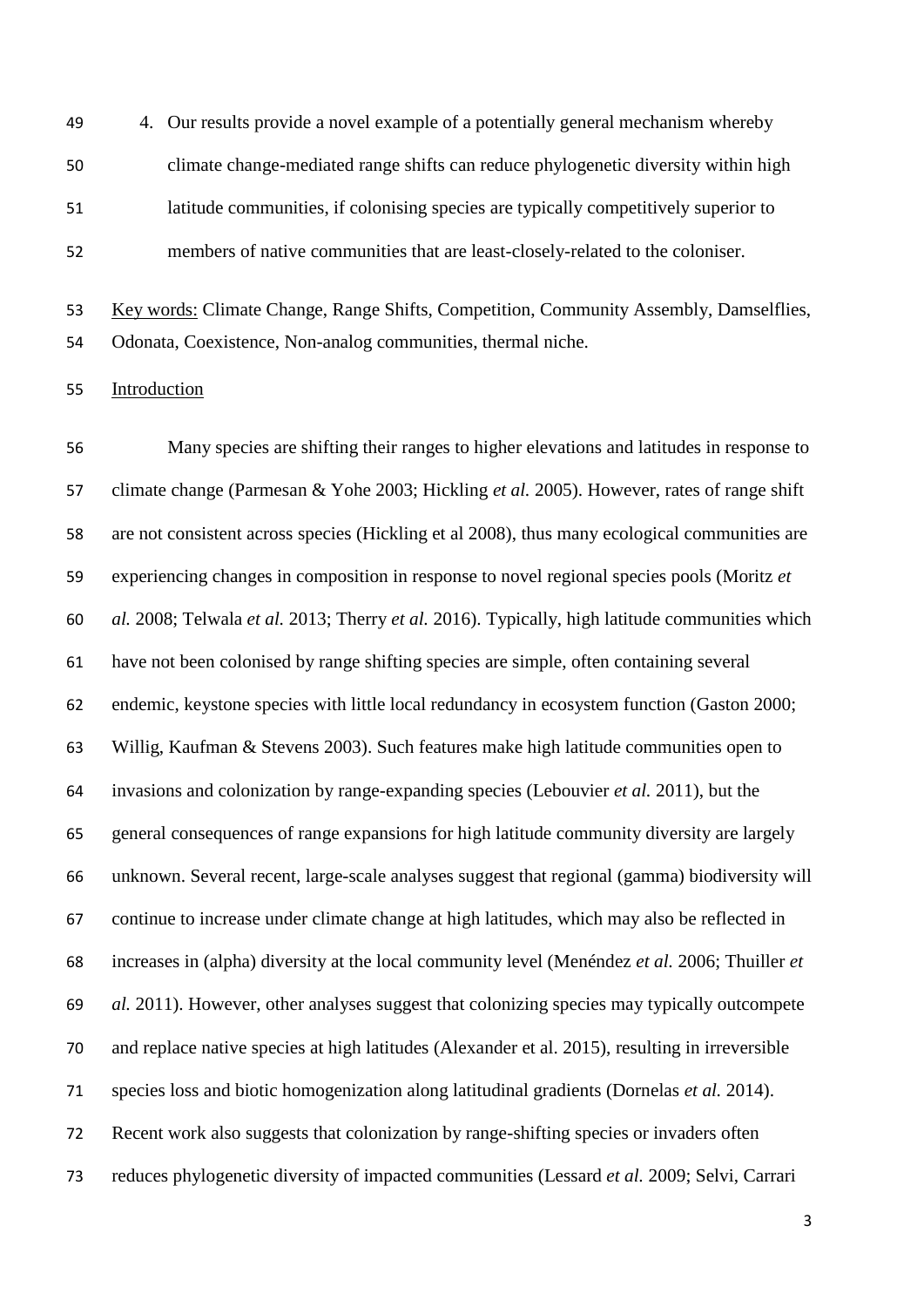& Coppi 2016), but it is unknown whether or how this process results from patterns of competition between colonizing and native species. Understanding of these underlying mechanisms is critical in order to mitigate loss of phylogenetic diversity at high latitudes. Biotic homogenization and reduced phylogenetic diversity could have severe consequences for ecosystem function and future evolutionary potential for high latitude communities to respond to future climatic stressors (Pio *et al.* 2014; Li *et al.* 2015).

#### *Underlying processes affecting community phylogenetic diversity:*

 Two processes, environmental filtering and competition, are often invoked to explain the makeup of communities (Kraft *et al.* 2007). Environmental filtering represents the process by which the environment acts as a "sieve", so that species with shared niche requirement or environmental performances are expected to cluster together in space as they colonise shared habitats (Cavender-Bares *et al.* 2004; McGill *et al.* 2006; Kraft *et al.* 2007). Over an environmental gradient, species with similar niche requirements will persist in shared locales to form communities (Wiescher, Pearce-Duvet & Feener 2012; Laliberté, Turner & B.L. 2014). Inversely, competition may result in the exclusion of ecologically similar species from occupying the same geographic space, via limiting niche similarities between species (Cahill *et al.*, 2008, Darwin 1859). Species with similar functional or niche traits are typically expected to compete most strongly for resources, resulting in reduced densities or local exclusion of all but the best performing (i.e., most competitive) species from each functional group (Macarthur & Levins 1967). Under competitive exclusion, and in contrast to environmental filtering, coexistence within a community is therefore often expected to arise from interspecific variation in functional and niche traits (Macarthur & Levins 1967; Chesson 2000). In high-diversity regions, competition may determine coexistence within communities, but if the number of potential competitors is limited, or if spatial environmental variation is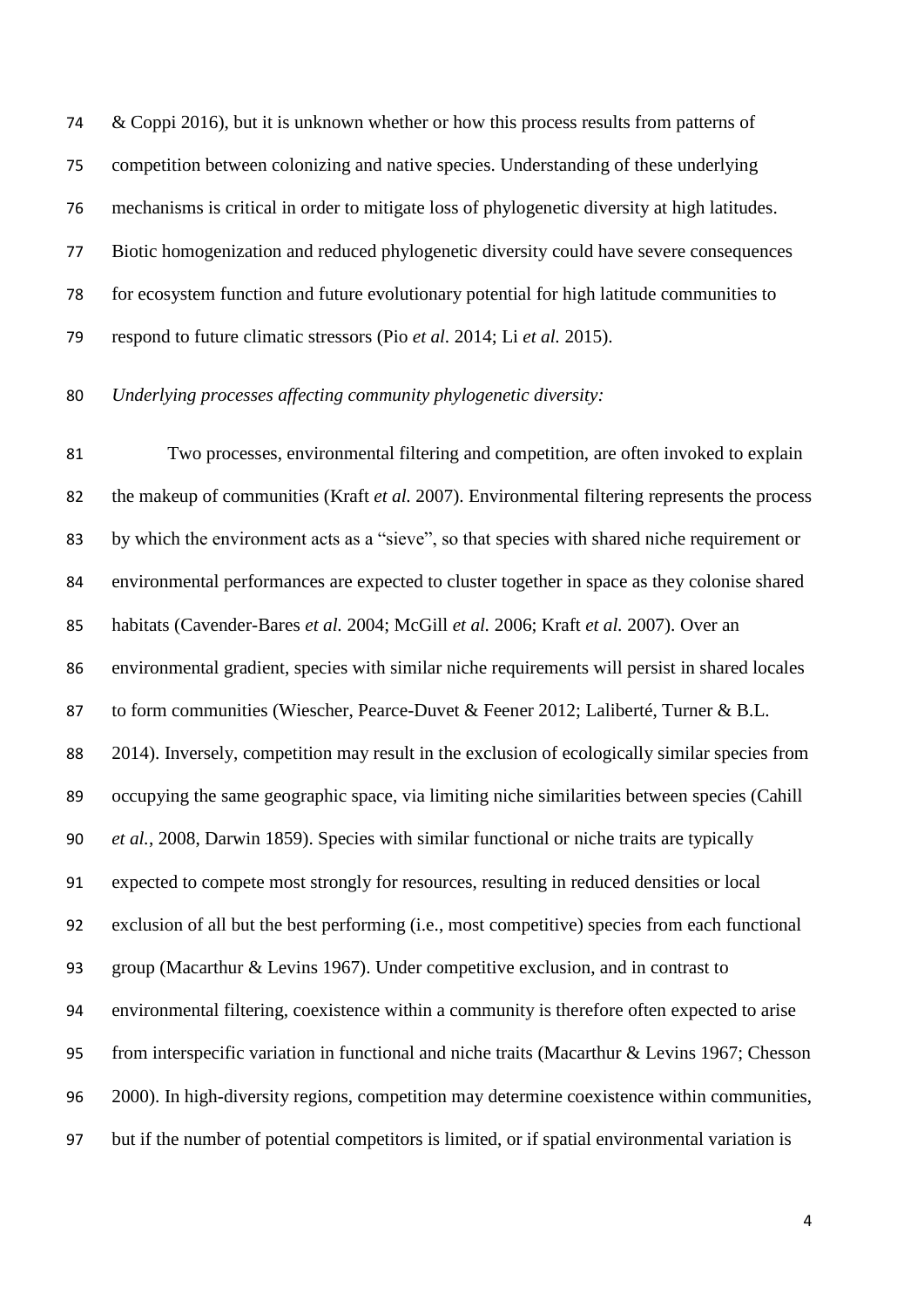extreme, environmental filtering is often the dominant process. In most cases, these processes act in tandem (Chesson 2000; Kraft *et al.* 2007).

 These processes of filtering and competition are also influenced by the evolutionary history of species that can potentially coexist. Because multiple traits contribute to an individual or species' ecological niche (Kraft et al, 2015), niches are often less evolutionarily labile than individual traits (Wiens *et al.* 2010). Thus traits which determine a species' environmental niche tend to be conserved among closely related species (Wiens & Graham 2005; Wiens *et al.* 2010). Such phylogenetic niche conservation implies that community assembly processes (such as colonisation of and persistence in a patch) based on niche similarity or differences may generate phylogenetic structure within communities (Webb *et al.* 2002). If ecological niches are highly evolutionarily conserved among closely related taxa within the regional species pool, and competition is an important factor limiting coexistence within communities, phylogenetic overdispersion is expected to arise within communities (Webb *et al.,* 2002). Phylogentic overdispersion occurs in this case because closely related species, with shared community-based niches, are more likely to competitively exclude each other from limited resources and habitats (Burns & Strauss 2011; Violle *et al.* 2011; Peay, Belisle & Fukami 2012). Alternatively, if niche traits are evolutionarily conserved but environmental filtering is more important for ecological processes such as colonisation and persistence, then phylogenetic underdispersion may define local community structure (Webb *et al.,* 2002). This is because, in the absence of strong competition, shared niches among closely related taxa will cause them to cluster in resource and habit space (Cavender-Bares *et al.* 2004). Under these general predictions, many studies have attempted to classify the relative roles of competition versus environmental filtering as drivers of community assembly, based on estimates of phylogenetic structure alone (Webb 2000; Lebrija-Trejos *et*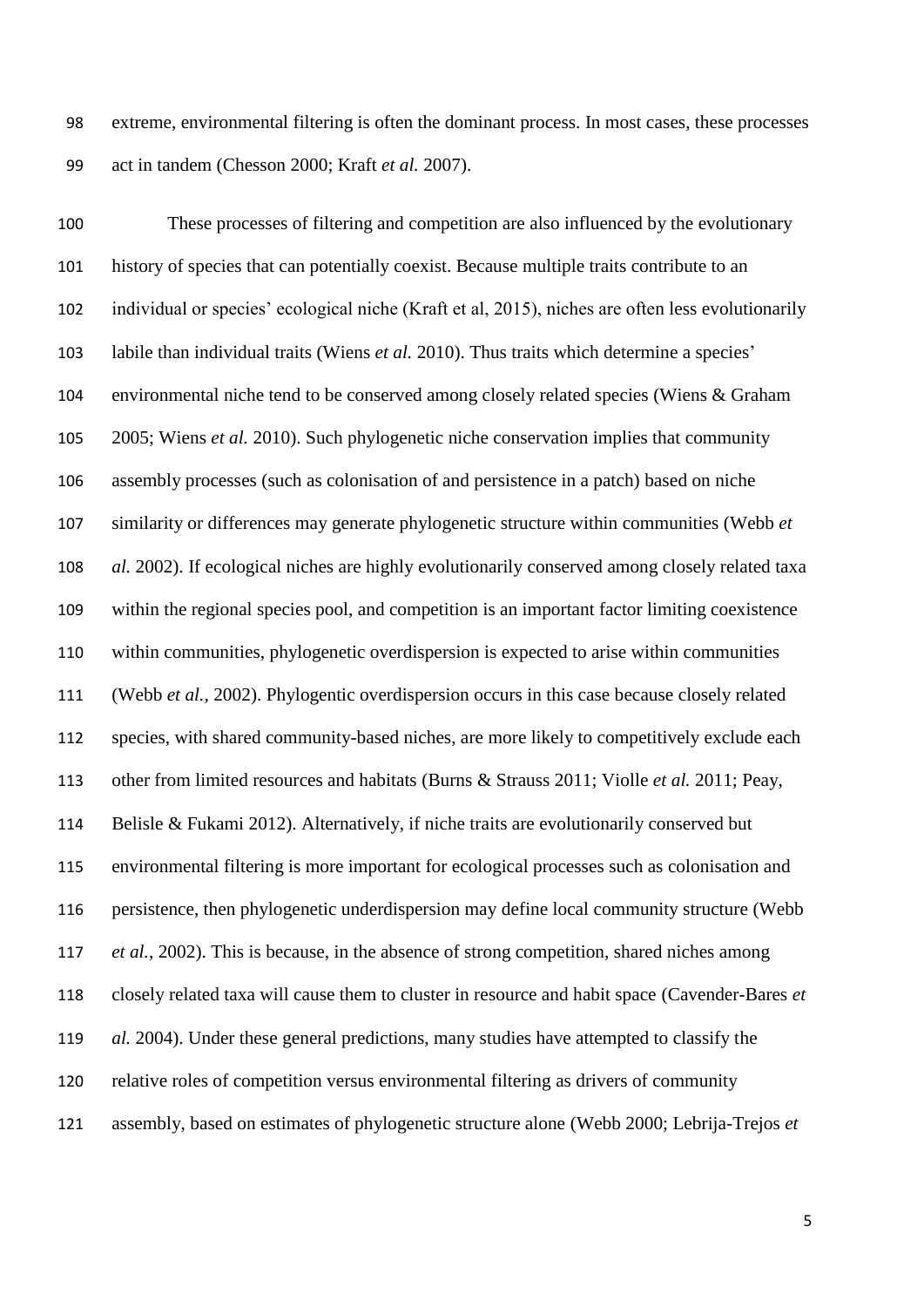*al.* 2010). However, several key limitations of this approach make inferring the roles of competition and environmental filtering from phylogenetic structure problematic.

 The limitations in determining community processes based on phylogenetic clustering within the community are twofold. Firstly, contrasting with the traditional assumptions above, niche traits that determine competition within communities may not be the same traits that are important for habitat filtering, and these traits may experience different levels of phylogenetic conservatism (Silvertown *et al.* 2006; Pigot & Tobias 2013). Second, conserved functional traits, which do not relate to niche occupancy but instead influence a species' competitive ability, may also result in phylogenetic underdispersion within communities 131 dominated by competitive processes (Mayfield & Levine 2010). More recent theory suggests that if functional traits that predict competitive abilities (e.g., body size, aggression levels, boldness, or growth rates) are conserved, coexisting species will be those most similarly matched in competitive ability and thus should be closely related, while distantly related species with lower competitive abilities values will be excluded (The Competitive Trait Conservatism Hypothesis; Chesson, 2000; Mayfield & Levine, 2010). However, the relative influence of competition on phylogenetic dispersion within communities has rarely been empirically tested (Mayfield & Levine 2010; Thuiller *et al.* 2011; Alsos *et al.* 2012) .

*Range expansions and phylogenetic diversity of high latitude communities:*

 Widespread range shifts under climate change create the ideal natural laboratory to understand community assembly dynamics, because changes in the regional species pool are observable over short spatial scales reflecting the colonisation process, where expanding, range edge communities reflect most recent opportunities for coexistence. In Great Britain, several members of the regional damselfly biota have been expanding northward or to greater altitudes under climate change (Hickling *et al.* 2005). We examined patterns of species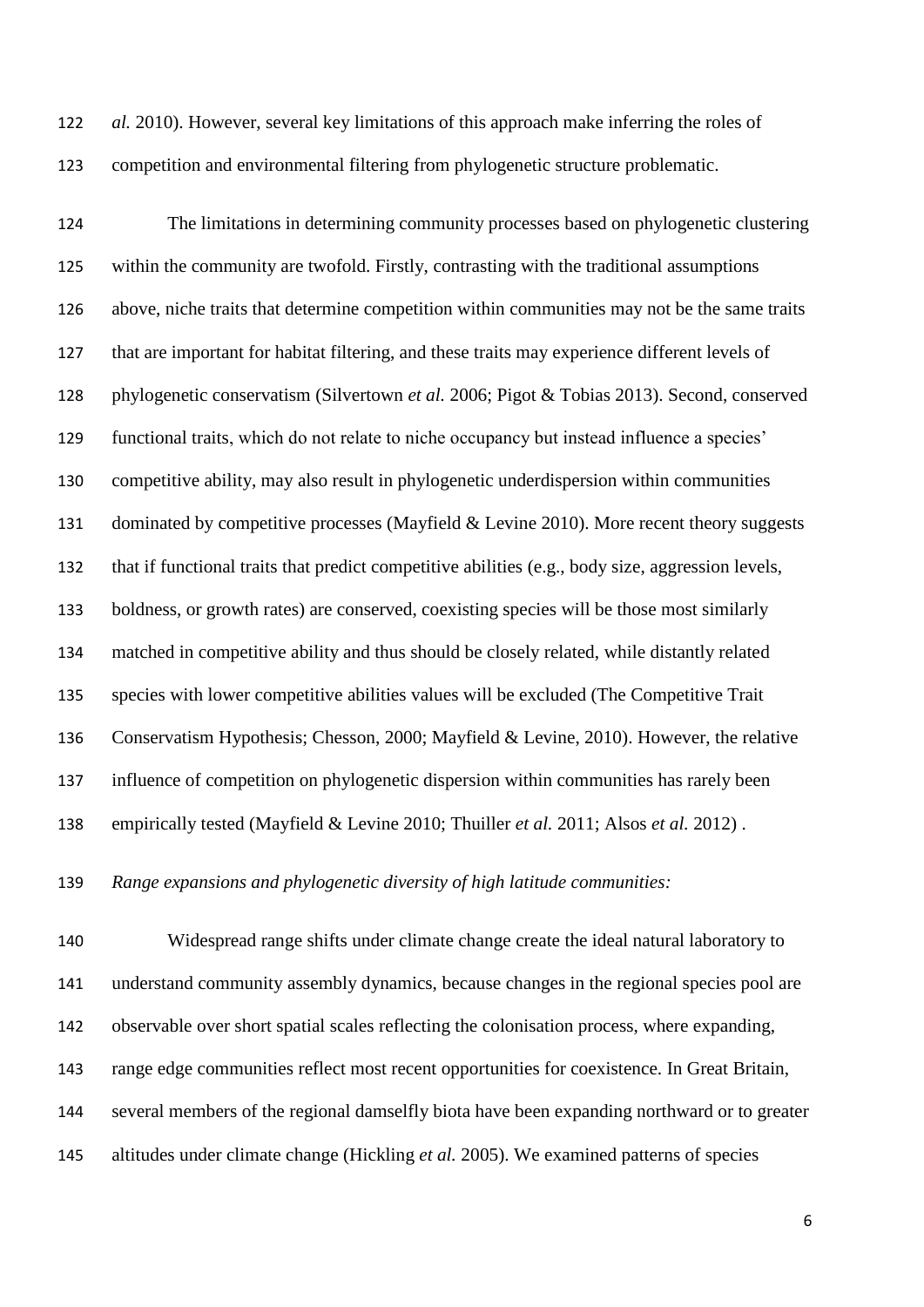coexistence in local damselfly guilds in Northeast Scotland with relationship to environmental variables and opportunity for competition between established residents and incoming, range expanding species.

 Taking advantage of these well-documented range expansions among British Odonata, we aim to improve understanding of community assembly processes under dynamic regional changes in biodiversity, and to empirically investigate the merits of using phylogenetic community structure to access community assembly processes. In particular we aim to study these effects in a species-poor, high latitude community where the ecological effects of individual range shifting species are likely to be profound. Recent range expansions of potential competitors may pose a conservation risk to high-latitude endemics, compounding stressors due to climate change alone (Lancaster 2016). Thus understanding the mechanisms that influence possible interactions between high-latitude residents and cosmopolitan range shifting species is of high importance. To achieve our aims, we investigated phylogenetic dispersion of species within colonized and uncolonized damselfly communities, whether niche traits are phylogenetically conserved among incoming and resident species, and how patterns of niche shifts related to competition reflect the shared evolutionary history of the species within this study.

Materials and Methods

#### Study system

 Damselflies (Odonata: Zygoptera) are semi-aquatic, predatory insects, which exhibit strong intra- and interspecific competition at both larval (aquatic) and adult (terrestrial) life stages (Convey 1988; Worthen & Patrick 2004). Damselfly performance is highly limited by 168 climate, with higher temperatures shown to increase growth rates (Corbet & May 2008; Nilsson-Ortman *et al.* 2013) and adult flight performance (Okuyama, Samejima & Tsubaki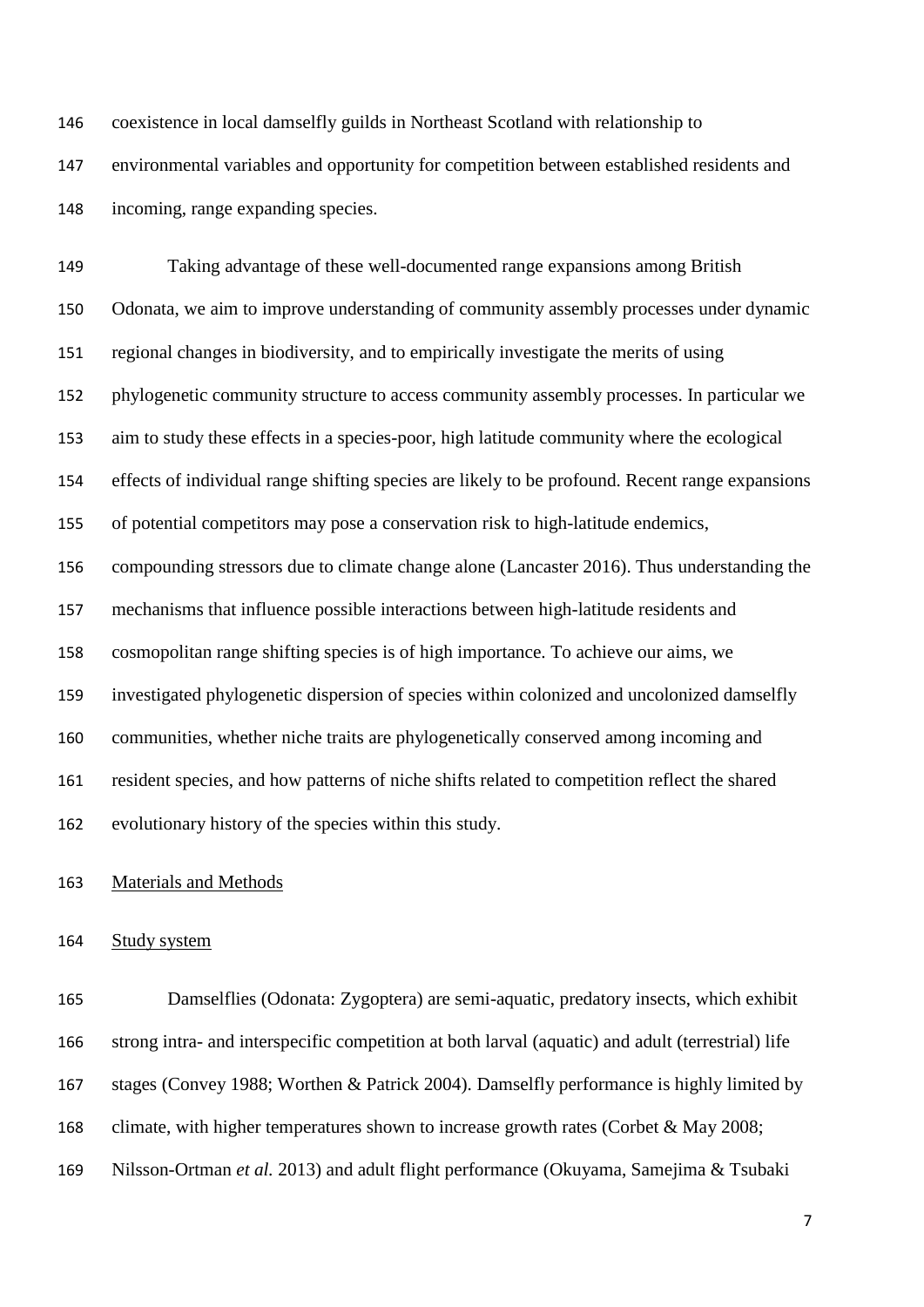2015). Higher temperatures are also correlated with increased damselfly population densities in high-latitude habitats (Lancaster *et al.* 2015). Levels of interspecific aggression and direct competition are also positively correlated with environmental temperature in damselfly communities from high latitudes (Lancaster, Morrison & Fitt 2017).

 The strong relationship between climate and competitive regimes in damselflies makes dissecting patterns of coexistence easier to characterise than in many other guilds, because both environmental filtering and competitive exclusion are strongly dependent on the same set of (abiotic, thermal) conditions (Saito *et al.* 2016a). Furthermore, most damselfly species in the UK are restricted to still water ponds and lakes, where they have the opportunity to compete for thermally-preferred habitats at all stages of their life cycles (Cham et al., 2014). These shared ecological requirements mean that damselflies are often found in dense guilds around still water ponds, which represent clearly defined, distinct habitat patches (Wilson 1999; Sánchez-Herrera & Ware 2011). Diurnal patterns of flight with damselflies are also highly synchronised (Corbet & May 2008), allowing for accurate sampling of all species within a community. For all of the above reasons, damselflies represent an ideal animal study system for studying coexistence mechanisms on a landscape scale.

 Within our study area of Northeast Scotland (see below), there are six species of co- occuring damselflies, four of which are long-time residents of the region: *Lestes sponsa* (Hansemann, 1823), *Enallagma cyathigerum* (Charpebtier, 1840), *Pyrrhosoma nymphula* (Sulzer, 1776). These are common and widespread species across most of Great Britain as well as much of Europe and Asia (Askew 1988). The northern relict species within Scotland *Coenagrion hastulatum* (Charpentier, 1825) is also a long-time resident of the region. Two additional species are currently range expanding into or within the region: *Coenagrion puella* (Linnaeus, 1758) and *Ischnura elegans* (Vander Linden, 1820). *Ischnura elegans* has recently undergone a northwards range shift in Northeast Scotland, with a 143km northwards range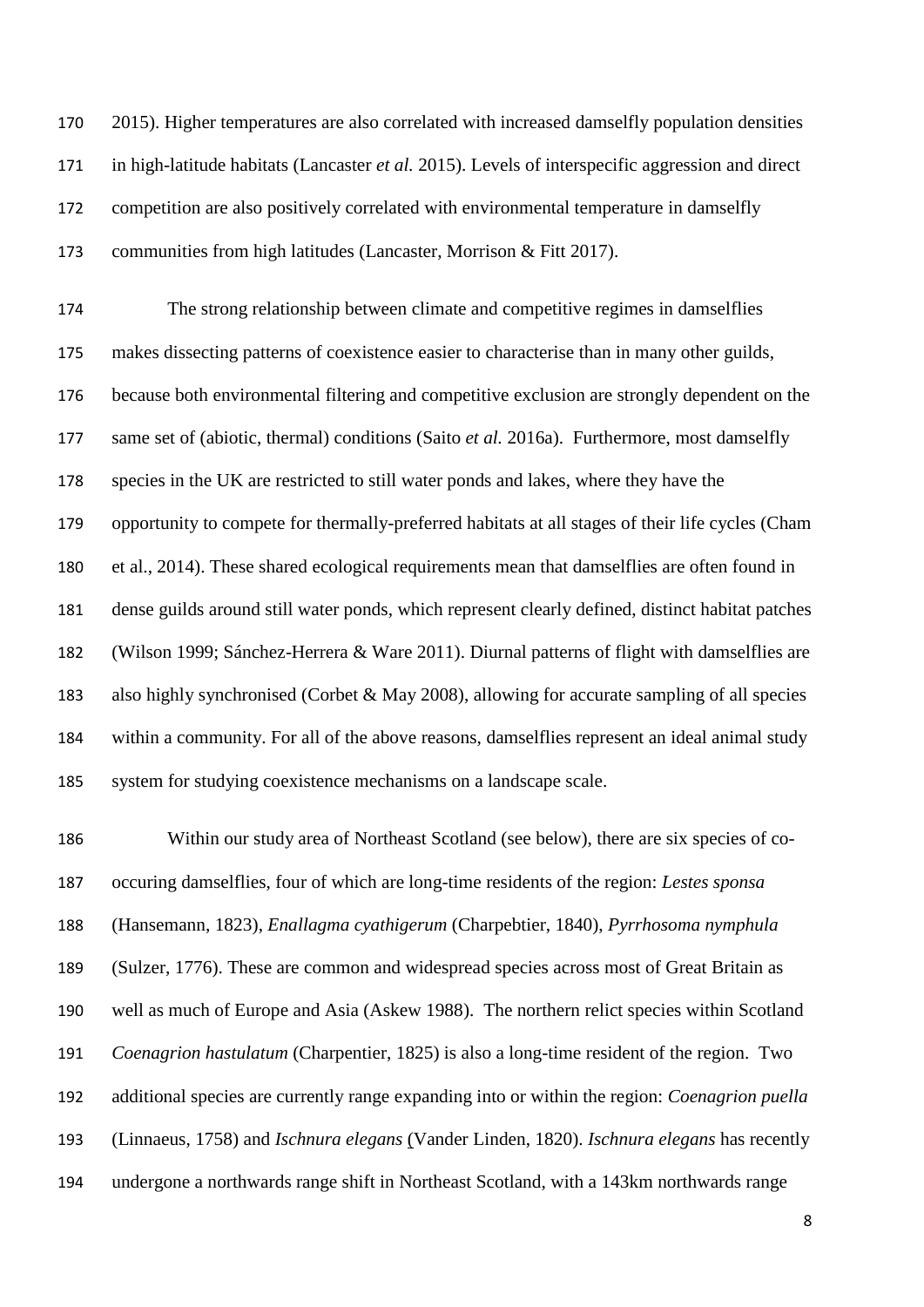shift between 1985 and 1995, and is currently undergoing an altitudinal range shift to upland sites (Hickling *et al.,* 2005; Cham *et al.,* 2014), while *C. puella* has only recently started colonising Scotland and is found only sporadically through our study area (Hickling *et al.,* 2005; Cham *et al.,* 2014). All of these species are members of the family Coenagrionidae (superfamily Coenagrionoidea) except for *L. sponsa*, which belongs to the somewhat distantly related Lestidae (superfamily Lestoidea). Based on 97 occupied sites visited during the summer breeding season across Northeast Scotland (see 'Field surveys', below), we identified 56 unique combinations of co-occurance among these 6 species, with no site occupied by all 6 species.

Field surveys

 Data on damselfly communities throughout Northeast Scotland was obtained by surveying 97 occupied pond sites between 4th of May through 23rd of July 2014. This period covers the peak flight times for all species studied, with *I. elegans*, *P. nymphula*, *C. hastulatum*, *C. puella* and *E. cyathigerum* reaching peak adult density in mid-June, while *L. sponsa* adult densities peak in mid-July (Cham et al., 2014), and *L. sponsa* emergence is highly synchronized in this period (Powney *et al.* 2014). Furthermore, *L. sponsa* peak emergence occurs earlier in the northern extent of its range than in the south (Sniegula, Golab 212 & Johansson 2016), leading to high interspecific convergence among of flight times among 213 all 6 coexisting species in our study area. Sites ranged from 56.37° to 57.68° Latitude, and - $4.13^{\circ}$  to  $-2.11^{\circ}$  longitude, and elevation between 3m to 442m, thus covering a large spatial extent and encompassing a range of climatic variation (table S1). Sites were selected to be as similar to each other as possible across the region, and to exhibit mutual suitability for all colonizing and native species. For this reason we limited our surveys to permanent water bodies with open, shallow bottoms and consistent varieties of emergent vegetation. Temporary, flowing, or heavily-shaded water bodies, each of which only support a subset of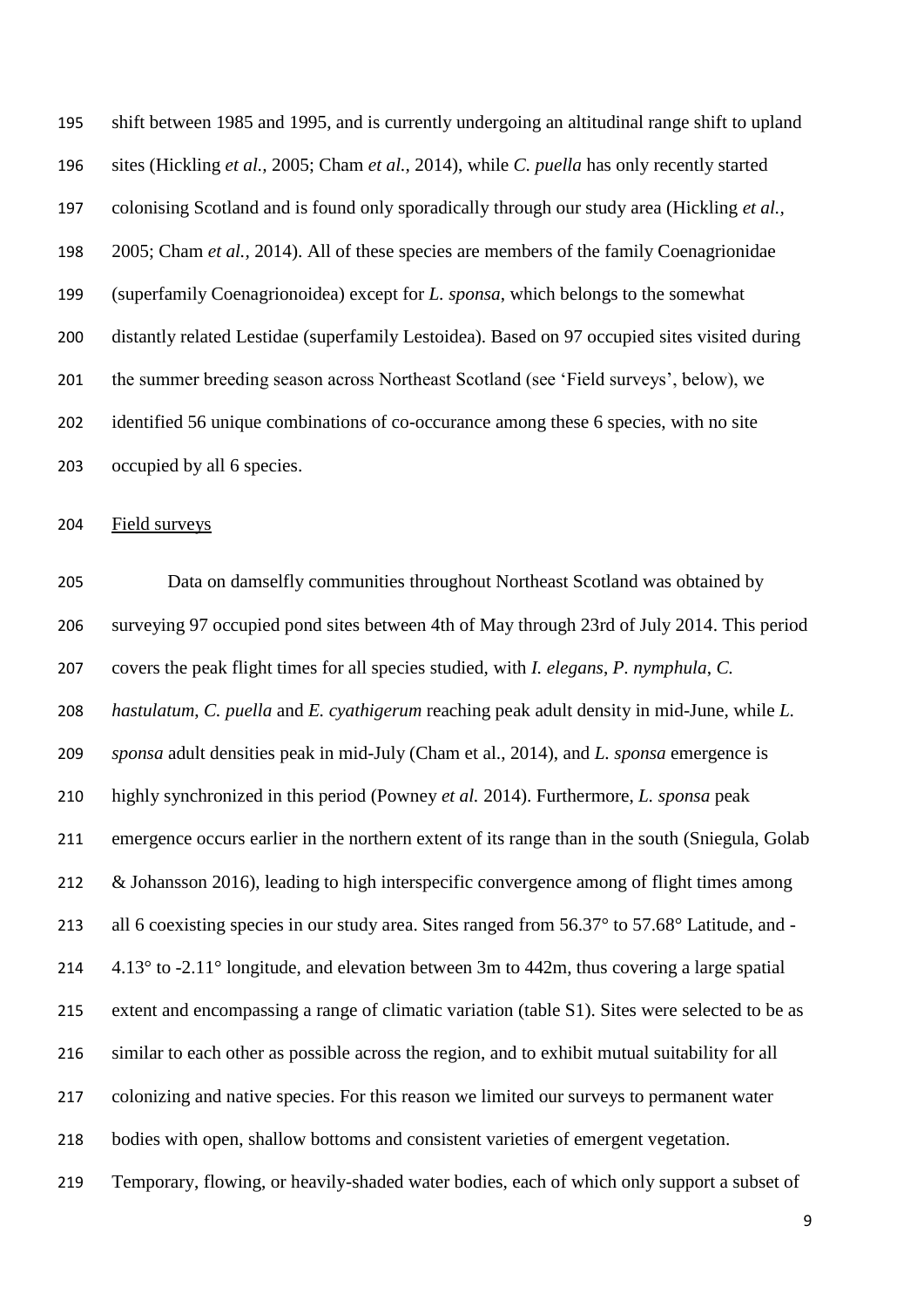Scottish species, were avoided in our site selection procedure. We visited sites between 8:00am and 6:00pm, when the weather was warm with little or no rain, so that sites were visited when the weather was favourable and all species of damselfly present would be active. We recorded air temperatures during each of our site visits in order to quality control the density data (see below). Sites were surveyed by walking transects around the perimeter of water bodies and capturing damselflies in timed catching bouts. Species present were recorded and a proxy for the density of each species was calculated as the number of individuals of each species caught per minute of capture time; sites were visited multiple times and the per species mean density was averaged over the study period. A species was assumed to not be present at significant density at a site if no individuals were observed within 15 minutes of catching effort during the species' adult flight season, and return trips to most ponds confirmed presumed absences. Co-occurrence at each site does not necessarily imply stable coexistence, as damselflies often exhibit metapopulation dynamics characterized by frequent local extinction and recolonization events (Mcpeek, Brown & Apr 2000; Gibbons, Reed & Chew 2002). Our study design does not encompass long-term dynamics, and thus captures predictors of co-occurrence rather than stable coexistence. However, our study design enables us to capture the dynamics of competitive interactions that are likely to correlate with longer-term patterns of persistence or competitive displacement across the region.

## Morphology

 Morphology has been shown to be a highly variable trait in damselflies, and shifts in morphology may represent either an evolutionary or plastic response to abiotic conditions or altered competitive regimes (Chaput-Bardy *et al.* 2010; Hassall 2013). Thus we investigated effects of climate and altered competitive regimes on body size. A subset of captured damselflies of each species from each site were brought back to lab to assess body size.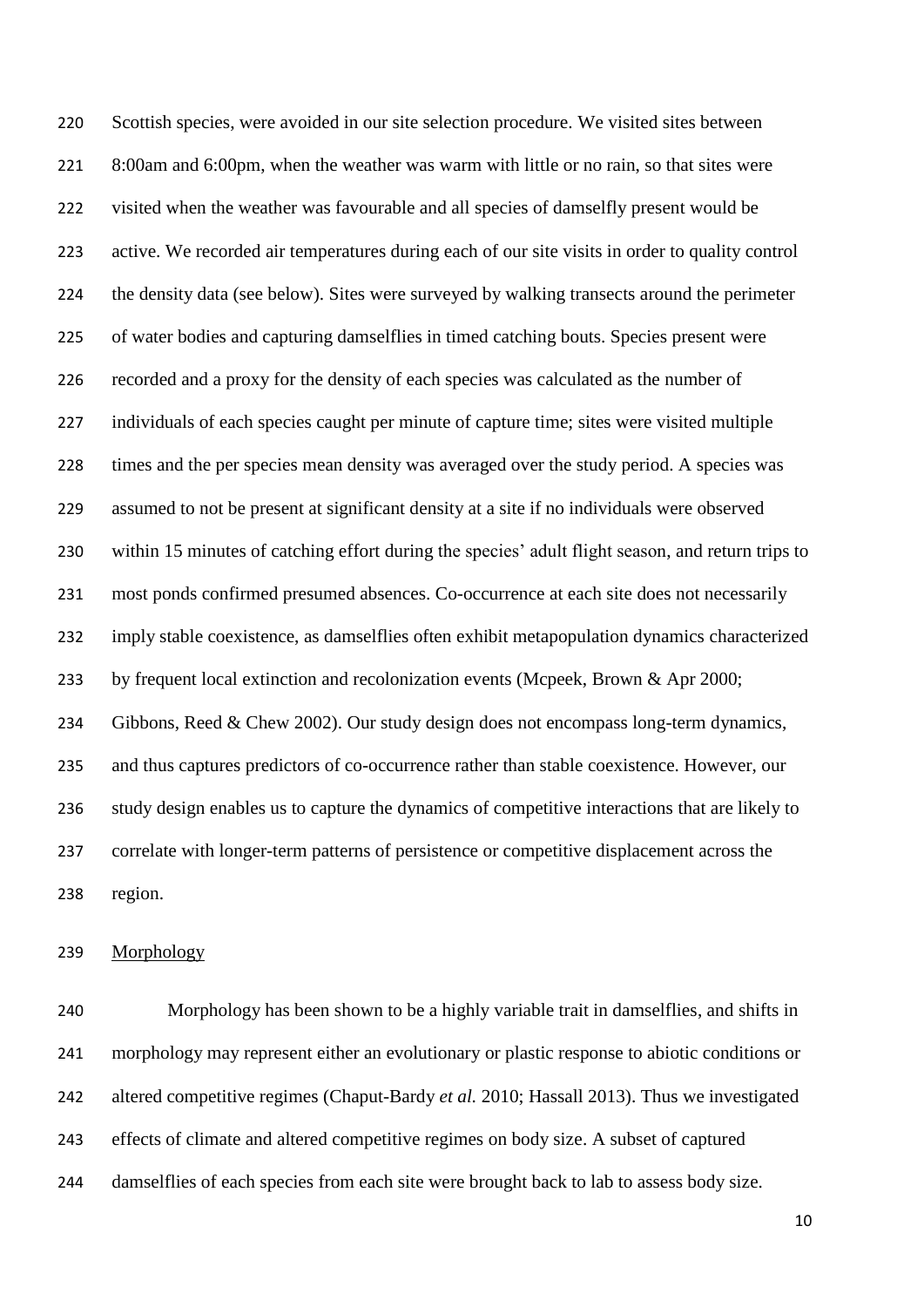Individuals of *C. hastulatum*, which are locally endangered (Cham et al., 2014), were never removed from the field. Scans of each damselfly were taken using an Epson Perfection V37 flatbed scanner, at a resolution of 600 DPI. From these scans, measurements were taken of forewing length, abdomen length and width, thorax length and width and total body length using ImageJ (Schneider, Rasband & Eliceiri 2012). Principal components analysis was conducted in R v.3.0.2 (R core development team, 2008) to account for variation in size across all morphological measurement (Gosden et al., 2011). The first principal component (PC1) accounted for 73.38% of variation in these measurements and was negatively correlated with each. Given the negative relationship, and to make results easier to interpret, inverse PC1 was therefore used to estimate body size.

### Statistical analyses of climate and species interactions

 To identify patterns of competitive displacement from climatically favourable sites arising between range-shifting (i.e., *I. elegans*) and resident species, we compared linear models to explain the log(density) of each of the resident species, averaged over the season at each site. Because mean annual temperature has been shown to be the best abiotic predictor of damselfly field densities (Lancaster *et al.* 2015), we included in these models an effect of climate (georeferenced values of uncorrelated, biologically relevant climate variables from table S1: Hijmans *et al.* 2005), an effect of *I. elegans* presence, and all interactions between *I. elegans* presence and temperature. The full model was compared against all reduced models using linear models in the base stats package in R v.3.0.2 (R core development team, 2008). The best model was selected using the corrected Akaike Information Criterion (AICc; Mazerolle 2015) (Table S2). *C. puella* and *C. hastulatum* were not found at sufficient numbers of sites to include in these analyses. Given the high reliance of damselflies on climate (see 'study system', above), a significant interaction suggests that the presence of *I. elegans* modifies the ability of resident species to persist in preferred sites, and indicates that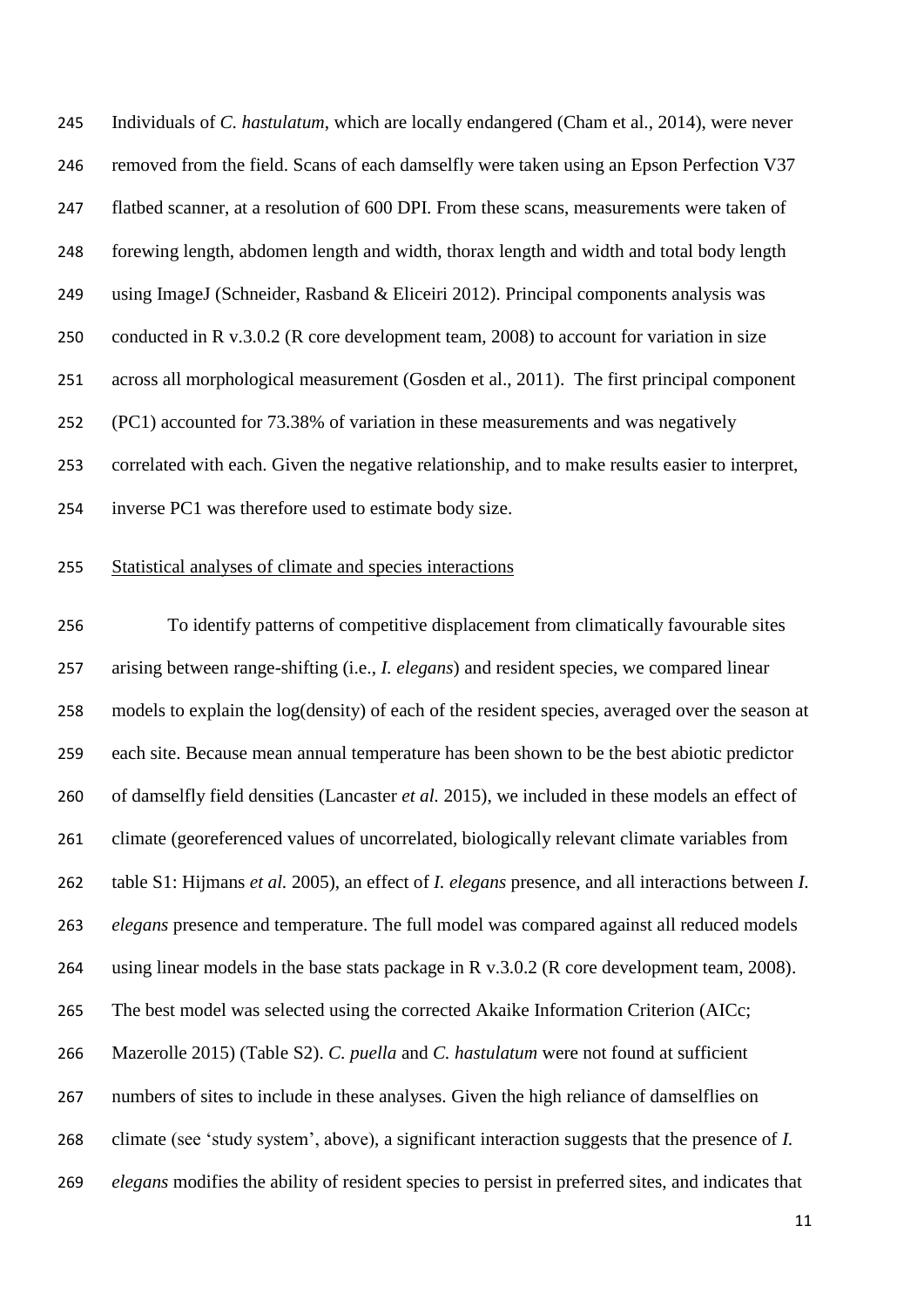competition may be an important driver of co-occurence patterns in recently colonised communities. In the absence of evidence for competition, environmental filtering processes were investigated by examining patterns of niche overlap and coexistence between species (see niche overlap, below). To determine whether site-specific densities were spatially autocorrelated within each species, we ran a Mantel test of species densities in the Ecodist package for R (Goslee & Urban 2007). To determine if daily air temperatures (measured on the day of capture) affected our local density estimates (via effects on individual activity levels and thus detectability), we ran mixed effect linear models in the lmerTest and lme4 packages for R (Kuznetsova et al., 2016) regressing daily density estimates on air temperature measurements taken at the time when sampling occurred, and including a random effect for site, since most sites were visited on multiple occasions.

#### Phylogenetic community structure

 Phylogenetic reconstruction of Scottish damselfly evolutionary relationships was obtained from Dumont, Vierstraete & Vanfleteren (2010) and Guan *et al.* (2013), with branch lengths set to 1 because true branch lengths are unknown and are potentially unlikely to accurately reflect rates of divergence in niche traits (Fig. 1). To estimate phylogenetic over- or under-dispersion at each site, phylogenetic relationships were used to construct a pairwise phylogenetic distance matrix of all species within each site using the cophenetic() function in the picante package for R (Kembel *et al.* 2010). Subsequently, mean pairwise distances were calculated for each site, and compared to a null expectation using the ses.mpd() function, also in picante, where the null expectation was generated by randomizing shuffling tip labels on the phylogeny 99 times. Where the observed phylogenetic dispersion of a site was greater than 90% of randomly-generated phylogenies for the site, we classified the site as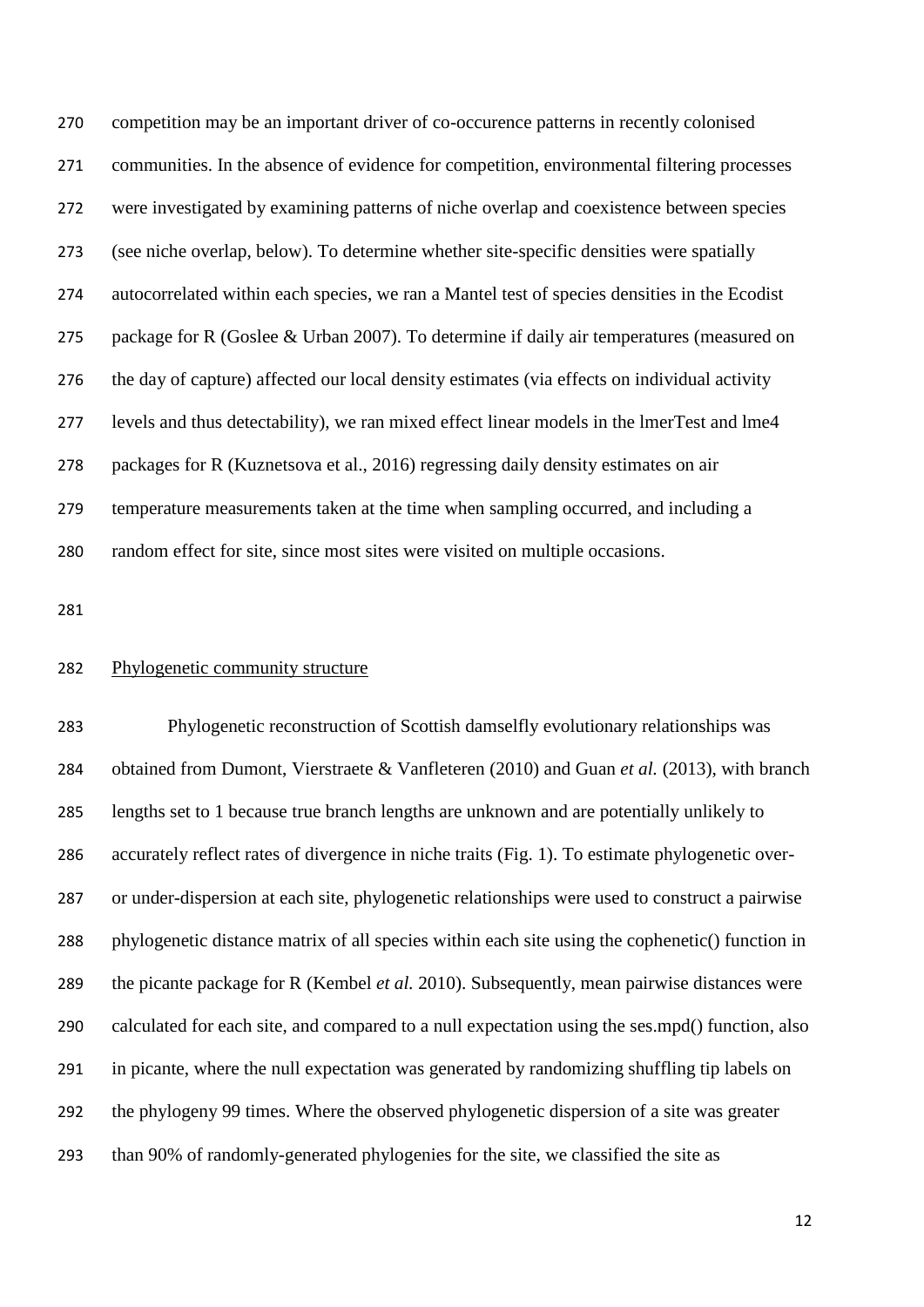phylogentically overdispersed. Similarly, we diagnosed phylogenetic underdispersion where the phylogenetic dispersion at a site was less than 90% of randomly generated phylogenies for that site. If the phylogenetic dispersion of a site was similar to the middle 80% of randomly-generated phylogenies for the site, we classified the site as evenly phylogentically dispersed. Due to conservative cutoffs for phylogenetic dispersion, we do not attempt to use these data to draw rigorous conclusions about phylogenetic patterns at any particular site. However, such conservative cutoffs give us an appropriate range of values to feed into further analysis. Sites with only one species present were classified as single species communities. These categories were used in linear models to analyse the correlation between phylogenetic structure of communities and climate or the presence of *I. elegans*.

#### Competitive trials

 To quantify thermal preference and competition between *I. elegans* and *L. sponsa*, thermal preference trails were conducted in the laboratory using wild-captured damselflies in 2016. One hundred and three *I. elegans* and 108 *L. sponsa* from 7 sites (capture dates and locations in Table S3) were assessed for their preferred basking site temperatures in a repeated measures design, where each individual was assessed for its thermal preferences alone, and in the presence of an interspecific 'competitor'. Treatment order (alone vs. in competition with the other species) was randomised so that repeated exposure to the thermal gradient would have no effect on the damselflies. Thermal preference was assessed by 313 placing the damselfly in a 60cm Tube with a thermal gradient from  $60^{\circ}$ C to  $10^{\circ}$ C, achieved by heating the tube at one end using a heat lamp (100W, 50Hz Exoterra ceramic heat emitter) and cooling the opposite end with ice (Fig. S1). Each damselfly was given 5 minutes to settle in their preferred position on the thermal gradient. The thermal environment where the damselfly settled was measured by photographing the damselfly using a Flir Ex Series E6 thermal imaging camera and analysing the image using the Flir Tools software package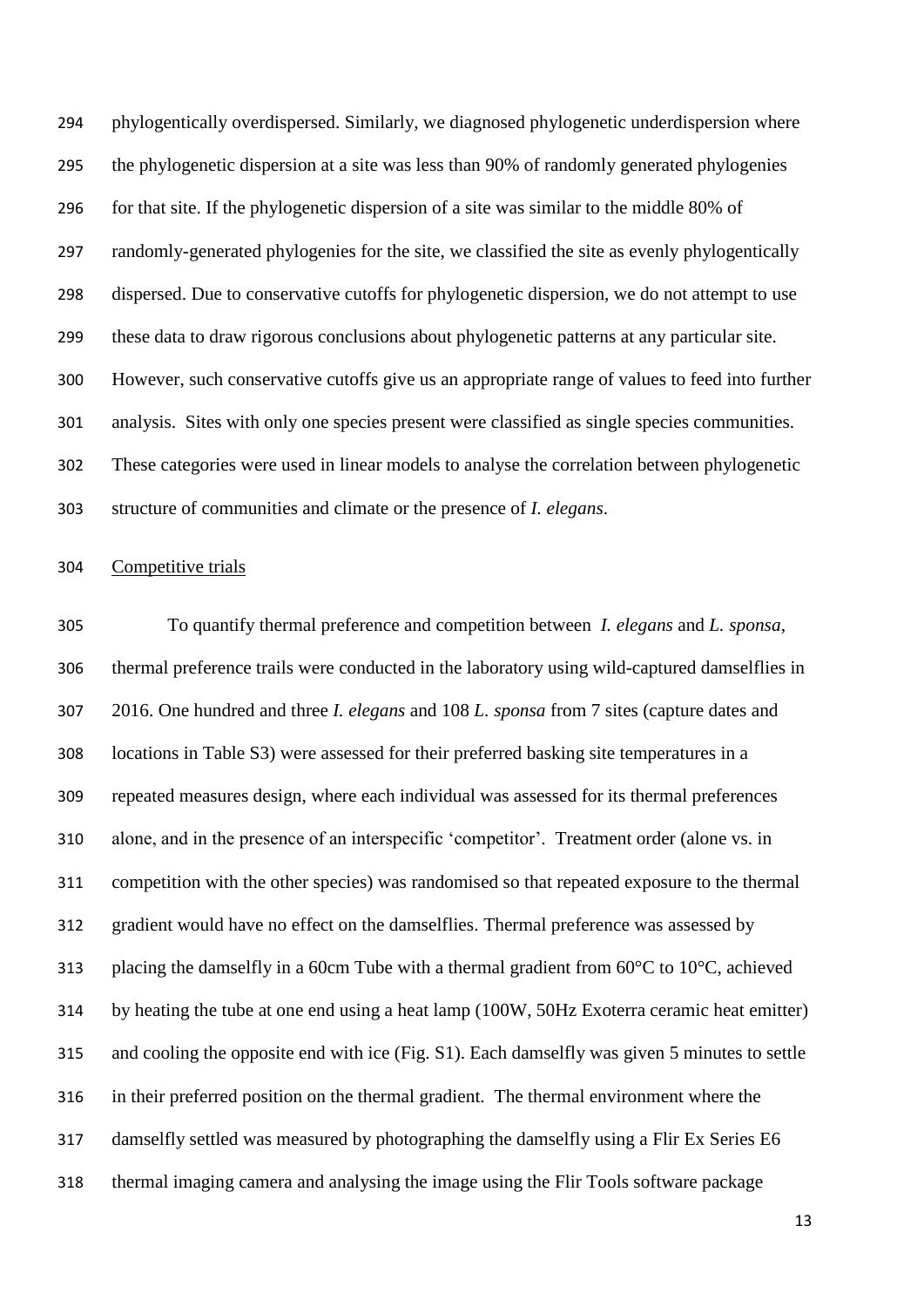(v5.2.15, Flir systems.). For image analysis, the average temperature was taken of 5 point samples of the temperature surrounding the damselfly (Fig. S2). Points were randomly selected ~5mm from the individual's thorax. Effects of competition were analysed in a mixed-effects linear model where the dependent variable was resting site temperature, and fixed effects were included for species, treatment (alone or in competition), and the interaction (species x treatment). Random effects were included to account for individual ID (repeated measures) and for pair identity (because two individuals share a paired trial). The model was run in lme4 and lmerTest packages for R.

#### Environmental variables and niche model construction

 Species distributions were modelled over the geographic extent of Scotland using a maximum entropy habitat suitability model implemented in MaxEnt, version 3.3.3k (Phillips, Avenue & Park 2004) and executed through the Dismo package for R (Hijmans *et al.,* 2014). Each species' presence points were obtained from records downloaded from the Global Biodiversity Information Facility (http://www.gbif.org), and Odonata records from The British Dragonfly Society (BDS) accessed from the National Biodiversity Network [\(http://www.nbn.org.uk/\)](http://www.nbn.org.uk/), with duplicate records removed, leaving 2783 unique presence records for *I. elegans*, 2485 for *L. sponsa*, 5470 for *P. nymphula*, 158 for *C. hastulatum* and 4667 for *E. cyathigerum*. Ten thousand randomly selected background points were used as pseudo-absences in each model. The models were constrained to Scotland by using the boundaries dataset available from the Office of National Statistics (Ordinance Survey, 2011). Bioclim climate layers were sampled at 30 arcsecond resolution and clipped to the extent of this region using the Raster package for R (Hijmans *et al.,* 2013); these were used as predictor variables in the models (Table S1). In the case that climatic predictor variables were correlated at > 80% across species presence and background points, the variable considered likely less important to damselfly biology was removed. The MaxEnt model was run 5 times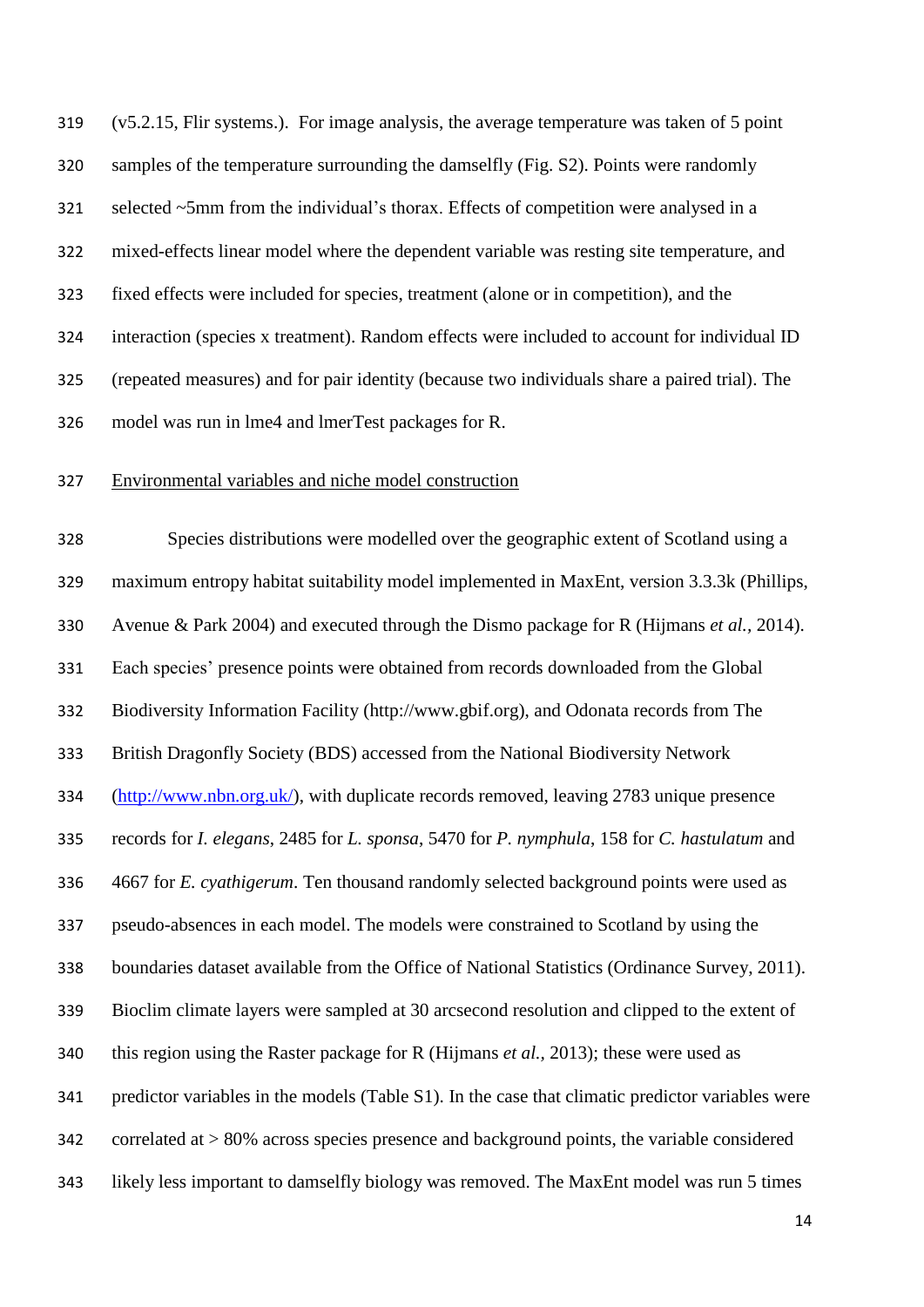using default parameters, withholding a separate 20% of presence points for model testing on each model run. The final niche model for each species represented the average habitat suitability's calculated across the five model runs. The full model (with all environmental predictor variables) and stepwise-reduced models were compared using AICc, implemented in the ENMeval R package (Muscarella et al., 2016), with a ΔAICc of 2 denoting significant differences between models. Model fit was also assessed by estimating the area under the Receiver Operating Characteristic (ROC) curve (AUC), which estimates sensitivity versus 1 – specificity (positively identified known presences versus the false positive rate). AUC values of 0.5 or less correspond to the model performing similarly or worse than random, 353 while AUC values of  $1 - a/2$  (where a is the relative size of the true species range within the study area) indicate a very good fit of the model to the data (Phillips *et al.* 2004).

## Phylogenetic analysis of niche overlap

 Pairwise overlap in habitat suitability of each species was calculated using the D statistic (Warren, Glor & Turelli 2008) based on Schoeners D (Schoener & Schoener 1968), in the Phyloclim package for R (Heibl & Calenge 2013). To test for phylogenetic signal in niche overlap, niche overlap was assessed for correlations with phylogenetic distances between clades at each node of the phylogeny, using the age.range.correlation() tool from the Phyloclim package. The significance of niche overlap across the phylogeny of Scottish damselflies was assessed using a Monte Carlo randomization procedure with 999 363 permutations of the overlap matrix, with  $\alpha$  set to 0.05.

Results

 Overall we sampled 4767 individual damselflies over 96 sites, of which *C. hastulatum* 366 occurred at 12 sites with a mean density of  $0.3\pm0.48$  damselflies per minute (dpm) ( $\pm$  among-site standard deviation), *C. puella* at 15 sites with a mean density of 0.14±0.19 dpm, *E.*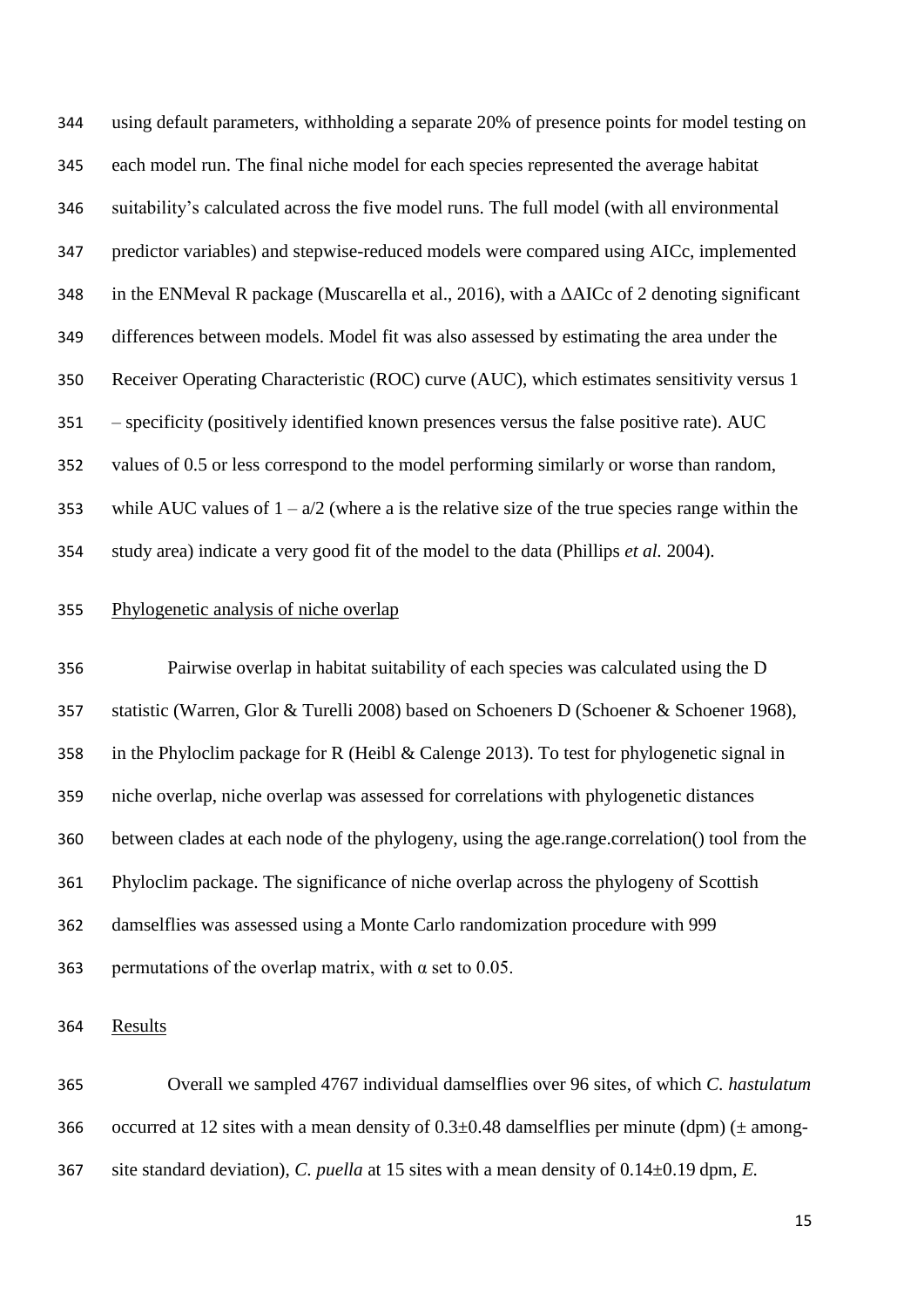| 368 | cyathigerum at 82 sites with a mean density of $0.63 \pm 1.22$ dpm, <i>I. elegans</i> at 50 sites with a |
|-----|----------------------------------------------------------------------------------------------------------|
| 369 | mean density of $0.34\pm0.34$ dpm, L. sponsa from 39 sites with a mean density of                        |
| 370 | $0.88\pm1.59$ dpm, and <i>P. nymphula</i> from 65 sites with a mean density of $0.13\pm0.1$ dpm.         |
| 371 | Spatial autocorrelation and abundance responses local to daily temperatures.                             |
| 372 | No species exhibited spatial autocorrelation for site densities except for <i>I. elegans</i> ,           |
| 373 | where spatial autocorrelation likely reflects the ongoing range expansion process (spatial               |
| 374 | autocorrelation for I. elegans, r=0.12, P=0.014; L. sponsa, r=0.01, P=0.39; P. nymphula, r =-            |
| 375 | 0.9, P=0.98; E. cyathigerum, r=0.02, P=0.31; C. hastulatum, r=0.02, P=0.34; C. puella,                   |
| 376 | $r=0.04$ , $P=0.21$ ). Species densities calculated from individual capture bouts were uncorrelated      |
| 377 | with the air temperature during these capture bouts, confirming that we selected days                    |
| 378 | characterised by favourable weather conditions for sampling, and thus that our density                   |
| 379 | estimates are not confounded by temperature-based detectability issues: <i>I. elegans</i> effect of      |
| 380 | daily temperatures on daily density estimates, $Est = -0.005 \pm 0.063$ , $t = -0.08$ , $P = 0.94$ ; L.  |
| 381 | sponsa Est=0.18±0.11, t=1.611, P=0.12; C. hastulatum Est=-0.34±0.21, t=-1.67, P=0.15; E.                 |
| 382 | cyathigerum Est=0.08± 0.05, t=1.54, P=0.13; C. puella Est= -0.27±0.17, t= -1.6, P=0.1;, P.               |
| 383 | nymphula Est=0.08±0.049, t=1.75, P=0.09.                                                                 |
|     |                                                                                                          |

# Species interactions and climate

 *Ischnura elegans* density was best explained by a model including only mean annual temperature (Table S2), although the correlation was not significant (effect of bio1=0.55±0.35, t=1.58, *P*=0.12). For *L. sponsa*, the best model included the interaction between mean annual temperature and *I. elegans* presence/absence (Table S2). This interaction effect was a significant predictor of *L. sponsa* densities in the model (effect of bio1 x *I. elegans* presence=-0.21±0.084, t=-2.55, p=0.016; Fig. 2a). In the absence of *I. elegans, L. sponsa* densities were positively correlated with mean annual temperature.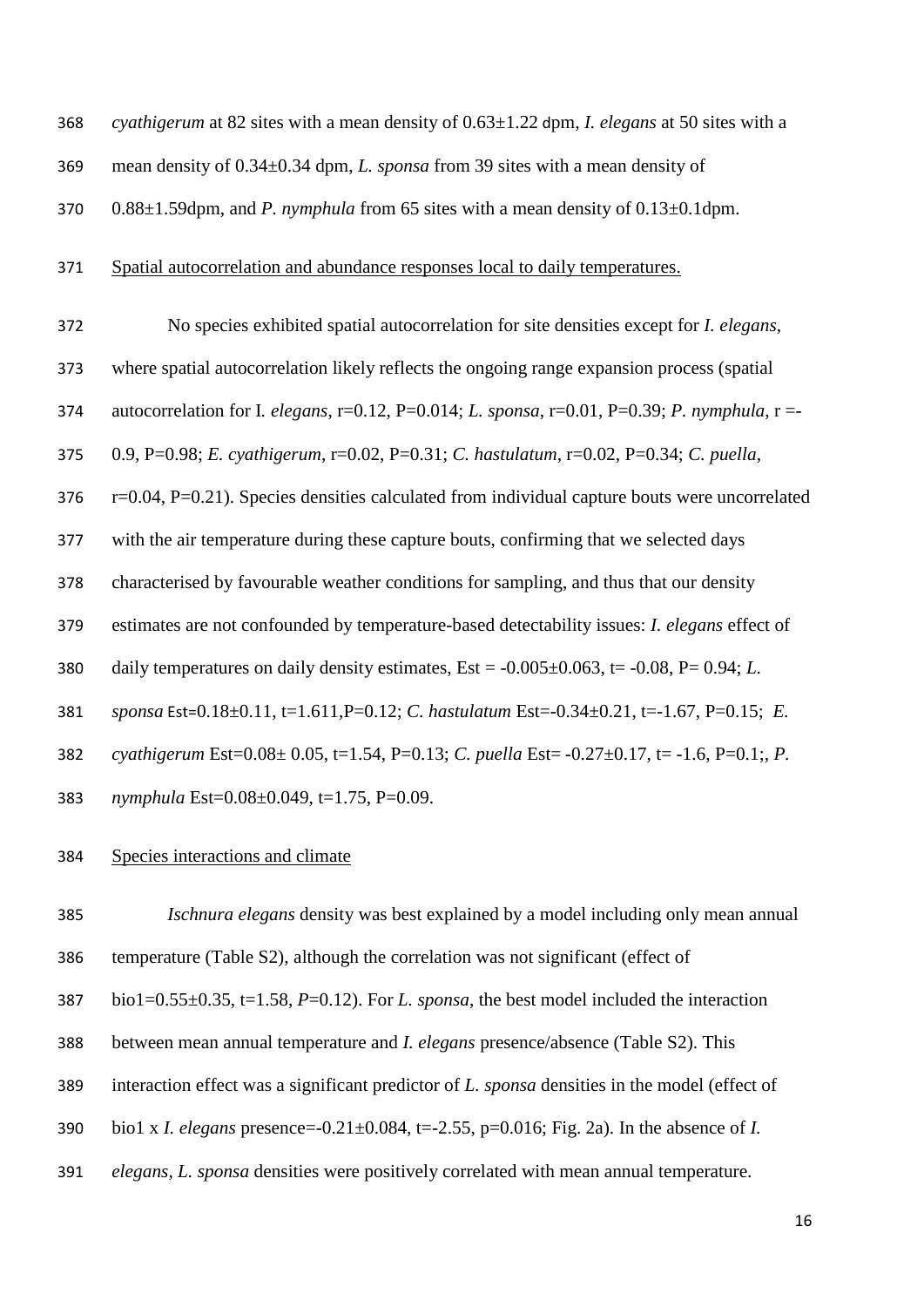However, where *I. elegans* was present, *L. sponsa* density no longer correlated with climate. Furthermore, where both of these species co-occurred, densities of *I. elegans* were negatively associated with *L. sponsa* densities (estimate =-0.683±0.28, t =-2.43, *P*=0.03; Fig. 2b). *I. elegans* presence or absence did not influence body sizes of any of the other species.

 *Ischnura elegans* presence did not show clear-cut patterns of influence on any other species' densities: For *P. nymphula*, *I. elegans* presence and temperature each improve the model fit in comparison to an intercept-only model explaining *P.* nymphula densities (Table S2), but these effects are non-significant, and likely reflect that fact that the *P. nymphula* range, while largely congruent with the range of *I. elegans*, extends to cooler, higher elevation sites within our study region (Cham et al. 2014). For *E. cyathigerum*, a model which included both mean annual temperature and *I. elegans* presence/absence (but not the interaction) best explained local densities (Table S2). *Enallagma cyathigerum* densities were positively associated with *I. elegans* presence, (effect of *I. elegans* presence = 0.89±0.38,  $t=2.32$ ,  $P=0.02$ ) and the model also contained a slightly negative but highly non-significant, residual effect of mean annual temperature (*P*=0.93). Although *I. elegans* presence is weakly correlated with mean annual temperature across our sites, these models did not suffer from collinearity of these effects. No climate variable other than mean annual temperature (bio1) affected the site-specific densities of any species.

## Effects of *I. elegans* presence on *L. sponsa* morphology and thermal preferences

 Complementarily to our density data, the presence of *I. elegans* at a site was correlated with larger body sizes in *L. sponsa*, in a model that included a covariate for climate and a random effect for site and date (effect of mean annual temperature on *L. sponsa* body size=1.6±1.27, df=23.59, t=-2.68, P=0.21; effect of *I. elegans* presence on *L. sponsa* body 415 size= $-66.85\pm 22.53$ , t= $-2.97$ , p= $0.007$ ; Fig. 2c). Similarly, thermal preferences were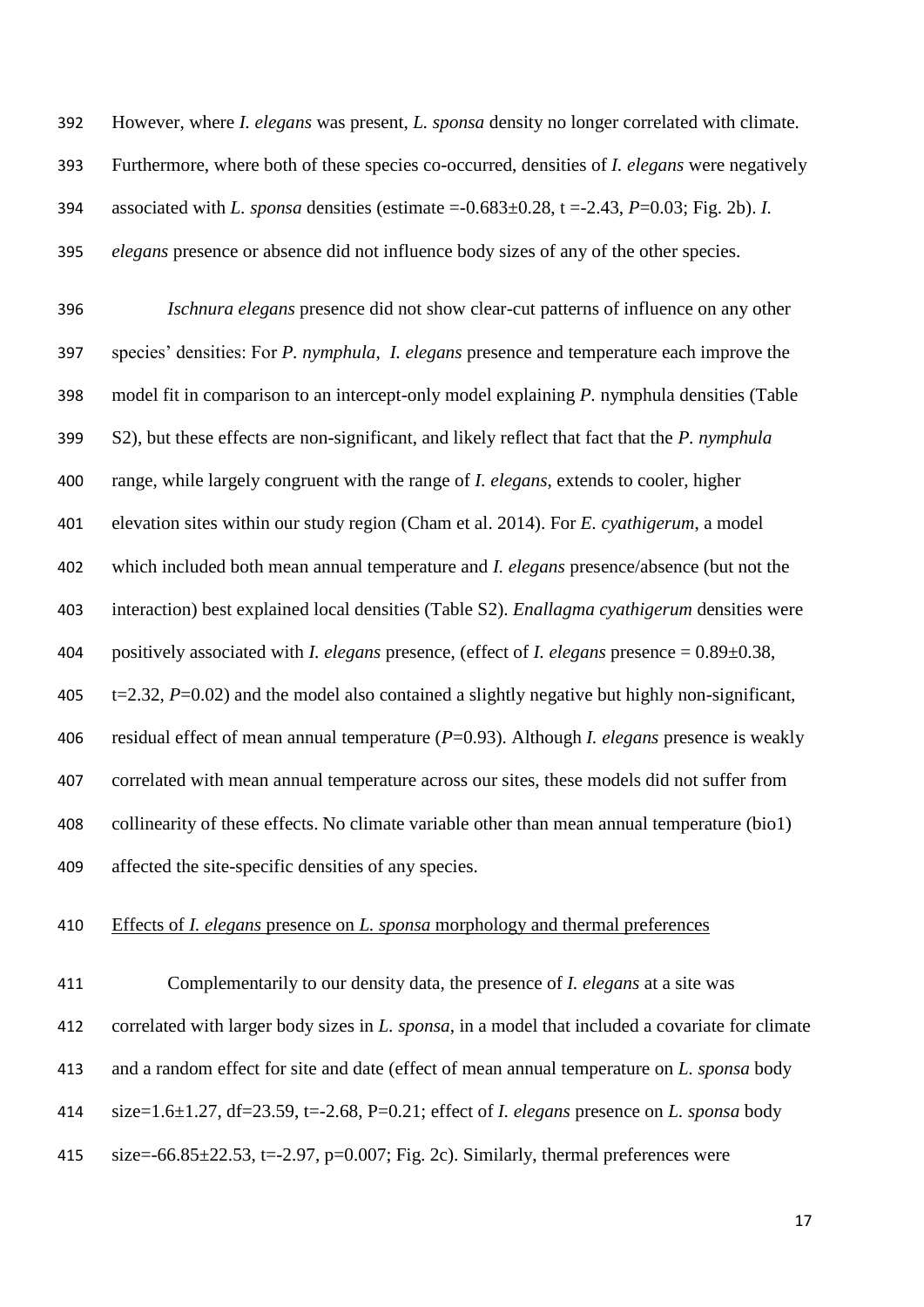influenced by competition in ways that are complementary to our density and morphology

results. The effect of species x treatment (alone or in competition) on thermal site selection in

418 the laboratory was:  $Est=1.97\pm1.14$ ,  $df=104.19$ ,  $t=1.72$ ,  $P=0.04$  using a 1-tailed hypothesis test

- to predict that the presence of *I. elegans* would shift *L. sponsa* to cooler preferred
- temperatures; Fig. 3). As predicted, where *I. elegans* was introduced to trials, *L. sponsa* shifts
- to cooler position in comparison to when *L. sponsa* is allowed to thermoregulate alone.

#### Phylogenetic community structure

 Consistent with a decline in *L. sponsa* densities at warmer sites where *I. elegans* is present, warmer sites within our study region exhibited significantly higher levels of phylogenetic underdispersion than cooler sites within this region (effect of mean annual temperature on 426 phylogenetic underdispersion=13.29  $\pm 2.52$ , t=5.27, P <0.01, Fig 4a). In a separate but complementary model, phylogenetic underdispersion was also significantly predicted by the presence of *I. elegans* at a site (9.98±1.39,t=7.19,p<0.001, Fig. 4b).

## Niche similarity and phylogenetic signal

 Variable importance and AUC values for each species' best fit Maxent niche model are presented in table S4. In all cases, the full model (containing all uncorrelated predictor variables) was the best fit, with the lowest AICc. Although individual niche models for each species vary in the relative importance of different climatic variables (Table S4, Fig. 5a), pairwise niche overlap (measured using D; Warren et al. 2008) illustrated that most species occupy similar niche space. *I. elegans, E. cyathigerum, L. sponsa* and *P. nymuphula* showed pairwise overlap values between 0.81 and 0.92 (Fig 5b). Only *C. hastulatum* and to a lesser extent *C. puella* accounted for the majority of niche differences, with *C. hastulatum* demonstrating pairwise overlap values between 0.18–0.25 for all other species (Fig. 5b), while *C. puella* demonstrated values between 0.18-0.65 with all species (Fig. 5b). These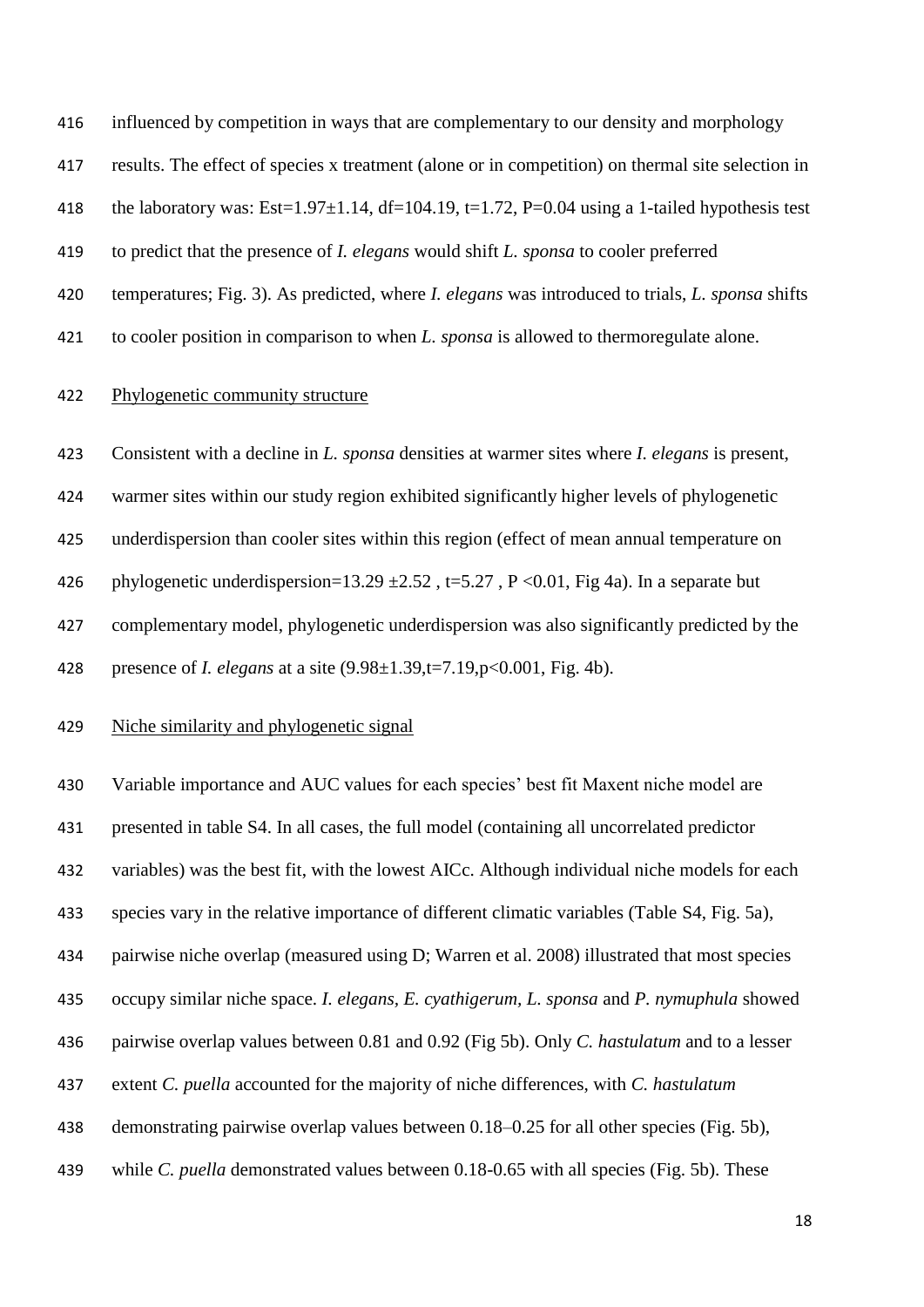patterns of niche similarity showed no phylogenetic signal across the 6 species (f=0.33,  $\mu$  p=0.66). To identify if lack of signal was caused by the relatively large niche differences between the closely related habitat specialist species *C. hastulatum* and *C. puella*, the analysis was repeated with *C. hastulatum* and *C. puella* removed. Again no significant phylogenetic 444 signal was observed  $(f=0.3, p=0.6)$ .

#### Discussion

 We show that relatively novel encounters between a range expanding species (*I. elegans*) and a relatively distantly-related species within the native damselfly guild (*L. sponsa*) can generate patterns of phylogenetic underdispersion within high-latitude communities. Phylogenetic underdispersion occurs because *L. sponsa* is displaced from thermally-favourable habitats by *I. elegans*, resulting in lower population densities. Because the other members of the native damselfly guild are much more closely related to *I. elegans* than is *L. sponsa*, invasion by *I. elegans* reduces the overall breadth of phylogenetic representation within these damselfly guilds. This result supports recent conceptual advances suggesting that patterns of competitive exclusion may be common between distantly related species, if traits related to competitive abilities are more strongly phylogenetically conserved than niche traits (Mayfield & Levine 2010). Species' competitive abilities are important predictors of successful range shifts and establishment in novel communities under climate change (Alexander, Diez & Levine 2015), and novel communities produced by environmental change may be subject to high levels of competition (Lancaster *et al.* 2017). Our results suggest that clades with conserved competitive abilities, such as *Coenagrionid* damselflies, may typically dominate novel communities under changing climates, resulting in the loss of phylogenetic diversity, particularly at high latitudes where species richness is low, so the loss of even a single species can significantly impact phylogenetic diversity. Furthermore, our results demonstrate that the processes driving under- and over-dispersion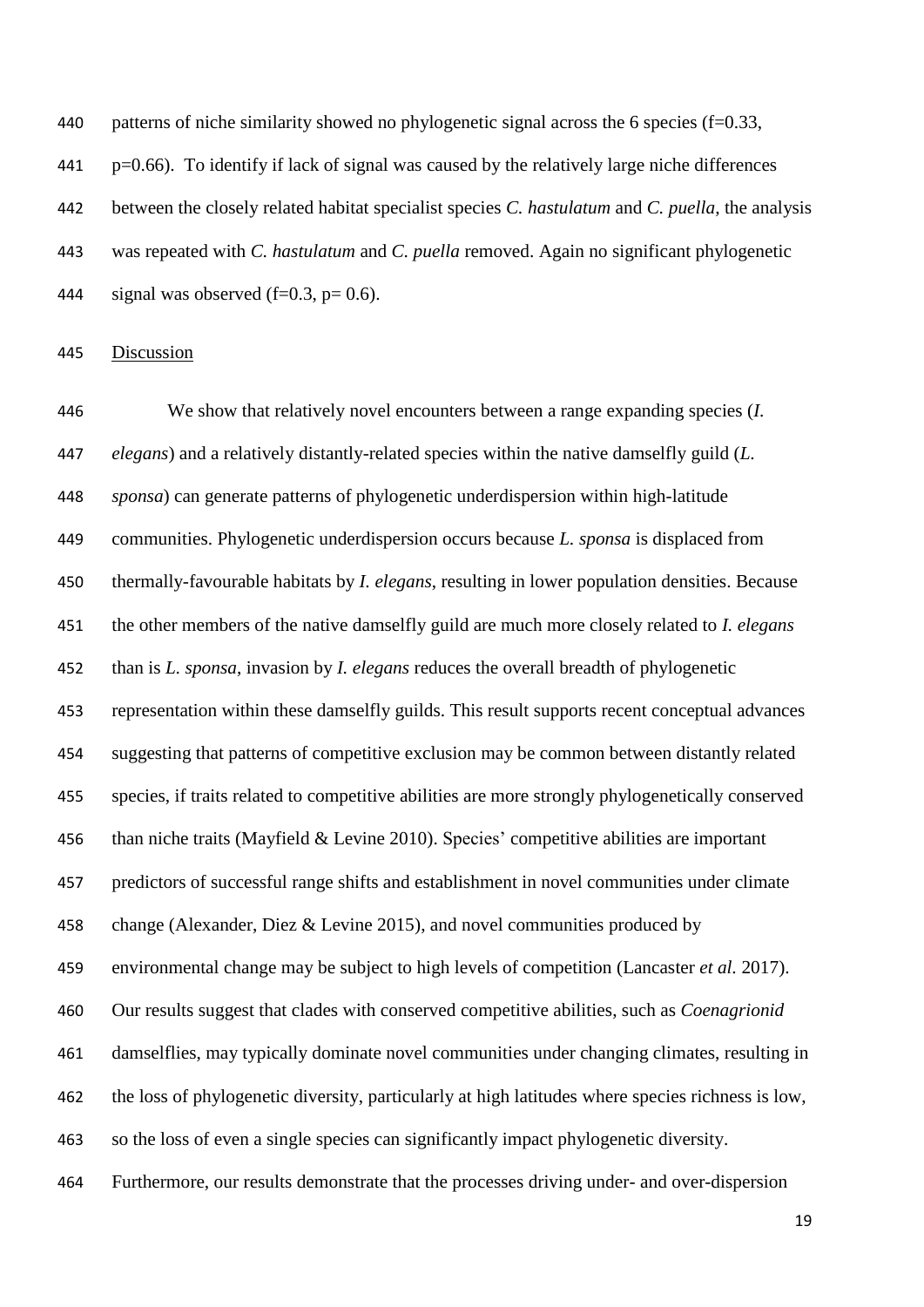within communities are more complex than classically expected, raising questions about the utility of phylogenetic signal as a proxy for describing community assembly processes.

### Evidence for partial competitive displacement

 We show evidence for incipient competitive displacement of *L. sponsa* by the range- expanding *I. elegans*, where *L. sponsa* is the least related species to *I. elegans* within the regional species pool (Figs. 1, 2a&b, 3). Evidence in support of this includes: (i) *L. sponsa* and *I. elegans* inhabit strongly convergent climatic niche space (Fig. 5a&b). (ii) *L. sponsa* population densities exhibit a negative relationship with *I. elegans* density (Fig 2C). (iii) In the absence of *I. elegans* at a site, *L. sponsa* density is positively correlated with mean annual temperature, but the presence of *I. elegans* disrupts this relationship (Fig. 2b), suggesting that *I. elegans* displaces *L. sponsa* from preferred (warmer) sites. (iv) *L. sponsa* has undergone a morphological shift (to larger body sizes) where *I. elegans* is present (Fig. 2b). (v) *L. sponsa*  shifts its thermal preference to cooler temperatures when in competition with *I. elegans* (Fig. 3).

 Patterns of partial competitive displacement between the two least-related species within a guild is consistent with the expectations of the competitive trait conservation hypothesis (Chesson 2000; Mayfield & Levine 2010). Given that *L. sponsa* population densities positively correlate to mean annual temperature, but only in the absence of *I. elegans*, it is unlikely that environmental filtering is the primary causal factor explaining the negative relationship between *L. sponsa* density and *I. elegans* density. Moreover, thermal preference trials demonstrate competitive displacement of *L. sponsa* from their preferred thermal regimes in response to the presence of *I. elegans*. This result suggests that behavioural traits, such as aggressive behaviour, might act as the mechanism of competition. At present we lack sufficient evidence to conclude this is the competitive mechanism,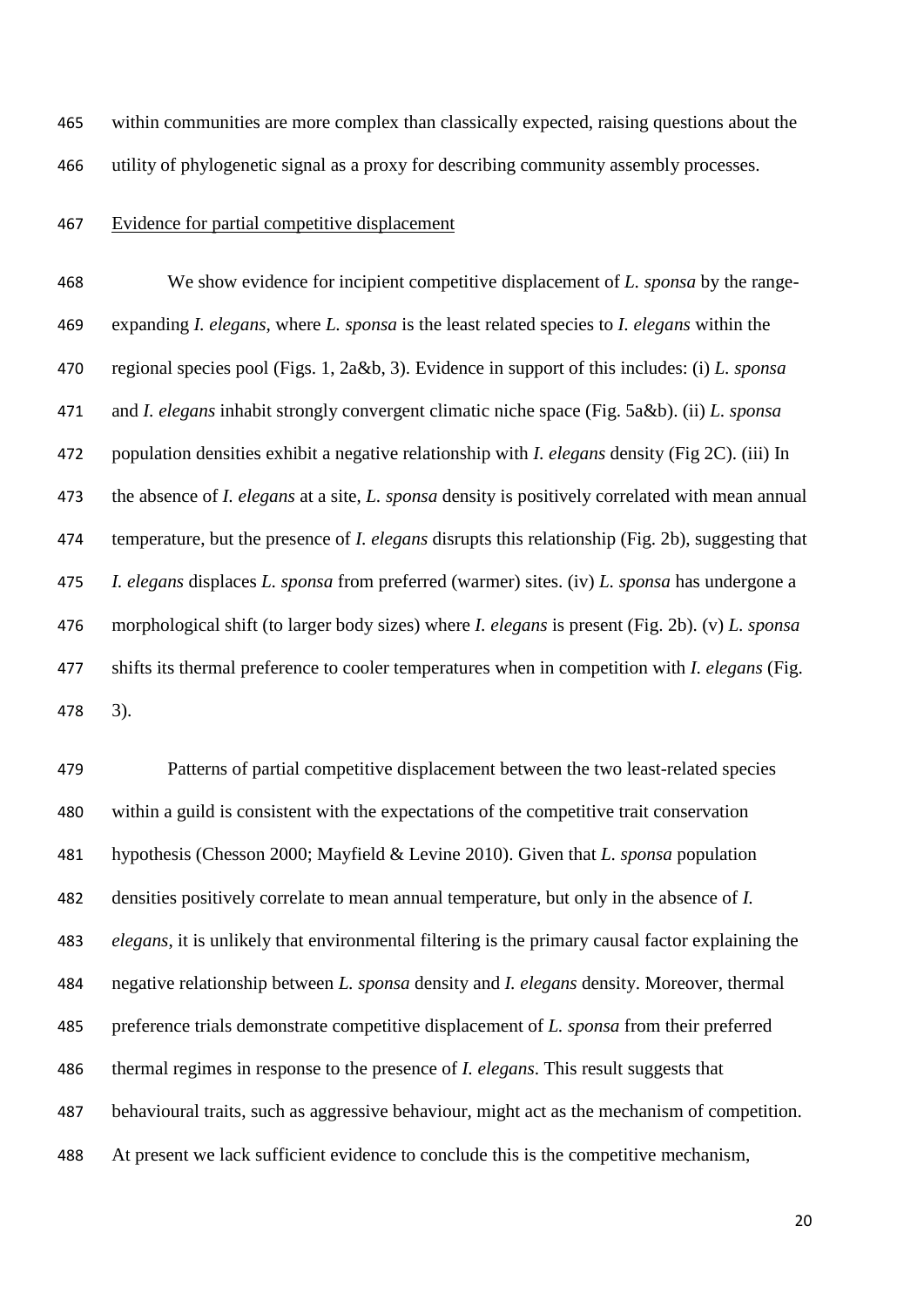although competition for basking sites via aggressive behaviour has been observed in larger territorial odonata species (Lefevre & Muehter 2004; Worthen & Patrick 2004; Byers & Eason 2009). Moreover, it is unlikely that there is only one mechanism by which *I. elegans* and *L. sponsa* compete, as the adult stage represents a relatively short (but critical) period of interaction between these two species. A major component of co-occurrence between these species is during aquatic larval development (see below).

 The consequence of competition for *L. sponsa* is further reflected in changes in *L. sponsa* body size where *I. elegans* is present (Fig. 2c). Competition has widely been demonstrated to result in increased size in invertebrates (Plaistow & Siva-Jothy 1996; Vande 498 Velde & Van Dyck 2013), though the drivers of this morphological shift in this case are unknown. A plastic or evolved response is equally plausible in explaining this result. Slower growth rates through reduced food availability have been shown to delay damselfly emergence, but emergence occurred at a larger size (Pickup, J. and Thompson 1990). Alternatively, competitive interactions have been shown to select for larger body size, which may evolve because they improve competitive ability or facilitate niche divergence from the invader (Plaistow & Siva-Jothy 1996; Vande Velde & Van Dyck 2013). These alternative hypotheses are currently indistinguishable, because the behavioural or resource-use basis for competition between *I. elegans* and *L. sponsa* is unknown. The interactions may revolve around indirect competition for food resources during larval development or reduced adult fitness through direct, competitive interactions (McPeek, Grace & Richardson 2001). The fact that competition appears to be most intense at warmer sites (Fig. 2a) suggests that the *I. elegans* are less competitively dominant at colder sites, or that both species compete most intensively over preferred thermal niches or thermally-mediated resources.

 Lancaster *et al.*( 2017) have previously demonstrated that *I. elegans* exhibits increased aggression under experimental warming treatments, suggesting that further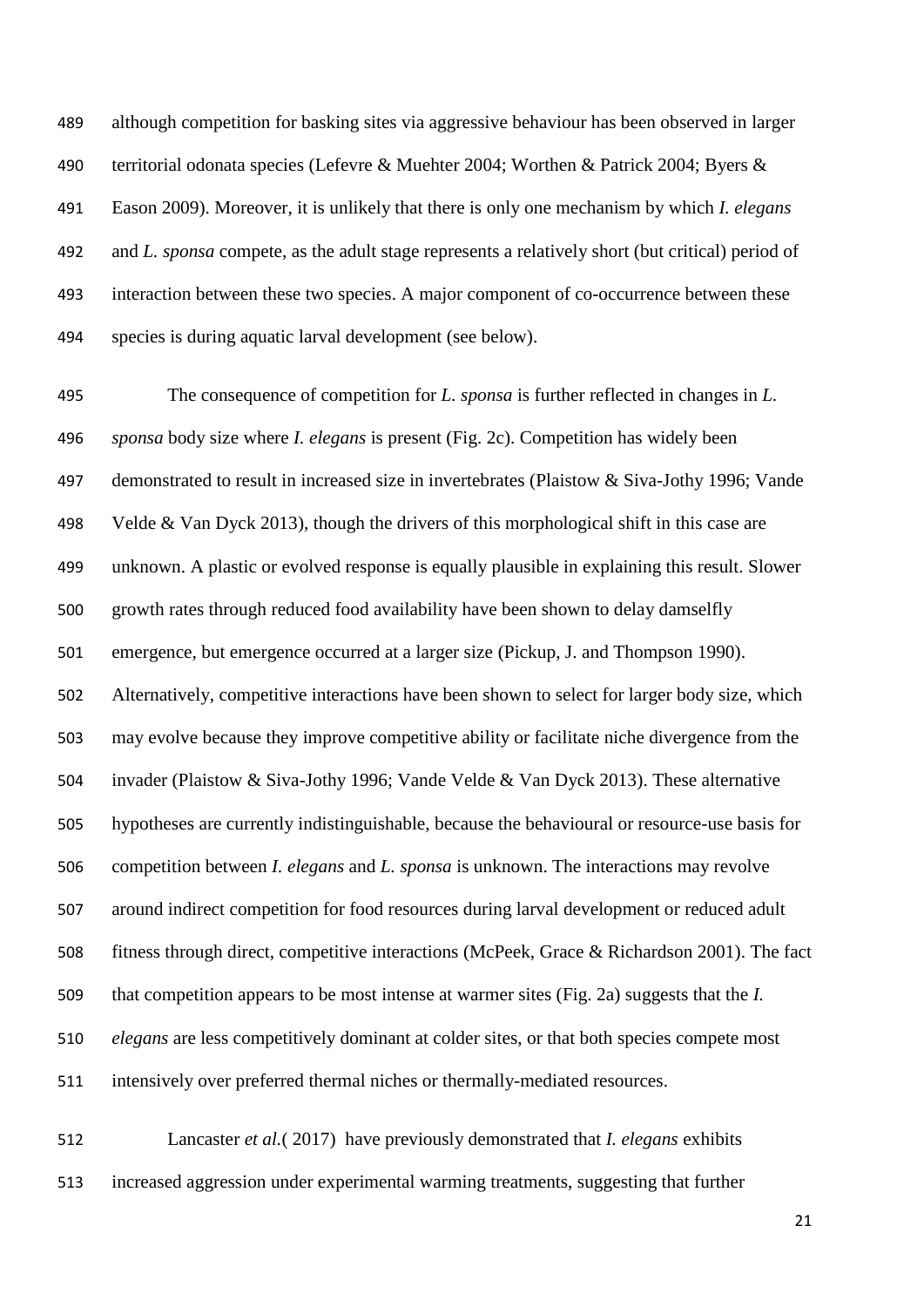warming at high latitudes could compound the effects of invasions to destabilise high latitude communities (Lancaster *et al.* 2017). Furthermore, Lancaster *et al.* (2017) demonstrated that *I. elegans* is competitively well-matched with *E. cyathigerum*, in terms of larval competitive behaviours, at current water temperatures (these species exhibit highly congruous numbers of aggressive behaviours in laboratory trials to assess interspecific larval competition under different temperature regimes). That *I. elegans* and *E. cyathigerum* are 1) well-matched competitively, 2) closely related phylogenetically, and 3) highly likely to co-occur at sites across NE Scotland (see results section), further supports our conclusions that the Competition-Relatedness hypothesis is a good explanation for drivers of community assembly in high latitude damselfly communities. Under this mechanism, *I. elegans* and *E. cyathigerum* co-occur readily, following the expansion of *I. elegans* into the area, due to their phylogenetically conserved competitive behaviours—in other words, neither can exclude the other. However, as temperatures continue to warm at high latitudes, this balance may shift (Lancaster *et al.* 2017).

#### Temporal dynamics and future directions in our field research

 A time lag between the colonisation of an antagonistic species in a population and the point at which species displacement become pronounced can radically influence interpretation of how species interact during range shifts. Understanding this temporal lag therefore represents an important avenue for future research. Anecdotally, our data may also suggests that the effect of *I. elegans* presence on *L. sponsa* densities has a temporal component (Fig. 2b). Points circled in green represent sites at the very leading edge of *I. elegans'* range, and the point circled in blue represents a newly-created pond (within the last 5 years). At these sites, although *I. elegans* is present, patterns of *L. sponsa* densities are similar to those observed at sites in the absence of I. elegans. This suggests a temporal lag between I. elegans' initial colonisation to a site, and the subsequent decline of *L. sponsa*.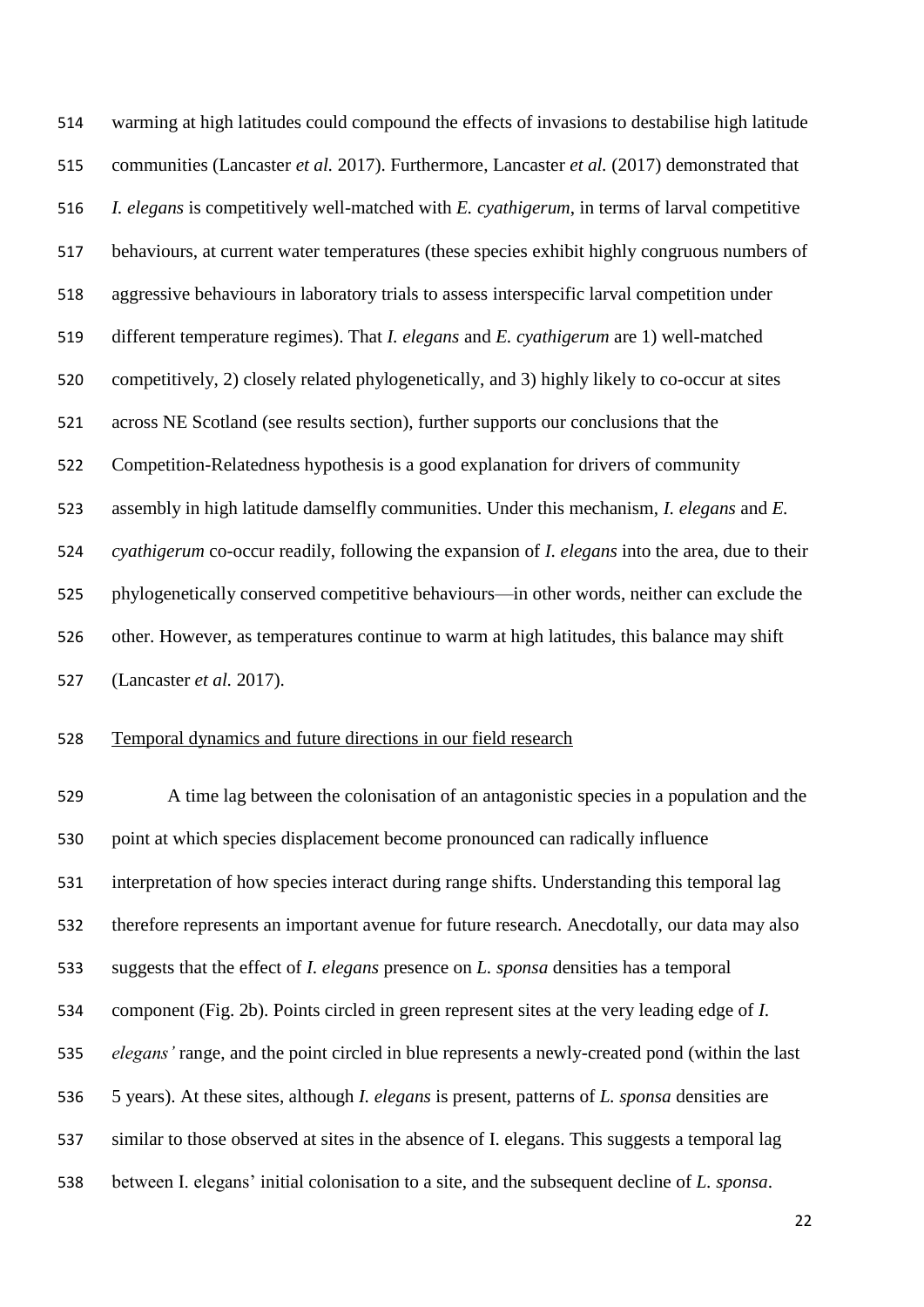However, given that only 5 ponds in our dataset exhibit this potential lagged effect, the evidence for this is at present is only suggestive. The importance of time lags in competitive displacement, while widely suggested by other researchers (Jackson & Sax 2010), bears further investigation in our study system before firm conclusions can be drawn.

# Niche Overlap and Environmental Filtering

 Niche overlap among all 6 species exhibited no phylogenetic patterns. Instead, most species exhibited strongly overlapping climatic niche space, with the exception of *C. hastulatum* and *C. puella* (Fig. 5a & 5b). This is unsurprising given that these species represent a guild, using similar resources at similar sites across Scotland. Strong overlap in niche space among each of the interacting species means that environmental filtering based on niche requirements is unlikely to be observed (see also Siepielski *et al.* 2010). The maintenance of a similar niche across a broad phylogenetic scale within damselflies is consistent with earlier studies showing that speciation in damselflies is rarely linked to niche divergence (McPeek *et al.* 2000; Wellenreuther & Sánchez-Guillén 2015). Our results extend these previous findings by demonstrating that, like speciation, competitive displacements in damselflies is also unrelated to levels of niche divergence. The general lack of niche divergence among damselfly species makes this a particularly good system to demonstrate Mayfield and Levine's (2010) hypothesis for how the phylogenetic conservation of traits such as competitive behaviours can produce phylogenetic clustering within communities in the absence of niche trait variation (see also Saito *et al.* 2016) .

Phylogenetic patterns

Our observed shift in phylogenetic structure within communities as a result of

- competition (Fig 3A and 3B) has two major implications. Firstly, from a
- methodological/theoretical perspective, it raises the issue of whether the use of phylogenetic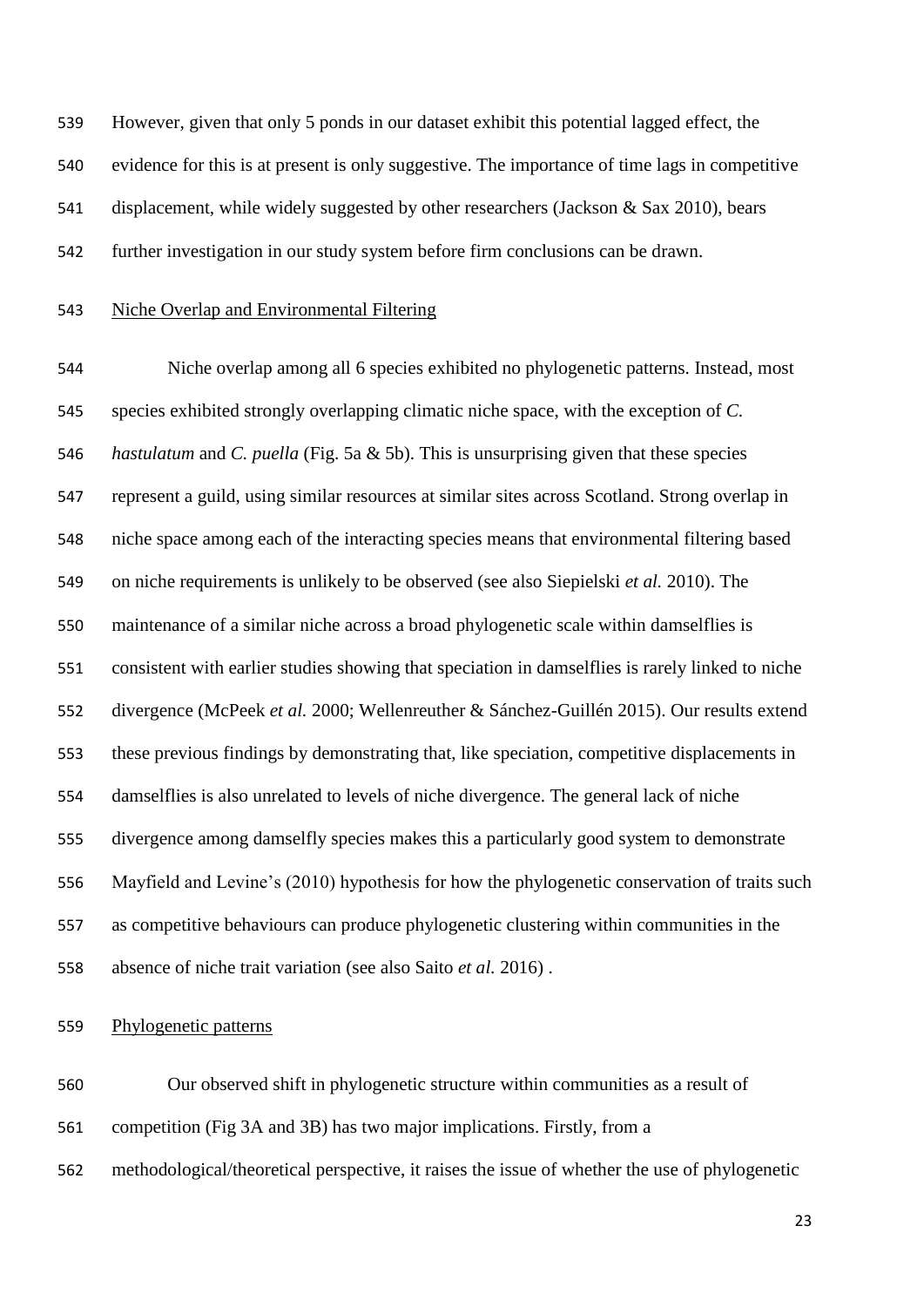structure can be used as a method for ascertaining community assembly processes (Webb 2000; Lessard *et al.* 2009; Lebrija-Trejos *et al.* 2010). Secondly, reduced phylogenetic diversity as a result of climate change-driven range shifts poses a conservation issue. Declines in phylogenetic diversity may be common in regions affected by increased competition from invasive species (Lessard *et al.* 2009), and these diversity losses may be exacerbated under further climatic warming (Willis *et al.* 2008; Zhang *et al.* 2015). Because conservation of phylogenetic diversity is critical for maintaining high levels of biodiversity into the future (Barker 2002), range shifts within regional species pools characterized by conserved competitive abilities may pose a particularly urgent concern, particularly for high latitude ecosystems, which are strongly affected by this colonisation process. Little is known about the factors underpinning range shifts in animals (Angert *et al.* 2011; Comte & Grenouillet 2013) , so we do not know the extent to which species prone to range shifting generally tend to express conserved (i.e., inherited) competitive abilities.

# Implications

 We find that a climate change-mediated expansion of a warm-adapted, generalist species, *I. elegans*, to a relatively species-poor, high latitude community results in partial competitive displacement of the weakest competitor, *L. sponsa*, resulting in loss of phylogenetic diversity at higher latitudes. Typically, high latitude and high elevation communities exhibit low species diversity, with overrepresentation by endemic or relict species which are locally adapted and exhibit small geographic ranges. Climate change is facilitating the colonization of warm-adapted, widespread generalist species into these communities for the first time, and it is critical to understand how these colonization events alter high latitude community structure and diversity, despite the fact that low levels of native species diversity in these environments can reduce the power of community-phylogenetic analyses.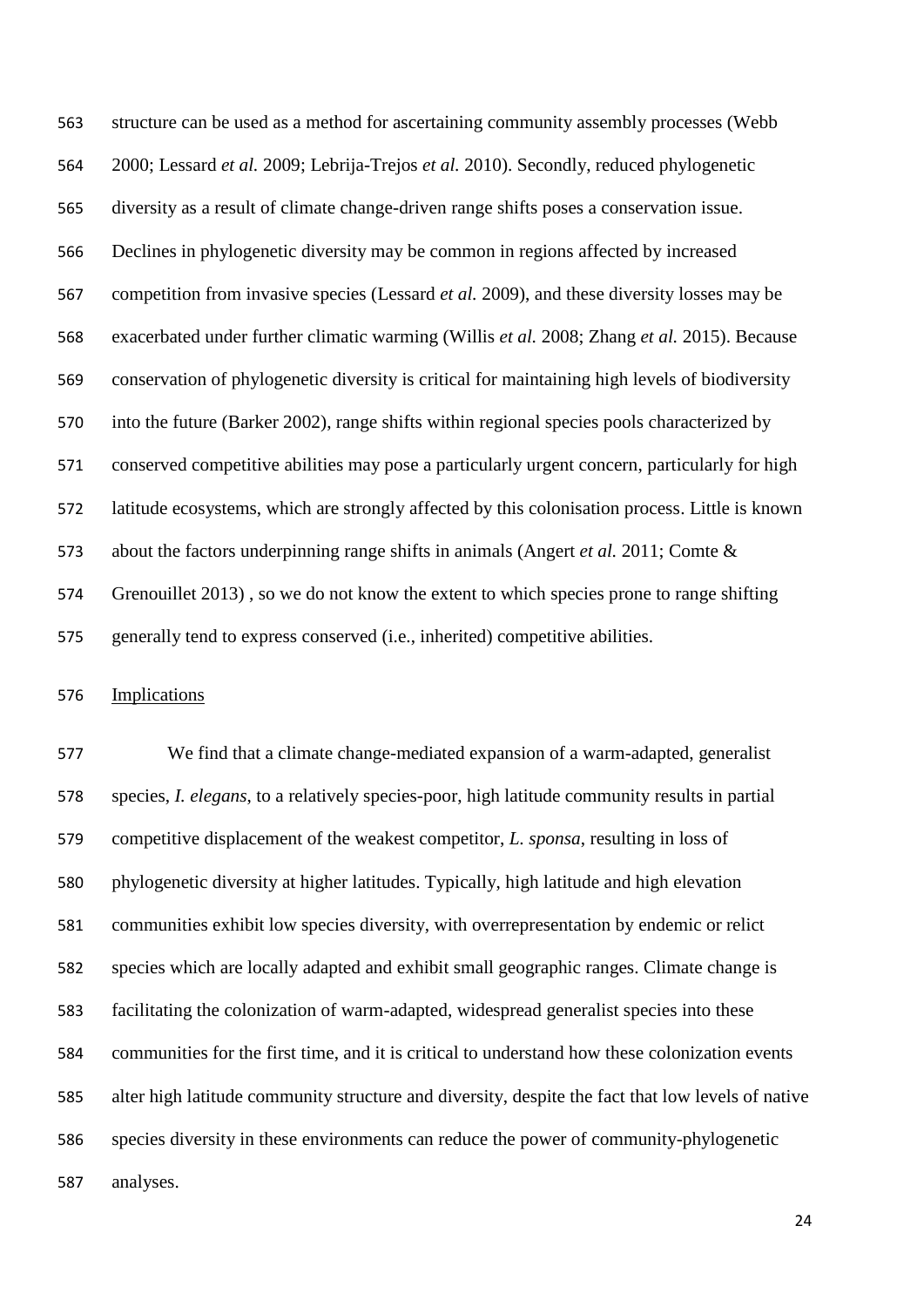Our results highlight the importance of evaluating the relative degrees of both niche conservatism and competitive trait conservatism in regional species pools before inferring ecological processes from phylogenetic patterns. Furthermore, our study raises the possibility that competitive trait conservatism may generally be more an important factor in driving community assembly during periods of ecological instability, such as during range expansions, than for stable species pools that have adapted *in situ* to their potential competitors, although this hypothesis remains to be formally tested. Thus competitive displacements or wholesale exclusion by invading or range shifting species may commonly reduce phylogenetic diversity of the invaded community by this mechanism, particularly where ecological niches are similar among native and range-shifting species. Acknowledgements: We thank Heather Bodie and Debbie Young for assistance in the field, and local landowners for permissions to study and sample damselflies on their land. Brad Duthie provided helpful comments on an earlier version of this ms. The project was supported by a NERC DTP fellowship to RF and a start-up grant to LL provided by the U. of Aberdeen. Data All data used in this study have been deposited in Dryad data repository DOI: 10.5061/dryad.kp89j References

 Alexander, J.M., Diez, J.M. & Levine, J.M. (2015) Novel competitors shape species' responses to climate change. *Nature*, **525**, 515–518.

 Alsos, I.G., Ehrich, D., Thuiller, W., Eidesen, P.B., Tribsch, A., Schönswetter, P., Lagaye, C., Taberlet, P. & Brochmann, C. (2012) Genetic consequences of climate change for

northern plants. *Proceedings. Biological sciences / The Royal Society*, **279**, 2042–51.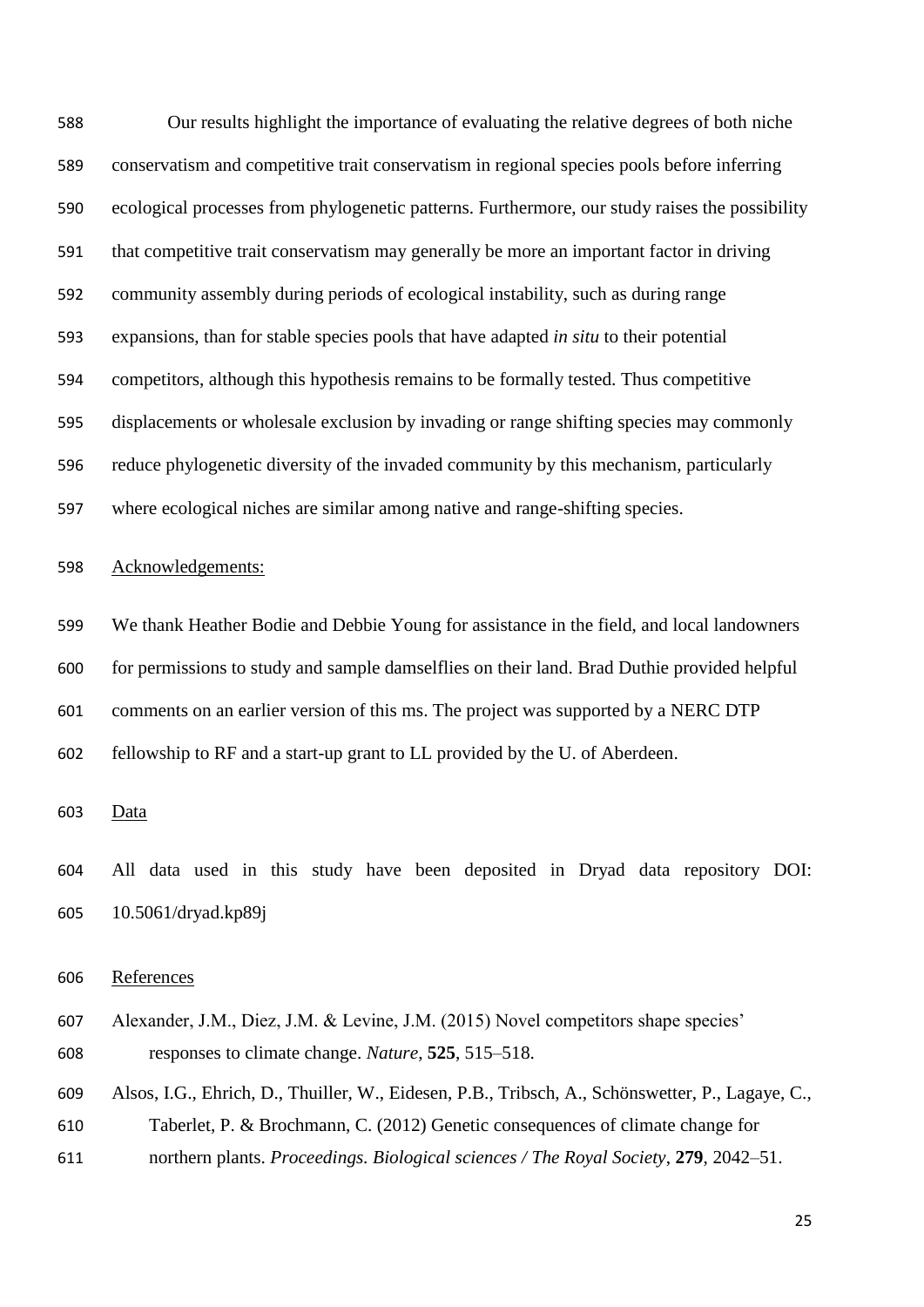- Angert, A.L., Crozier, L.G., Rissler, L.J., Gilman, S.E., Tewksbury, J.J. & Chunco, A.J.
- (2011) Do species' traits predict recent shifts at expanding range edges? *Ecology letters*, **14**, 677–89.
- Barker, G.M. (2002) Phylogenetic diversity: A quantitative framework for measurement of priority and achievement in biodiversity conservation. *Biological Journal of the Linnean Society*, **76**, 165–194.
- Burns, J.H. & Strauss, S.Y. (2011) More closely related species are more ecologically similar in an experimental test. *Proceedings of the National Academy of Sciences of the United States of America*, **108**, 5302–5307.
- Byers, C.J. & Eason, P.K. (2009) Conspecifics and Their Posture Influence Site Choice and oviposition in the Damselfly Argia moesta. *Ethology*, **115**, 721–730.
- Cahill, J.F., Kembel, S.W., Lamb, E.G. & Keddy, P.A. (2008) Does phylogenetic relatedness influence the strength of competition among vascular plants? *Perspectives in Plant Ecology, Evolution and Systematics*, **10**, 41–50.
- Cavender-Bares, J., Ackerly, D.D., Baum, D.A. & Bazzaz, F.A. (2004) Phylogenetic Overdispersion in Floridian Oak Communities. *The American Naturalist*, **163**, 913–930.
- Chaput-Bardy, A., Grégoire, A., Baguette, M., Pagano, A. & Secondi, J. (2010) Condition and phenotype-dependent dispersal in a damselfly, Calopteryx splendens. *PLoS ONE*, **5**, 1–6.
- Chesson, P. (2000) Mechanisms of Maintenance of Species Diversity. *Annual Review of Ecology and Systematics*, **31**, 343–366.
- Comte, L. & Grenouillet, G. (2013) Do stream fish track climate change? Assessing distribution shifts in recent decades. *Ecography*, **36**, 1236–1246.
- Convey, P. (1988) Competition for perches between larval damselflies: the influence of perch use on feeding efficiency, growth rate and predator avoidance. *Freshwater Biology*, **19**, 15–28.
- Corbet, P.S. & May, M.L. (2008) Fliers and perchers among Odonata: dichotomy or multidimensional continuum? A provisional reappraisal. *International Journal of Odonatology*, **11**, 155–171.
- Dornelas, M., Gotelli, N., McGill, B., Shimadzu, H., Moyes, F., Sievers, C. & Magurran,
- A.E. (2014) Assemblage time series reveal biodiversity change but not systematic loss.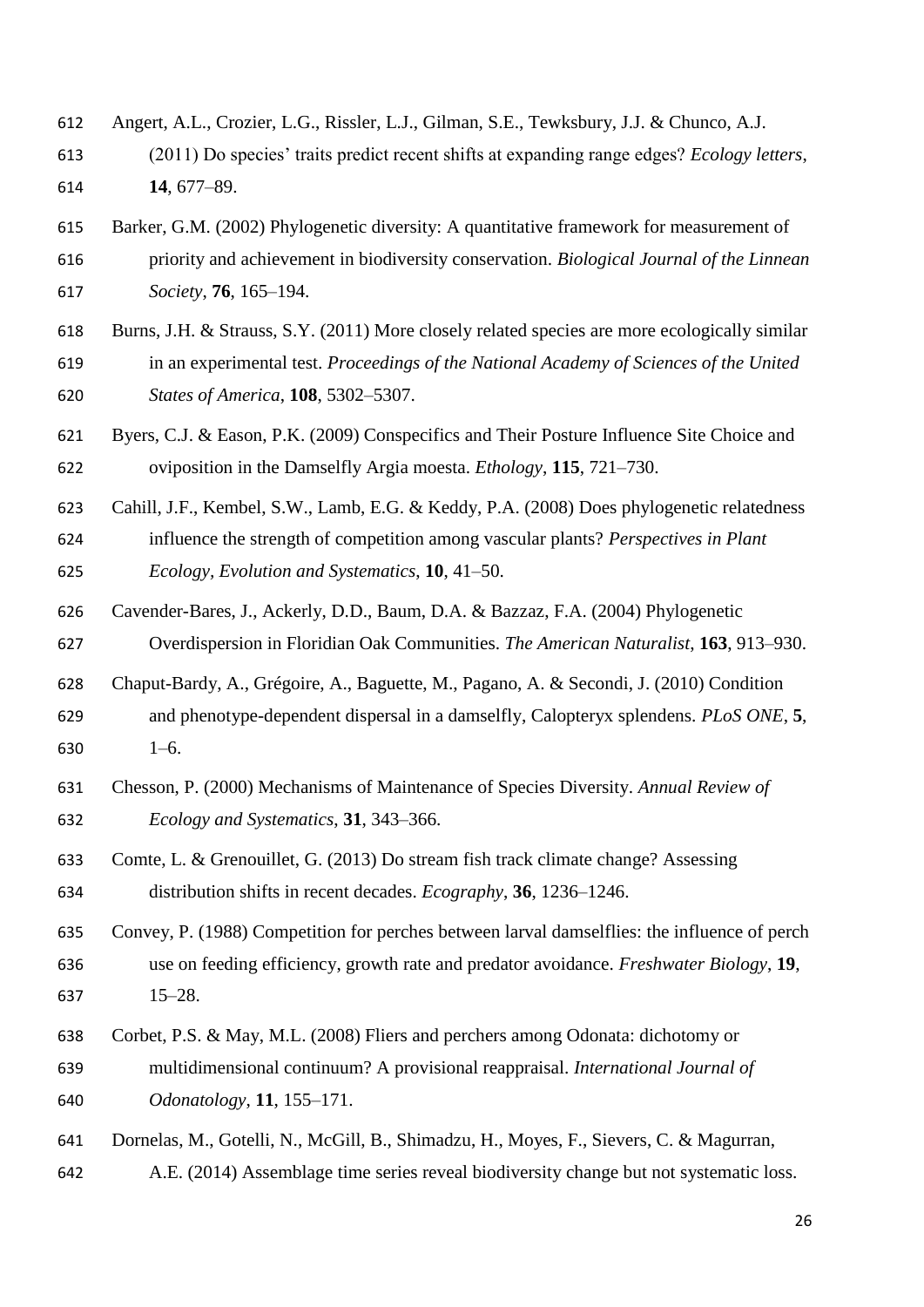- *Science*, **344**, 296–300.
- Dumont, H.J., Vierstraete, A. & Vanfleteren, J.R. (2010) A molecular phylogeny of the Odonata (Insecta). *Systematic Entomology*, **35**, 6–18.
- Fitt, R.N.L. & Lancaster, L. T. (2017) Data from: Range shifting species reduce phylogenetic
- diversity in high latitude communities via competition. Dryad Digital Repository DOI:
- doi:10.5061/dryad.kp89j
- Gaston, K.J. (2000) Global patterns in biodiversity. *Nature*, **405**, 220–7.
- Gibbons, L.K., Reed, J.M. & Chew, F.S. (2002) Habitat requirements and local persistence of three damsel y species (Odonata: Coenagrionidae). *Journal of Insect Conservation*, **6**, 47–55.
- Goslee, S.C. & Urban, D.L. (2007) The ecodist package for dissimilarity-based analysis of
- ecological data. *Journal Of Statistical Software*, **22**, 1–19.
- Guan, Z., Dumont, H.J., Yu, X., Han, B.P. & Vierstraete, A. (2013) Pyrrhosoma and its relatives: a phylogenetic study (Odonata: Zygoptera). *International Journal of Odonatology*, **16**, 247–257.
- Hassall, C. (2013) Time stress and temperature explain continental variation in damselfly body size. *Ecography*, **36**, 894–903.
- Hickling, R., Roy, D.B., Hill, J.K. & Thomas, C.D. (2005) A northward shift of range margins in British Odonata. *Global Change Biology*, **11**, 502–506.
- Hijmans, R.J., Cameron, S.E., Parra, J.L., Jones, P.G. & Jarvis, A. (2005) Very high resolution interpolated climate surfaces for global land areas. *International Journal of Climatology*, **25**, 1965–1978.
- Jackson, S.T. & Sax, D.F. (2010) Balancing biodiversity in a changing environment: extinction debt, immigration credit and species turnover. *Trends in Ecology and Evolution*, **25**, 153–160.
- Kembel, S.W., Cowan, P.D., Helmus, M.R., Cornwell, W.K., Morlon, H., Ackerly, D.D., Blomberg, S.P. & Webb, C.O. (2010) Picante: R tools for integrating phylogenies and ecology. *Bioinformatics*, **26**, 1463–1464.
- Kraft, N.J.B., Cornwell, W.K., Webb, C.O. & Ackerly, D.D. (2007) Trait evolution, community assembly, and the phylogenetic structure of ecological communities. *The American naturalist*, **170**, 271–283.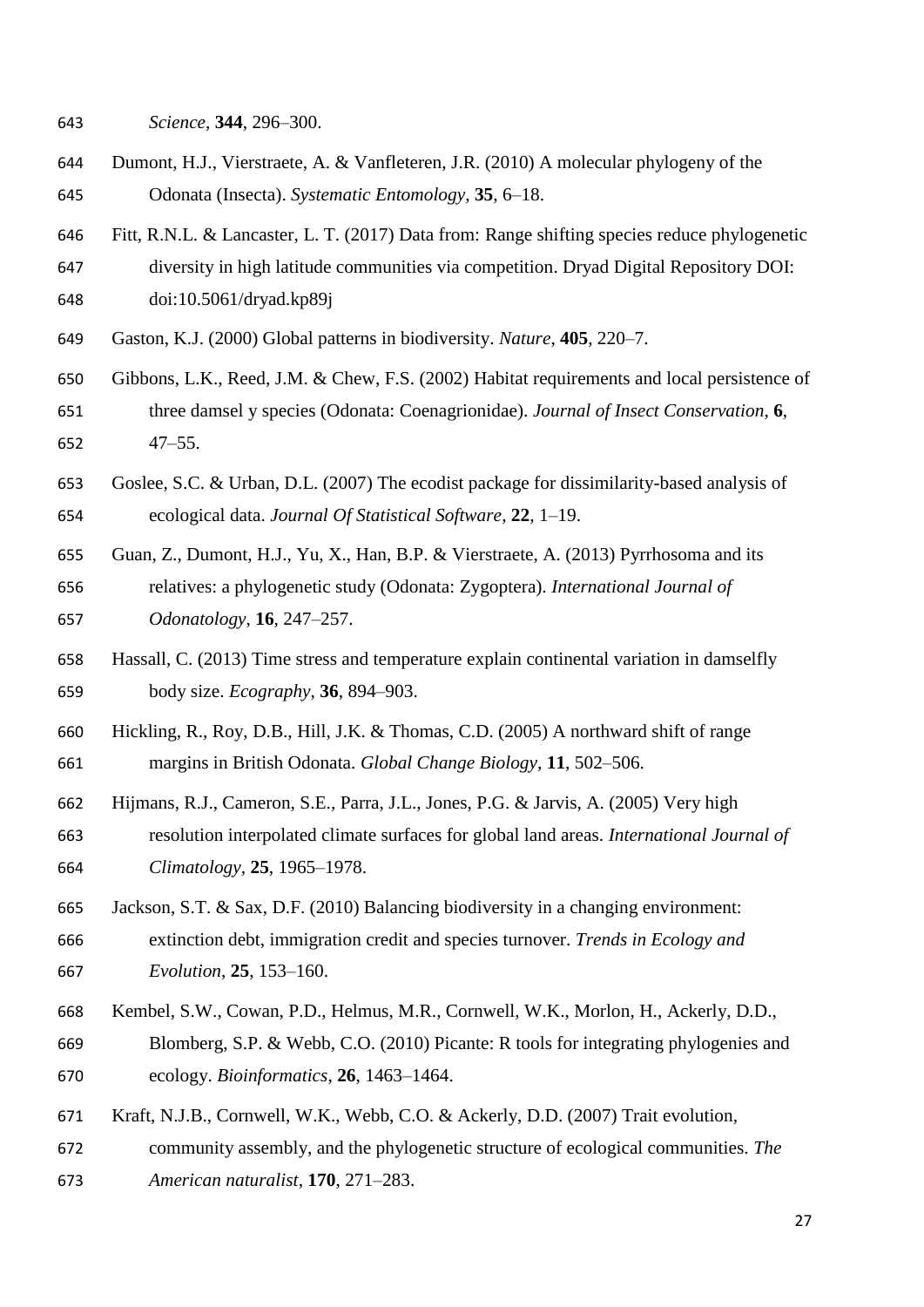- Laliberté, E., Turner, G. & B.L., Z. (2014) Environmental filtering explains variation in plant diversity along resource gradients. *Science*, **345**, 1602–1605.
- Lancaster, L.T. (2016) Widespread, ongoing range expansions shape latitudinal variation in insect thermal limits. *Nature Climate change*, 1–5.
- Lancaster, L.T., Dudaniec, R.Y., Hansson, B. & Svensson, E.I. (2015) Latitudinal shift in
- thermal niche breadth results from thermal release during a climate-mediated range expansion. *Journal of Biogeography*, **42**, 1953–1963.
- Lancaster, L., Morrison, G. & Fitt, R. (2017) Life history trade-offs, the intensity of competition, and coexistence in novel and evolving communities under climate change. *Philosophical Transactions of the Royal Society B*.
- Lebouvier, M., Laparie, M., Hullé, M., Marais, A., Cozic, Y., Lalouette, L., Vernon, P.,
- Candresse, T., Frenot, Y. & Renault, D. (2011) The significance of the sub-Antarctic
- Kerguelen Islands for the assessment of the vulnerability of native communities to
- climate change, alien insect invasions and plant viruses. *Biological Invasions*, **13**, 1195– 1208.
- Lebrija-Trejos, E., Pérez-GarcíA, E. a., Meave, J. a., Bongers, F. & Poorter, L. (2010)
- Functional traits and environmental filtering drive community assembly in a species-rich tropical system. *Ecology*, **91**, 386–398.
- Lefevre, K. & Muehter, V. (2004) Competition for Mating Resources in a Territorial Damselfly (Odonata: Calopterygidae). *Studies on Neotropical Fauna and Environment*, **39**, 159–165.
- Lessard, J.-P., Fordyce, J. a, Gotelli, N.J. & Sanders, N.J. (2009) Invasive ants alter the phylogenetic structure of ant communities. *Ecology*, **90**, 2664–9.
- Li, R., Kraft, N.J.B., Yu, H. & Li, H. (2015) Seed plant phylogenetic diversity and species richness in conservation planning within a global biodiversity hotspot in eastern Asia. *Conservation Biology*, **29**, 1552–1562.
- Macarthur, R. & Levins, R. (1967) The Limiting Similarity, convergence, and Divergence of Coexisting Species. *The American Naturalist*, **101**, 377–385.
- Mayfield, M.M. & Levine, J.M. (2010) Opposing effects of competitive exclusion on the phylogenetic structure of communities. *Ecology Letters*, **13**, 1085–1093.
- McGill, B.J., Enquist, B.J., Weiher, E. & Westoby, M. (2006) Rebuilding community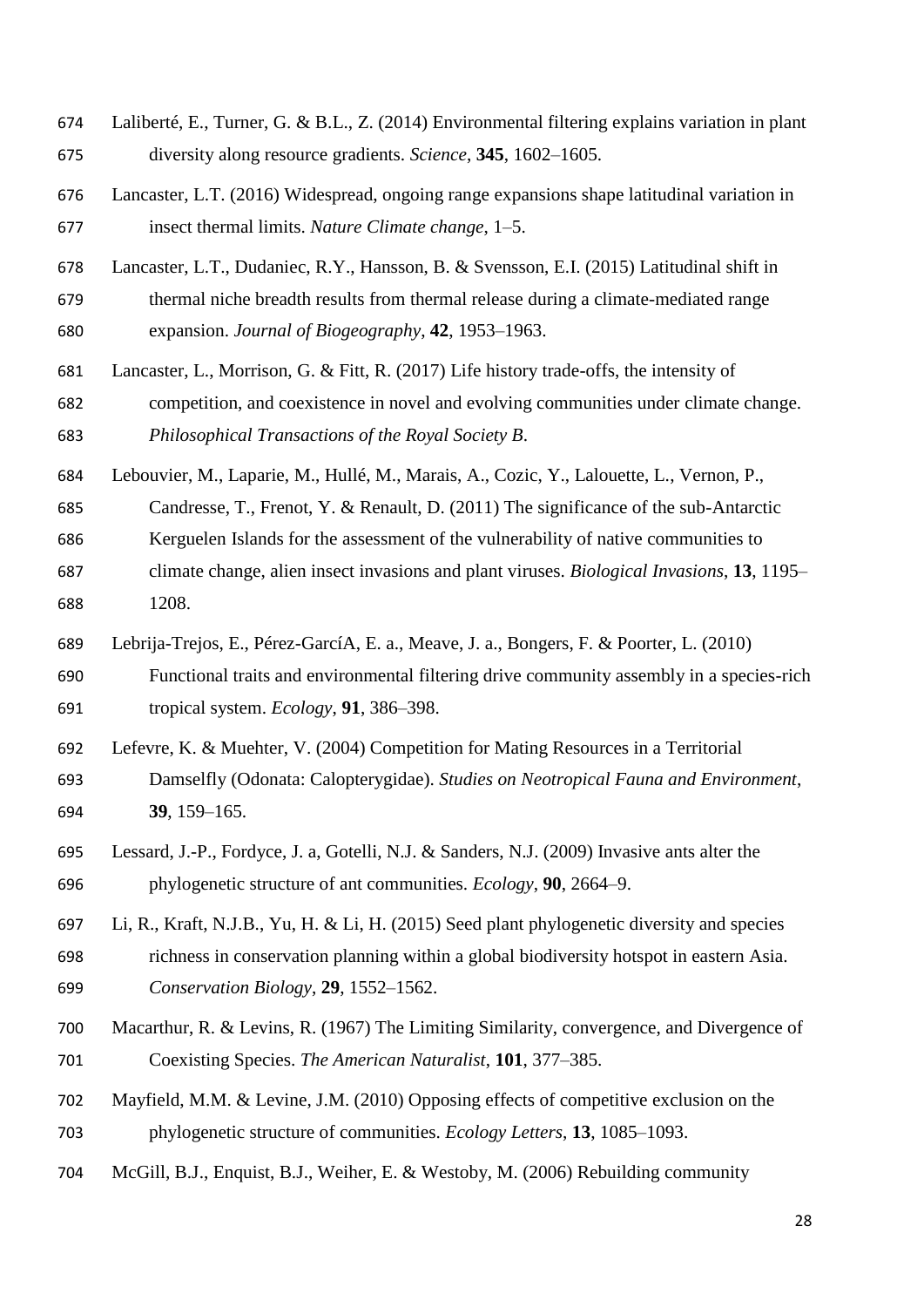- ecology from functional traits. *Trends in Ecology and Evolution*, **21**, 178–185.
- Mcpeek, M. a, Brown, J.M. & Apr, N. (2000) Building a Regional Species Pool : Diversification of the Enallagma Damselflies in Eastern North America. *Ecology*, **81**, 904–920.
- Mcpeek, M.A., Grace, M. & Richardson, J.M.L. (2001) Physiological and Behavioral
- Responses to Predators Shape the Growth / Predation Risk Trade-Off in Damselflies. *Ecology*, **82**, 1535–1545.
- Menéndez, R., Megías, A.G., Hill, J.K., Braschler, B., Willis, S.G., Collingham, Y., Fox, R., Roy, D.B. & Thomas, C.D. (2006) Species richness changes lag behind climate change. *Proceedings of the Royal Society B: Biological Sciences*, **273**, 1465–70.
- Moritz, C., Patton, J.L., Conroy, C.J., Parra, J.L., White, G.C. & Beissinger, S.R. (2008)
- Impact of a century of climate change on small-mammal communities in Yosemite National Park, USA. *Science*, **322**, 261–264.
- Nilsson-??rtman, V., Stoks, R., De Block, M., Johansson, H. & Johansson, F. (2013)
- Latitudinally structured variation in the temperature dependence of damselfly growth rates. *Ecology Letters*, **16**, 64–71.
- Okuyama, H., Samejima, Y. & Tsubaki, Y. (2015) Smaller damselflies have better flight
- performance at lower body temperature: implications for microhabitat segregation of sympatric Mnais damselflies. *International Journal of Odonatology*, **18**, 217–224.
- Parmesan, C. & Yohe, G. (2003) A globally coherent fingerprint of climate change impacts across natural systems. *Nature*, **421**, 37–42.
- Peay, K.G., Belisle, M. & Fukami, T. (2012) Phylogenetic relatedness predicts priority effects in nectar yeast communities. *Proceedings of the Royal Society B: Biological Sciences*, **279**, 749–758.
- Phillips, S.J., Avenue, P. & Park, F. (2004) A Maximum Entropy Approach to Species
- Distribution Modeling. *Proceedings of the Twenty-First International Conference on Machine Learning*, 655–662.
- Pickup, J. and Thompson, D.J. (1990) The effects of temperature and prey density on the development rates and growth of damselfIy larvae (Odonata: Zygoptera). *Ecological Entomology*, **15**, 187–200.
- Pigot, A.L. & Tobias, J. a. (2013) Species interactions constrain geographic range expansion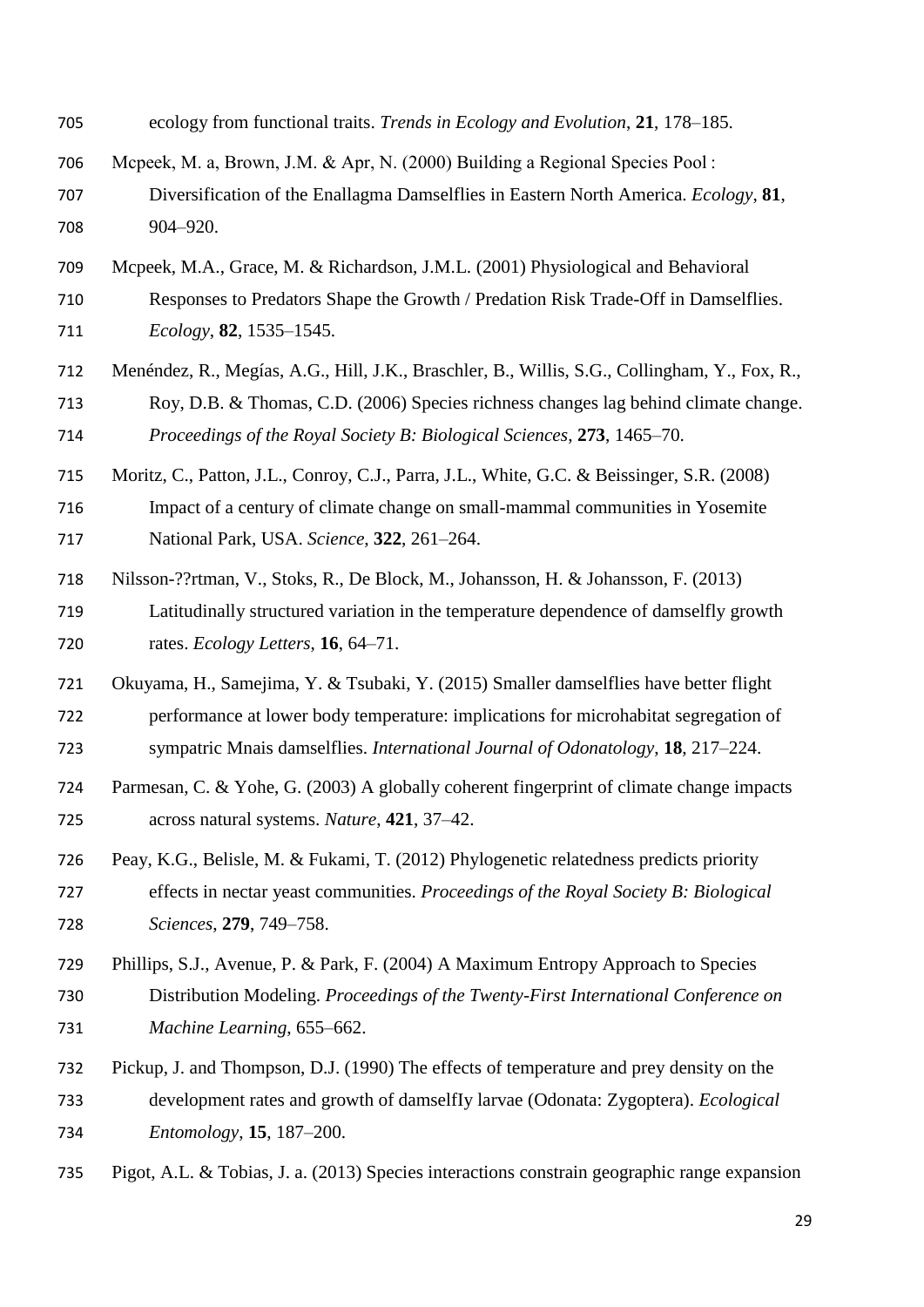- over evolutionary time. *Ecology Letters*, **16**, 330–338.
- Pio, D. V., Engler, R., Linder, H.P., Monadjem, A., Cotterill, F.P.D., Taylor, P.J., Schoeman, M.C., Price, B.W., Villet, M.H., Eick, G., Salamin, N. & Guisan, A. (2014) Climate change effects on animal and plant phylogenetic diversity in southern Africa. *Global Change Biology*, **20**, 1538–1549.
- Plaistow, S. & Siva-Jothy, M.T. (1996) Energetic constraints and male mate-securing tactics in the damselfly Calopteryx splendens xanthostoma. *The Royal Sciences, Biological*, **263**, 1233–1238.
- Powney, G.D., Brooks, S.J., Barwell, L.J., Bowles, P., Fitt, R.N.L., Pavitt, A., Spriggs, R. a & Isaac, N.J.B. (2014) Morphological and geographical traits of the british odonata. *Biodiversity data journal*, e1041.
- Saito, V.S., Valente-Neto, F., Rodrigues, M.E., de Oliveira Roque, F. & Siqueira, T. (2016a) Phylogenetic clustering among aggressive competitors: evidence from odonate assemblages along a riverine gradient. *Oecologia*.
- Saito, V.S., Valente-Neto, F., Rodrigues, M.E., de Oliveira Roque, F. & Siqueira, T. (2016b) Phylogenetic clustering among aggressive competitors: evidence from odonate assemblages along a riverine gradient. *Oecologia*.
- Sánchez-Herrera, M. & Ware, J.L. (2011) Biogeography of dragonflies and damselflies: highly mobile predators. *Global Advances in Biogeography*, 291–306.
- Schneider, C. a, Rasband, W.S. & Eliceiri, K.W. (2012) NIH Image to ImageJ: 25 years of image analysis. *Nature Methods*, **9**, 671–675.
- Schoener, T.W. & Schoener, T.W. (1968) The Anolis Lizards of Bimini : Resource Partitioning in a Complex Fauna. *Ecology*, **49**, 704–726.
- Selvi, F., Carrari, E. & Coppi, A. (2016) Impact of pine invasion on the taxonomic and phylogenetic diversity of a relict Mediterranean forest ecosystem. *Forest Ecology and Management*, **367**, 1–11.
- Siepielski, A.M., Hung, K.L., Bein, E.E.B. & Mcpeek, M. a. (2010) Experimental evidence for neutral community dynamics governing an insect assemblage. *Ecology*, **91**, 847–857.
- Silvertown, J., Dodd, M., Gowing, D., Lawson, C. & McConway, K. (2006) Phylogeny and
- the hierarchical organization of plant diversity. *Ecology*, **87**, 39–49.
- SNIEGULA, S., GOLAB, M.J. & JOHANSSON, F. (2016) A large-scale latitudinal pattern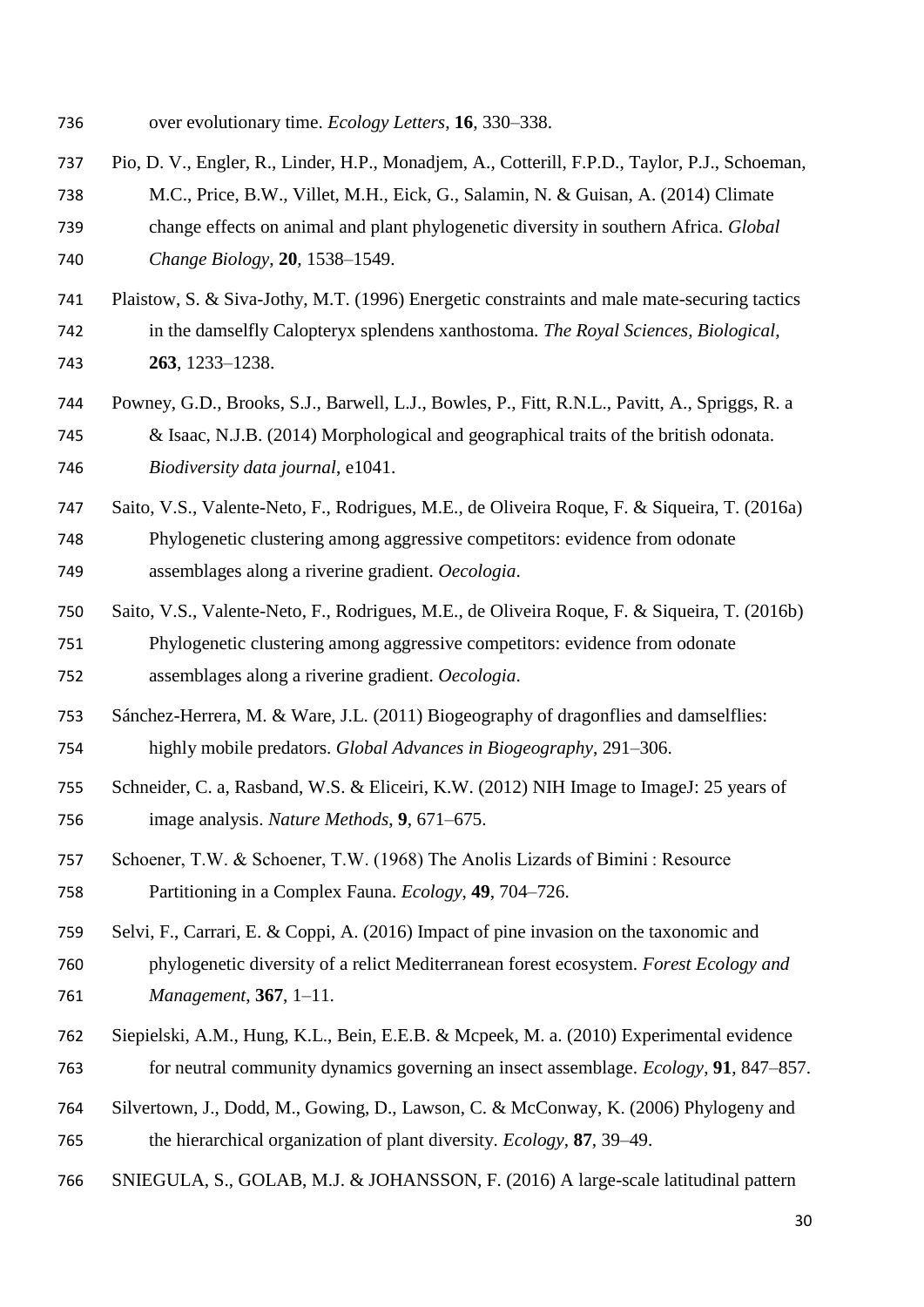- of life-history traits in a strictly univoltine damselfly. *Ecological Entomology*, 459–472.
- Telwala, Y., Brook, B.W., Manish, K. & Pandit, M.K. (2013) Climate-Induced Elevational Range Shifts and Increase in Plant Species Richness in a Himalayan Biodiversity Epicentre. *PLoS ONE*, **8**.
- Therry, L., Swaegers, J., Van Dinh, K., Bonte, D. & Stoks, R. (2016) Low larval densities in
- northern populations reinforce range expansion by a Mediterranean damselfly.
- *Freshwater Biology*, **61**, 1430–1441.
- Thuiller, W., Lavergne, S., Roquet, C., Boulangeat, I., Lafourcade, B. & Araujo, M.B. (2011) Consequences of climate change on the tree of life in Europe. *Nature*, **470**, 531–534.
- Vande Velde, L. & Van Dyck, H. (2013) Lipid economy, flight activity and reproductive 777 behaviour in the speckled wood butterfly: On the energetic cost of territory holding. *Oikos*, **122**, 555–562.
- Violle, C., Nemergut, D.R., Pu, Z. & Jiang, L. (2011) Phylogenetic limiting similarity and competitive exclusion. *Ecology Letters*, **14**, 782–787.
- Warren, D.L., Glor, R.E. & Turelli, M. (2008) Environmental niche equivalency versus conservatism: quantitative approaches to niche evolution. *Evolution; international journal of organic evolution*, **62**, 2868–83.
- Webb, C.O. (2000) Exploring the Phylogenetic Structure of Ecological Communities: An Example for Rain Forest Trees. *The American Naturalist*, **156**, 145–155.
- Webb, C.O., Ackerly, D.D., McPeek, M. a. & Donoghue, M.J. (2002) Phylogenies and Community Ecology. *Annual Review of Ecology and Systematics*, **33**, 475–505.
- Wellenreuther, M. & Sánchez-Guillén, R.A. (2015) Nonadaptive radiation in damselflies. *Evolutionary Applications*, doi:10.1111/eva.12269.
- Wiens, J.J., Ackerly, D.D., Allen, A.P., Anacker, B.L., Buckley, L.B., Cornell, H. V,
- Damschen, E.I., Jonathan Davies, T., Grytnes, J.-A., Harrison, S.P., Hawkins, B. a, Holt,
- R.D., McCain, C.M. & Stephens, P.R. (2010) Niche conservatism as an emerging
- principle in ecology and conservation biology. *Ecology letters*, **13**, 1310–24.
- Wiens, J.J. & Graham, C.H. (2005) Niche Conservatism: Integrating Evolution, Ecology, and Conservation Biology. *Annual Review of Ecology, Evolution, and Systematics*, **36**, 519– 539.
- Wiescher, P.T., Pearce-Duvet, J.M.C. & Feener, D.H. (2012) Assembling an ant community: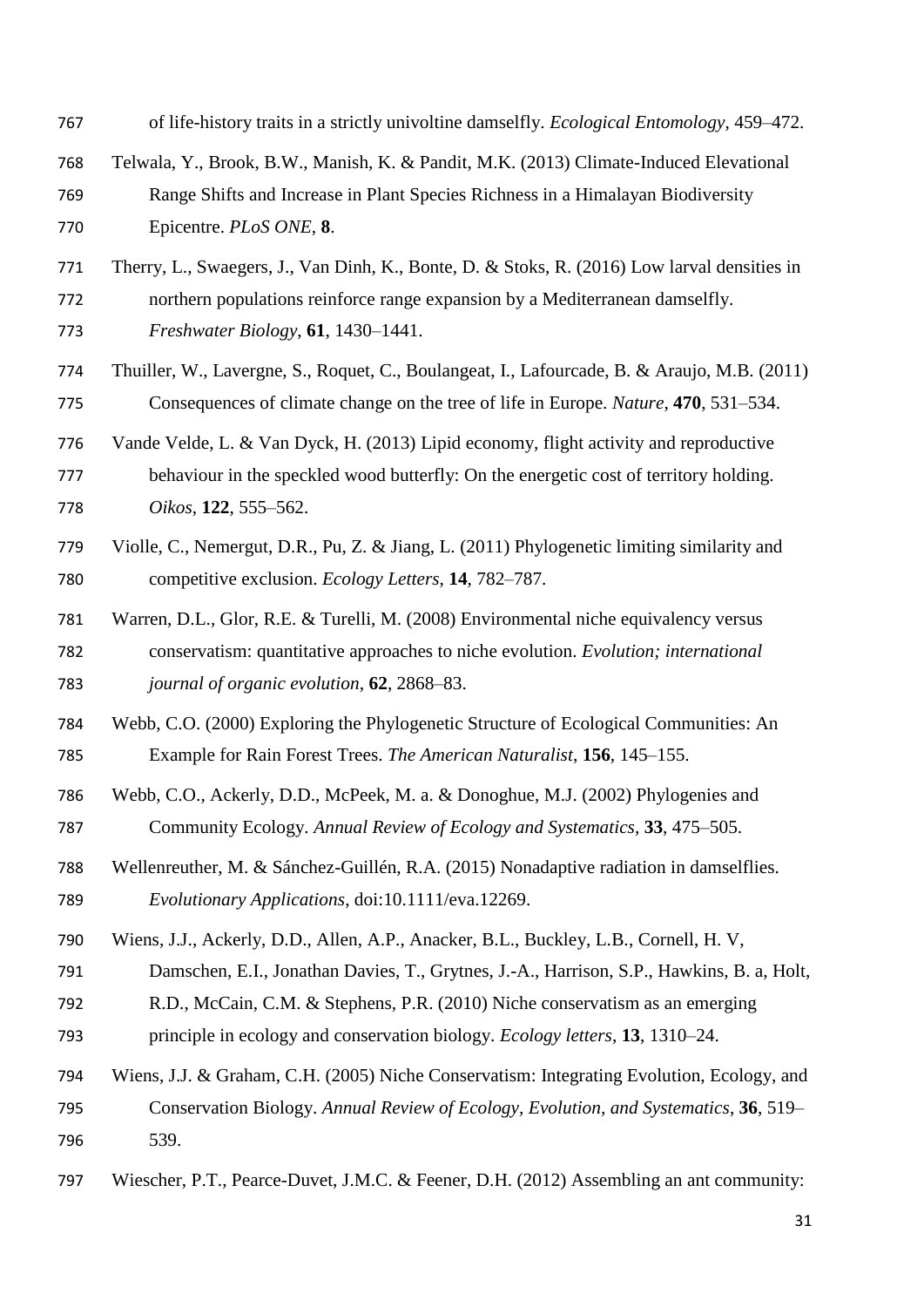| 798 |  | Species functional traits reflect environmental filtering. Oecologia, 169, 1063–1074. |  |  |  |
|-----|--|---------------------------------------------------------------------------------------|--|--|--|
|-----|--|---------------------------------------------------------------------------------------|--|--|--|

- Willig, M.R., Kaufman, D.M. & Stevens, R.D. (2003) Latitudinal gradients of biodiversity: patterns, scale, and synthesis. *Annual Review of Ecology, Evolution, and Systematics*, **34**, 273–309.
- Willis, C.G., Ruhfel, B., Primack, R.B., Miller-Rushing, A.J. & Davis, C.C. (2008)
- Phylogenetic patterns of species loss in Thoreau's woods are driven by climate change.
- *Proceedings of the National Academy of Sciences of the United States of America*, **105**, 17029–17033.
- Wilson, J.B. (1999) Guilds, functional types and ecological groups. *Oikos*, **86**, 507–522.
- Worthen, W.B. & Patrick, E.R. (2004) Competitive interactions affect perch-height preferences of three Odonata taxa (Coenagrionidae, Libellulidae). *International Journal of Odonatology*, **7**, 529–541.
- Zhang, J., Nielsen, S.E., Stolar, J., Chen, Y. & Thuiller, W. (2015) Gains and losses of plant species and phylogenetic diversity for a northern high-latitude region. *Diversity and Distributions*, **21**, 1441–1454.
- 

| 816 | Figure 1. Phylogeny of Scottish damselfly species constructed using phylogenies from        |
|-----|---------------------------------------------------------------------------------------------|
| 817 | Dumont, Vierstraete & Vanfleteren (2010) and Guan et al. (2013), with branch lengths set to |

1.

Figure 2. Effects of *Ischnua elegans* on *Lestes sponsa* within communities.

 2a. *Lestes sponsa* density is positively correlated with mean annual temperature at sites where *I. elegans* is absent, but not where *I. elegans* is present (effect of bio1 x *I. elegans* presence  $=-0.21 \pm 0.084$ ,  $t = -2.55$ ,  $p = 0.016$ ). Green circles represent sites at the current expansion front for *I. elegans*, and blue circles represent ponds less than 5

Figure legends: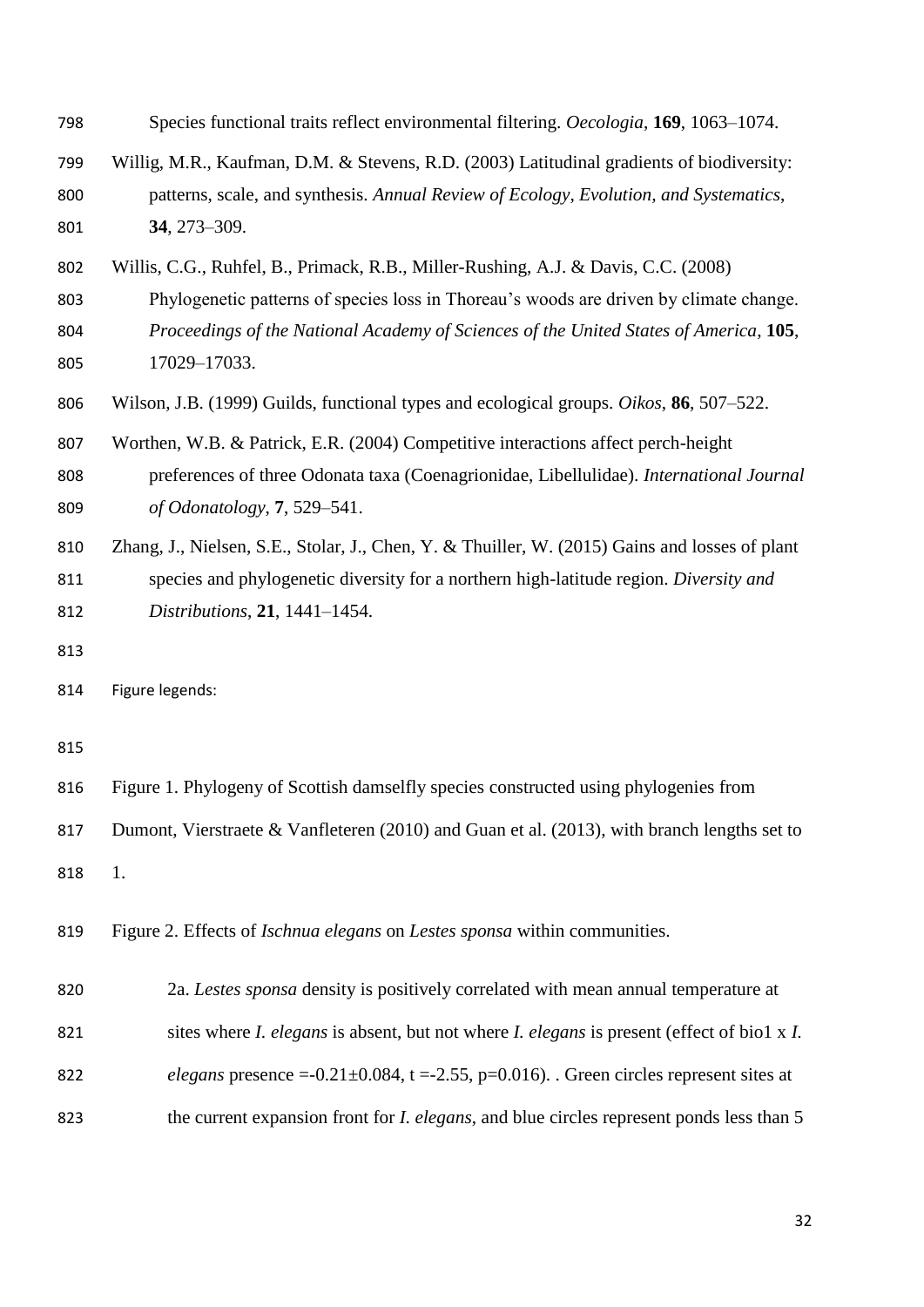| 824 | years old. Thus, at all circled sites, the species have only recently co-occurred, and the                |
|-----|-----------------------------------------------------------------------------------------------------------|
| 825 | competitive displacement effect observed at other sites may not have yet developed.                       |
| 826 | 2b. L. sponsa density is negatively correlated to densities of the invading competitor                    |
| 827 | <i>I. elegans.</i> The effect line represents the linear regression effect:-0.683 $\pm$ 0.28, $r^2$ =0.24 |
| 828 | $F_{1,19} = 5.89$ , t = -2.43, P=0.03.                                                                    |
| 829 | 2c. Lestes sponsa body size at sites where Ischnura elegans is present and absent,                        |
| 830 | where body size has been derived from principal components analysis of multiple                           |
| 831 | morphometric measurements ( <i>I. elegans</i> presence on <i>L. sponsa</i> body size=-                    |
| 832 | $264.52 \pm 7.174$ , t = -3.4238, p < 0.001).                                                             |
| 833 |                                                                                                           |
| 834 | Figure 3. Thermal preferences of Ischnura elegans and Lestes sponsa in the presence and                   |
| 835 | absence of each other. Error bars depict standard errors.                                                 |
| 836 | Figure 4. Predictors of phylogenetic structure within Scottish damselfly communities. 4a.                 |
| 837 | Communities are more phylogenetically underdispersed at warmer sites (assessed via mean                   |
| 838 | annual temperature at the site), where letters indicate significant differences. 4b. Effect of I.         |
| 839 | elegans presence vs. absence on patterns of within-community phylogenetic dispersion.                     |
| 840 | Figure 5. Niche modelling of all damselfly species found in the study region.                             |
| 841 | 5a. Habitat suitability of each damselfly species using MaxEnt niche modelling.                           |
| 842 | 5b. Pairwise niche overlap scores given as Schoeners D (Warren et al. 2008).                              |
| 843 |                                                                                                           |
| 844 |                                                                                                           |
| 845 |                                                                                                           |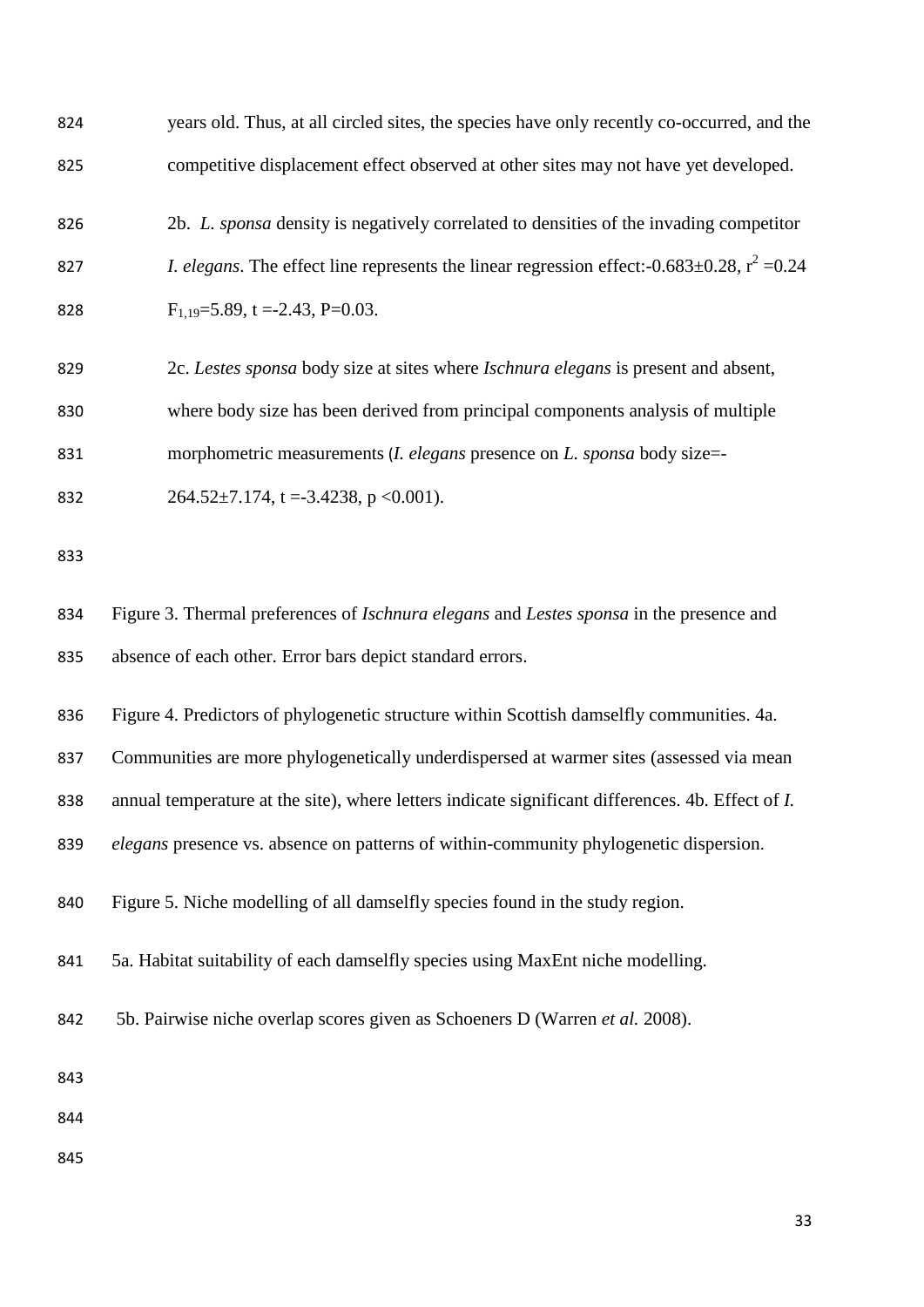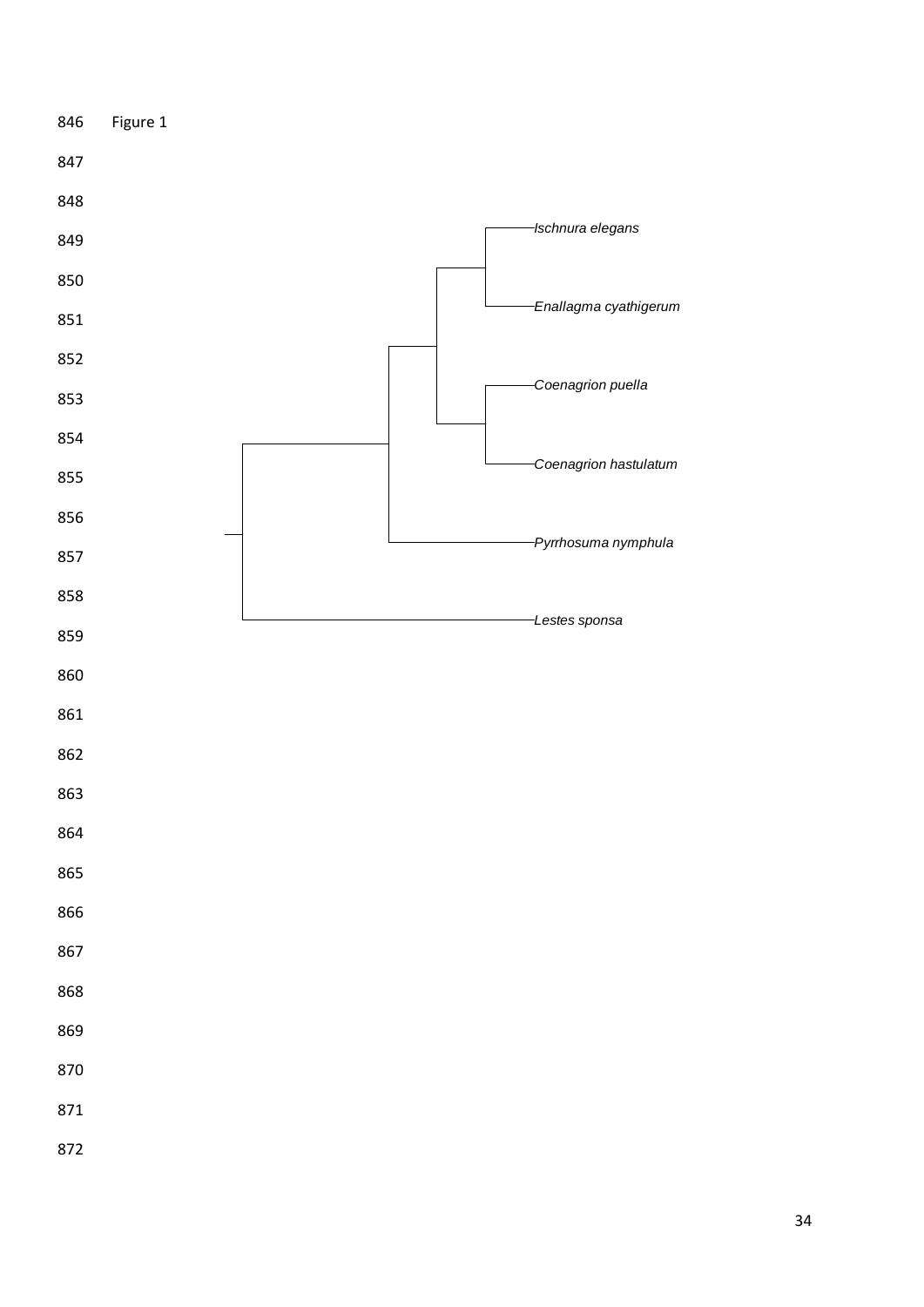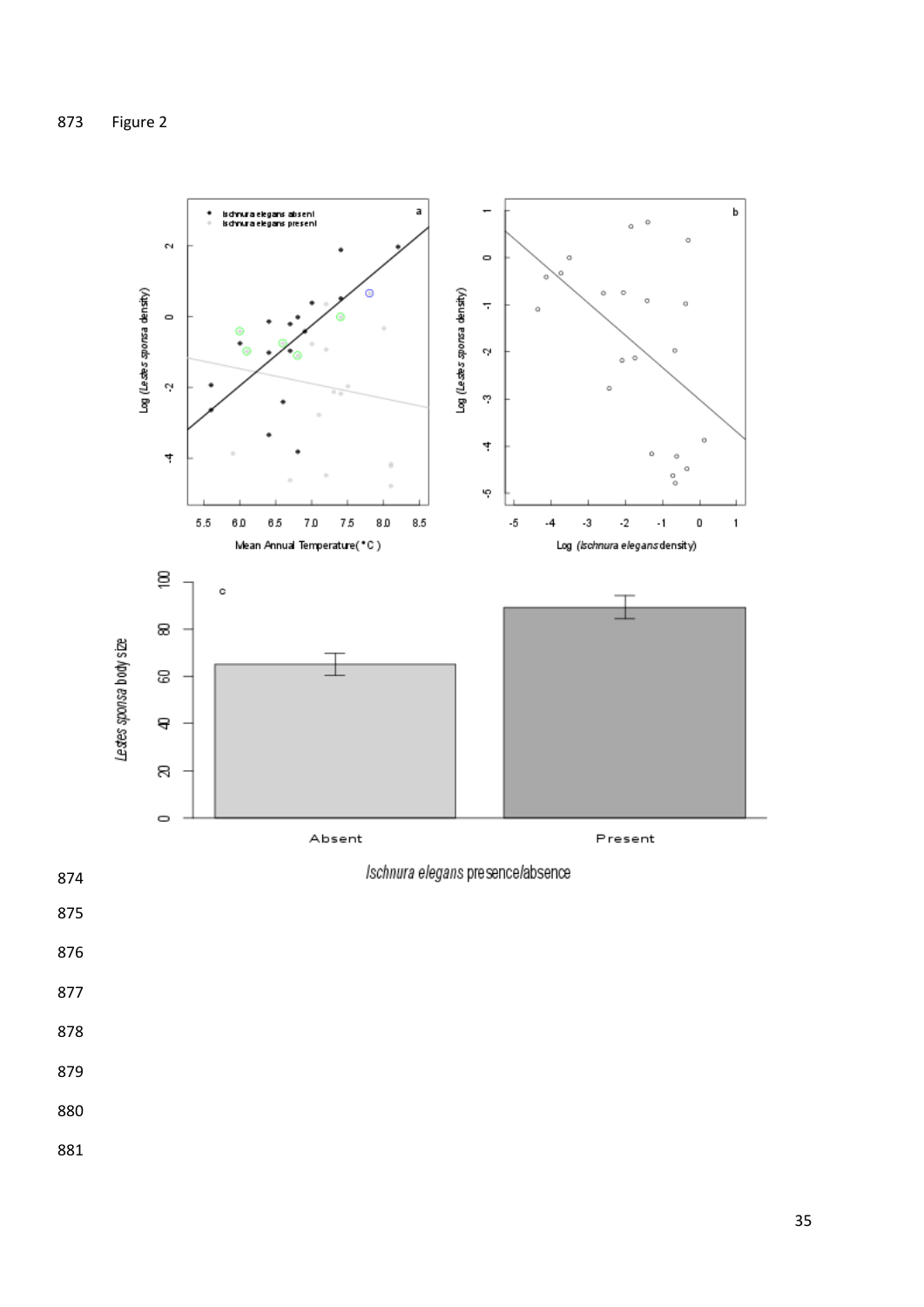

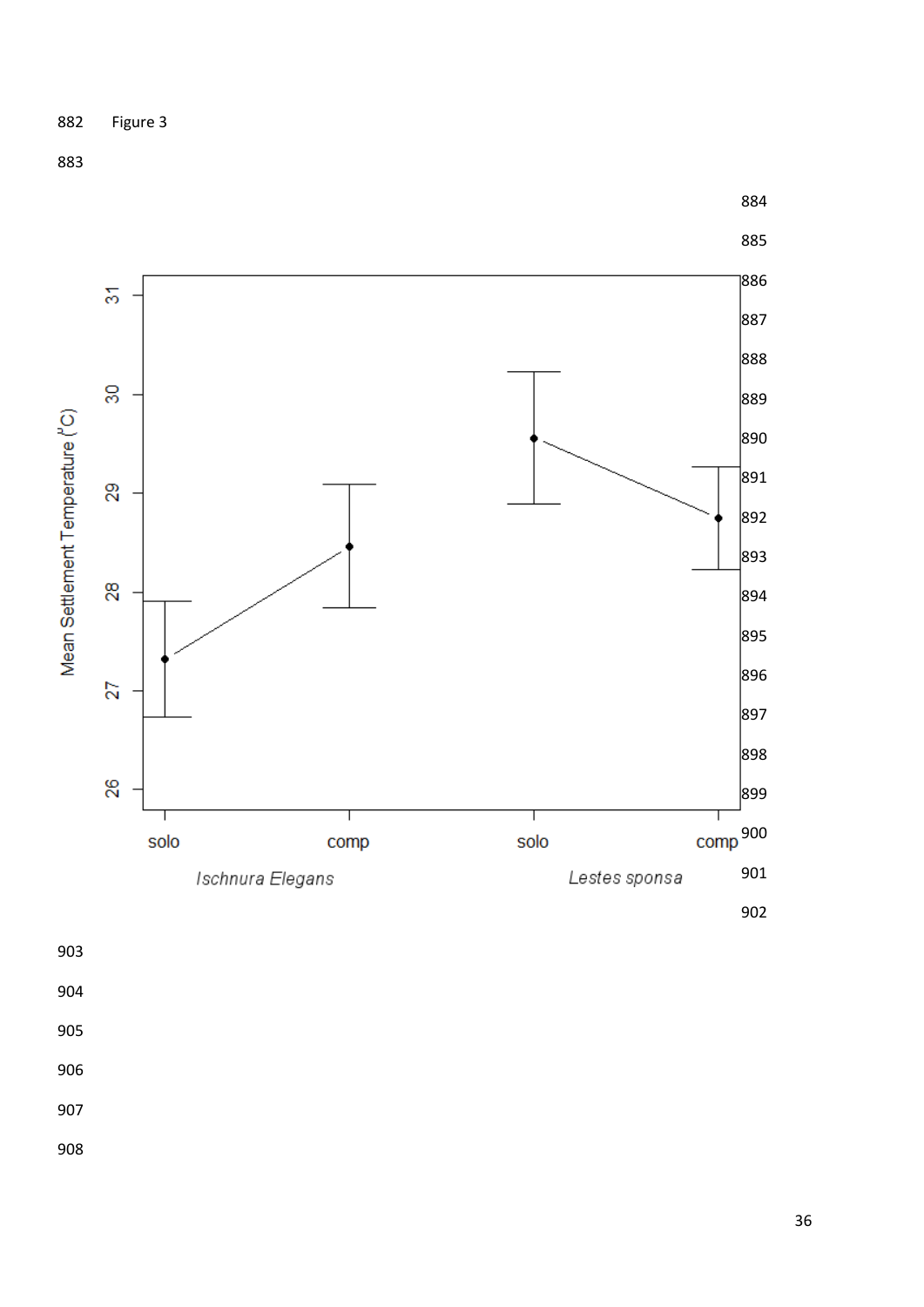

- 
- 
- 
- 
- 
- 
- 
- 
- 
- 
-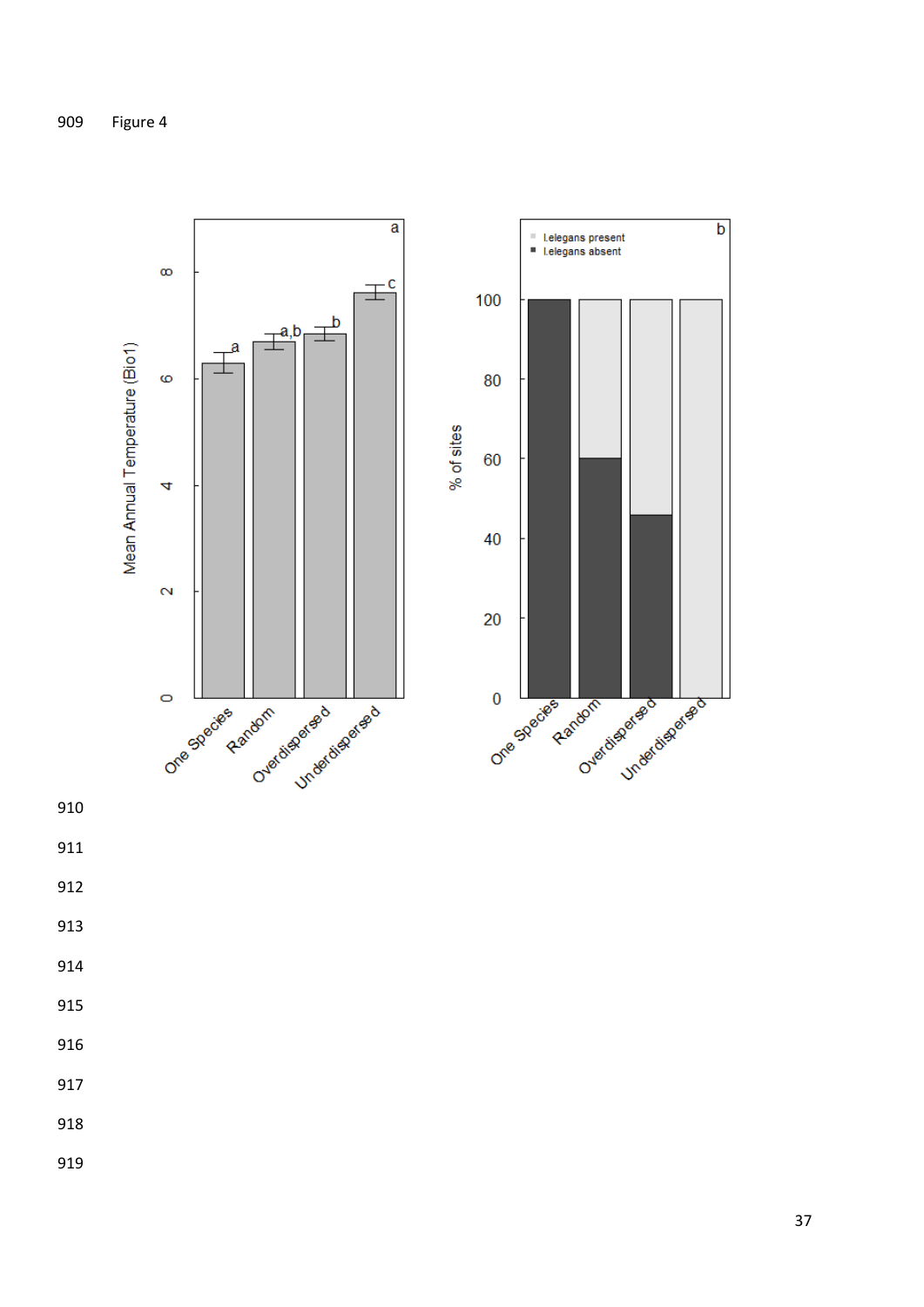

Figure 5



|                        | Ischnura<br>elegans | Lestes<br>sponsa | Pyrrhosoma<br>nymphula | Coenagrion<br>hastulatum | Coenagrion<br>puella | Enallagma<br>cyathigerum |
|------------------------|---------------------|------------------|------------------------|--------------------------|----------------------|--------------------------|
| Ischnura elegans       | <b>NA</b>           | 0.87             | 0.82                   | 0.22                     | 0.65                 | 0.87                     |
| Lestes sponsa          |                     | <b>NA</b>        | 0.87                   | 0.26                     | 0.61                 | 0.91                     |
| Pyrrhosoma<br>nymphula |                     |                  | ΝA                     | 0.23                     | 0.52                 | 0.92                     |
| Coenagrion             |                     |                  |                        | <b>NA</b>                | 0.18                 | 0.23                     |
| hastulatum             |                     |                  |                        |                          |                      |                          |
| Coenagrion             |                     |                  |                        |                          | <b>NA</b>            | 0.57                     |
| puella                 |                     |                  |                        |                          |                      |                          |
| Enallagma              |                     |                  |                        |                          |                      | <b>NA</b>                |
| cyathigerum            |                     |                  |                        |                          |                      |                          |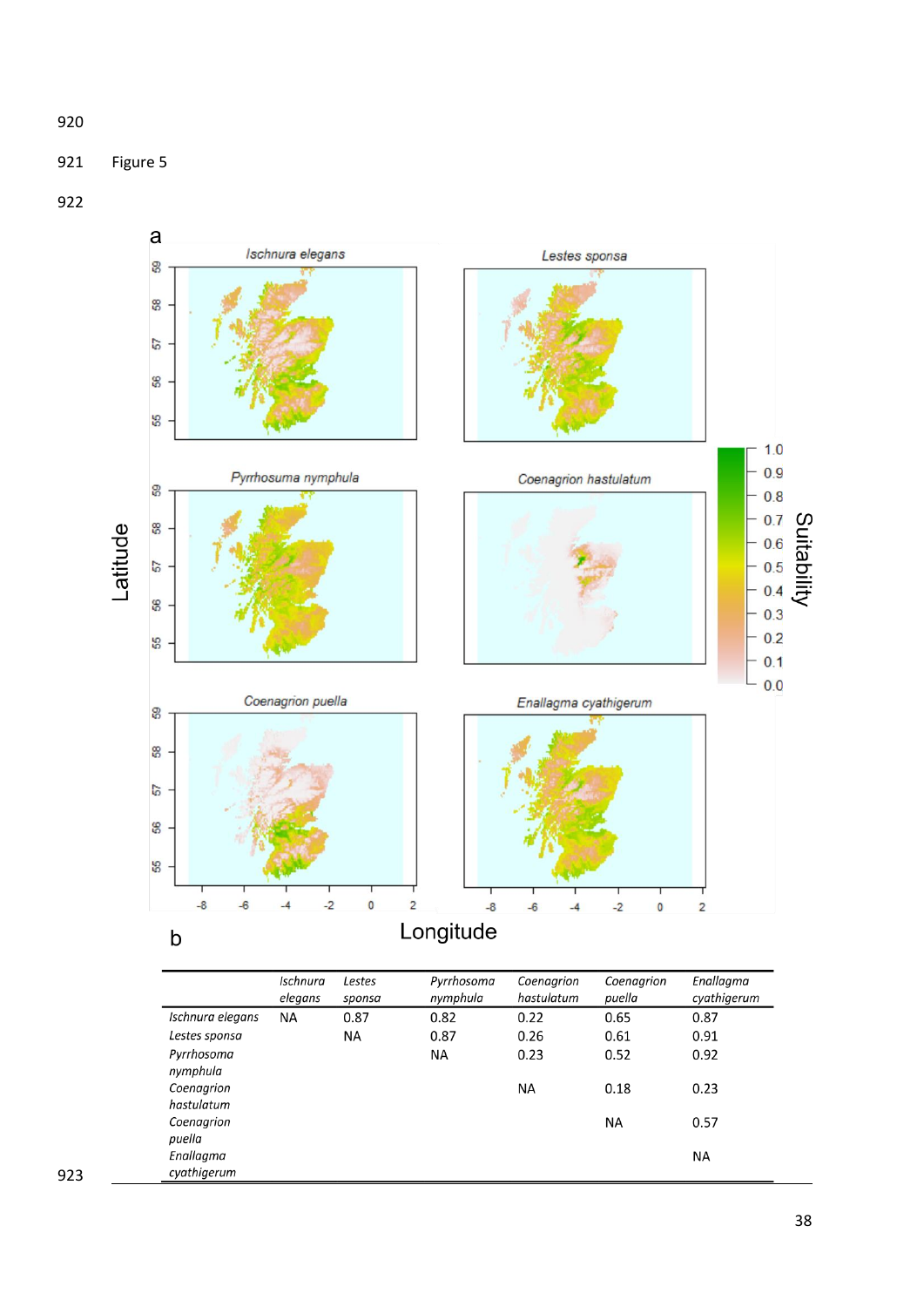924 925 926 Supplementary material for: 927 928 Range shifting species reduce phylogenetic diversity in high latitude communities via 929 competition 930 Robert Fitt<sup>1\*</sup>, Lesley T. Lancaster<sup>1</sup> 931 932 1. Institute of Biological and Environmental Sciences, The University of Aberdeen, 933 Aberdeen, United Kingdom. 934 \*Corresponding author: r01rnf13@abdn.ac.uk. 935 936 937 Table S1. Variation in georeferenced climate variables across the study sites in northeast 938 Scotland. Climatic values for each site were bioclimatic variables obtained from (Hijmans et

939 al., 2005).

|                  | Climatic variables                           | Maximum value    | Minimum Value    |
|------------------|----------------------------------------------|------------------|------------------|
| Bio1             | Mean annual<br>temperature                   | $4.8^{\circ}$ C  | $8.2^{\circ}$ C  |
| Bio <sub>2</sub> | Mean diurnal<br>Range                        | $7^{\circ}$ C    | $7.3^{\circ}$ C  |
| Bio3             | Iscothermality                               | 3                | 3.9              |
| Bio4             | Temperature<br>seasonality                   | 400.9            | 548.4            |
| Bio <sub>8</sub> | Mean<br>temperature<br>of wettest<br>Quarter | $0.2^{\circ}$ C  | $11.6^{\circ}$ C |
| Bio9             | Mean<br>temperature<br>of driest<br>quarter  | $3.6^{\circ}$ C  | $10.3^{\circ}$ C |
| Bio10            | Mean<br>Temperature<br>of Warmest            | $10.9^{\circ}$ C | $14.6^{\circ}$ C |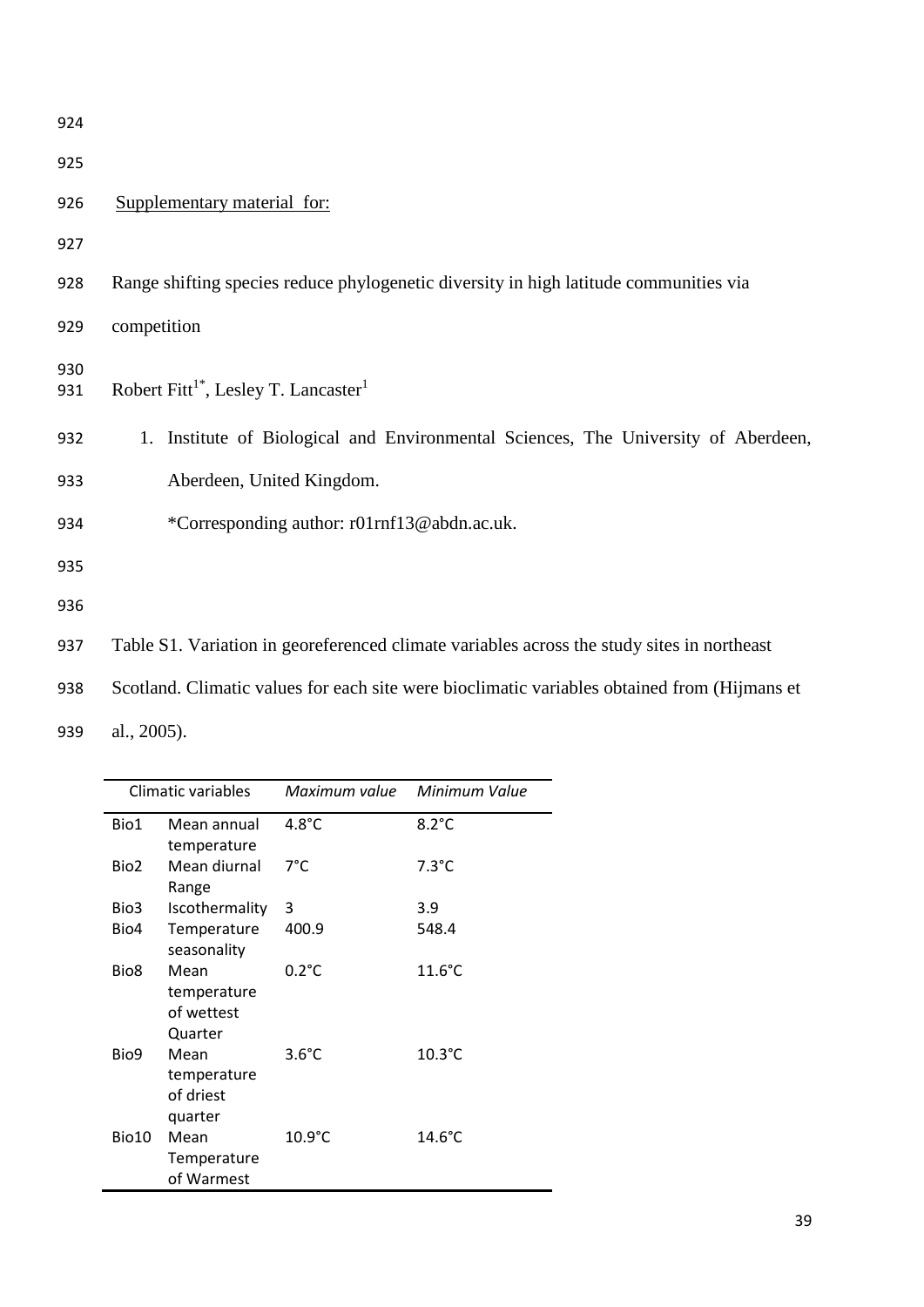|       | Quarter             |                   |                   |
|-------|---------------------|-------------------|-------------------|
|       | Bio15 Precipitation | 14                | 26                |
|       | Seasonality         |                   |                   |
| Bio18 | Precipitation       | 174 <sub>mm</sub> | 270 <sub>mm</sub> |
|       | of Warmest          |                   |                   |
|       | Quarter             |                   |                   |

| 941 |  | Table S2. AICc scores for the different models predicting site-specific density of each |  |  |  |  |  |  |  |
|-----|--|-----------------------------------------------------------------------------------------|--|--|--|--|--|--|--|
|-----|--|-----------------------------------------------------------------------------------------|--|--|--|--|--|--|--|

942 species. A ΛAICc of greater than 2 was assumed to be significantly different.

| Model            |               |                          | <b>AICC</b>            |                          |
|------------------|---------------|--------------------------|------------------------|--------------------------|
|                  | Lestes sponsa | Ischnura<br>elegans      | Pyrrhosuma<br>nymphula | Enellagma<br>cyathigerum |
| $~^{\sim}$ 1     | 153.2         | 178.9                    | 188.6                  | 266.9                    |
| $\sim$ I.elegan  | 152.1         |                          | 183.9                  | 362.5                    |
| presence/absence |               |                          |                        |                          |
| (I.E)            |               |                          |                        |                          |
| $\sim$ Bio1      | 150.7         | 167.2                    | 182.6                  | 256.4                    |
| $\sim$ I.E+Bio1  | 147.5         | $\overline{\phantom{a}}$ | 182.3                  | 253.0                    |
| $\sim$ I.E*Bio1  | 142.9         |                          | 183.6                  | 255.0                    |

943

## 944 Table S3

945 Sites and dates of damselfly capture for thermal preference trials

| Site | Latitude  | Longitude   |            | Dates visited |            |
|------|-----------|-------------|------------|---------------|------------|
| 31   | 56 38.880 | $-246.185$  | 18/07/2016 |               |            |
| 34   | 574.133   | $-230.245$  | 18/07/2016 |               |            |
| 51   | 57 11.174 | $-350.224$  | 07/07/2016 | 21/07/2016    |            |
| 84   | 56 44.537 | $-257.551$  | 05/07/2016 | 13/07/2016    | 18/07/2016 |
| 87   | 56 32.503 | $-2.37.293$ | 13/07/2016 | 18/07/2016    |            |
| 90   | 57 31.311 | $-312.473$  | 07/07/2016 | 21/07/2016    |            |
| 91   | 57 40.562 | $-37.647$   | 07/07/2016 | 21/07/2016    |            |

946

 Table S4. Permutation importance of climatic predictor variables included within best-fit niche models for each species. AUC from ROC analysis scores are given to assess the fit of each model to the data. More widespread species tend to have lower AUC values for a given model quality; AUC > 0.5 indicates a better-than-random fit to the data. The variable with the highest permutation importance for each species is depicted in bold.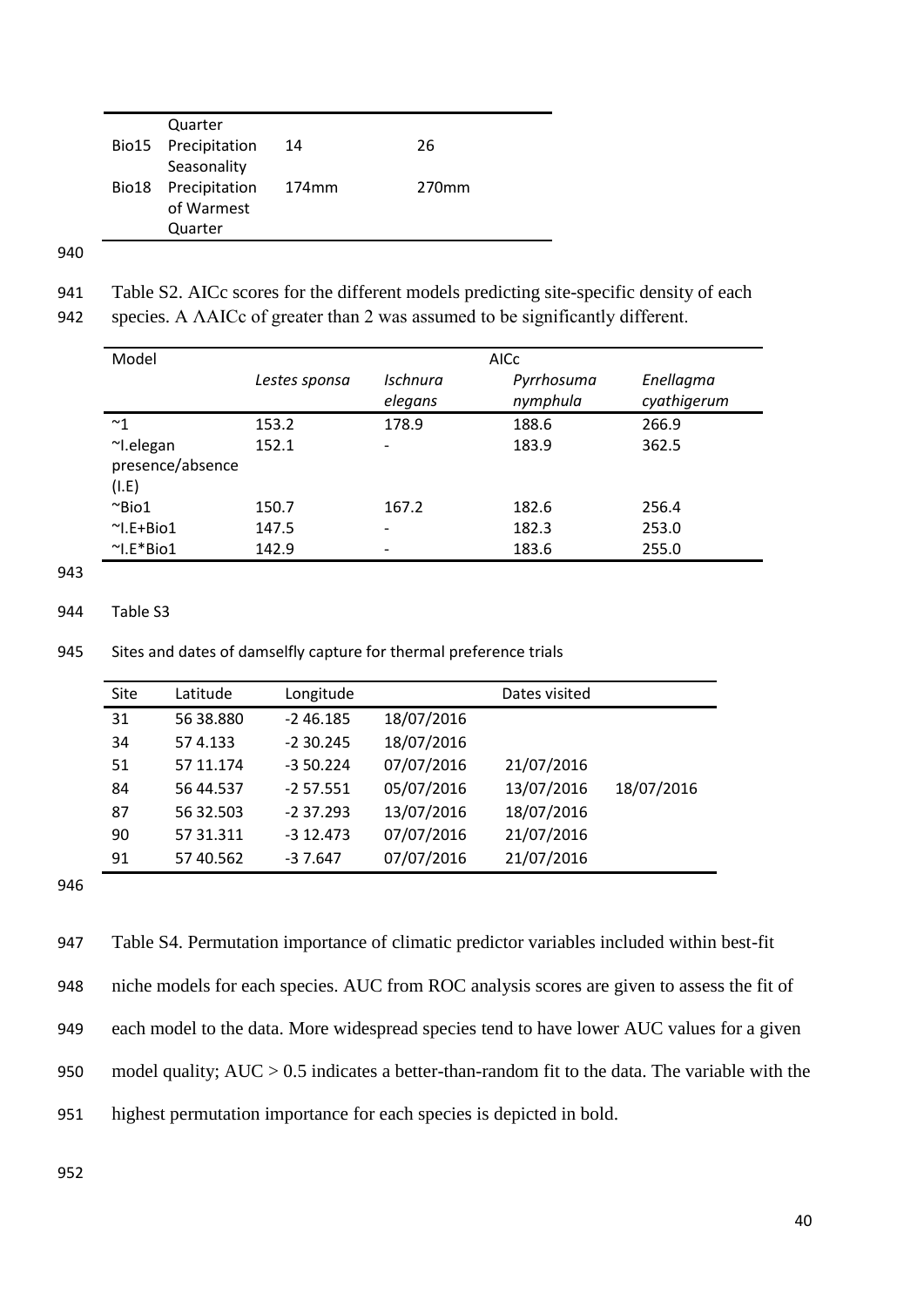|            | Climatic variables |                                              | Permutation importance  |                     |                    |                         |                  |                       |
|------------|--------------------|----------------------------------------------|-------------------------|---------------------|--------------------|-------------------------|------------------|-----------------------|
|            |                    |                                              | I.elegan<br>$\mathsf S$ | L.sponsa            | C.puella           | C.hastulatum P.nymphula |                  | E.cyathigeru<br>$\,m$ |
|            | Bio1               | Mean annual<br>temperature                   | 54                      | 11.9                | 30.8               | 1.5                     | 14.6             | 12.3                  |
|            | Bio2               | Mean diurnal<br>Range                        | 11                      | 12.1                | 30                 | 36.2                    | 16.9             | 9.4                   |
|            | Bio3               | Iscothermality                               | 2.7                     | 7.7                 | 0.9                | 3                       | 9.8              | $\mathbf 1$           |
|            | Bio4               | Temperature<br>seasonality                   | 1.5                     | 6.2                 | 13                 | 2.9                     | 1.9              | 6.9                   |
|            | Bio8               | Mean<br>temperature<br>of wettest<br>Quarter | 0.3                     | 2.2                 | 2.4                | 0.8                     | 0.4              | 5.5                   |
|            | Bio9               | Mean<br>temperature<br>of driest<br>quarter  | 0.5                     | 0.7                 | 0.4                | 0.2                     | 0.4              | 0.6                   |
|            | Bio10              | Mean<br>Temperature<br>of Warmest<br>Quarter | 15.5                    | 40.4                | 8.7                | 0.1                     | 10.4             | 32.8                  |
|            | Bio15              | Precipitation<br>Seasonality                 | 9.1                     | 6.7                 | 10.2               | 1.1                     | 28.4             | 15                    |
|            | Bio18              | Precipitation<br>of Warmest<br>Quarter       | 5.4                     | 12.1                | 3.7                | 54.2                    | 17.2             | 16.6                  |
|            | <b>AUC</b>         |                                              | $0.739 + 0$<br>.009     | $0.703 + 0$<br>.009 | $0.873 + 0$<br>.01 | $0.977 \pm 0.012$       | $0.646 \pm 0.02$ | $0.666 \pm 0.01$      |
| 953<br>954 |                    |                                              |                         |                     |                    |                         |                  |                       |
| 955        |                    |                                              |                         |                     |                    |                         |                  |                       |
| 956        |                    |                                              |                         |                     |                    |                         |                  |                       |

958 Figure S1:

959 Depiction of the thermal gradient of used for thermal preference trials, where temperature

960 decreased gradually from ~60°C to ~10°C over 1 metre.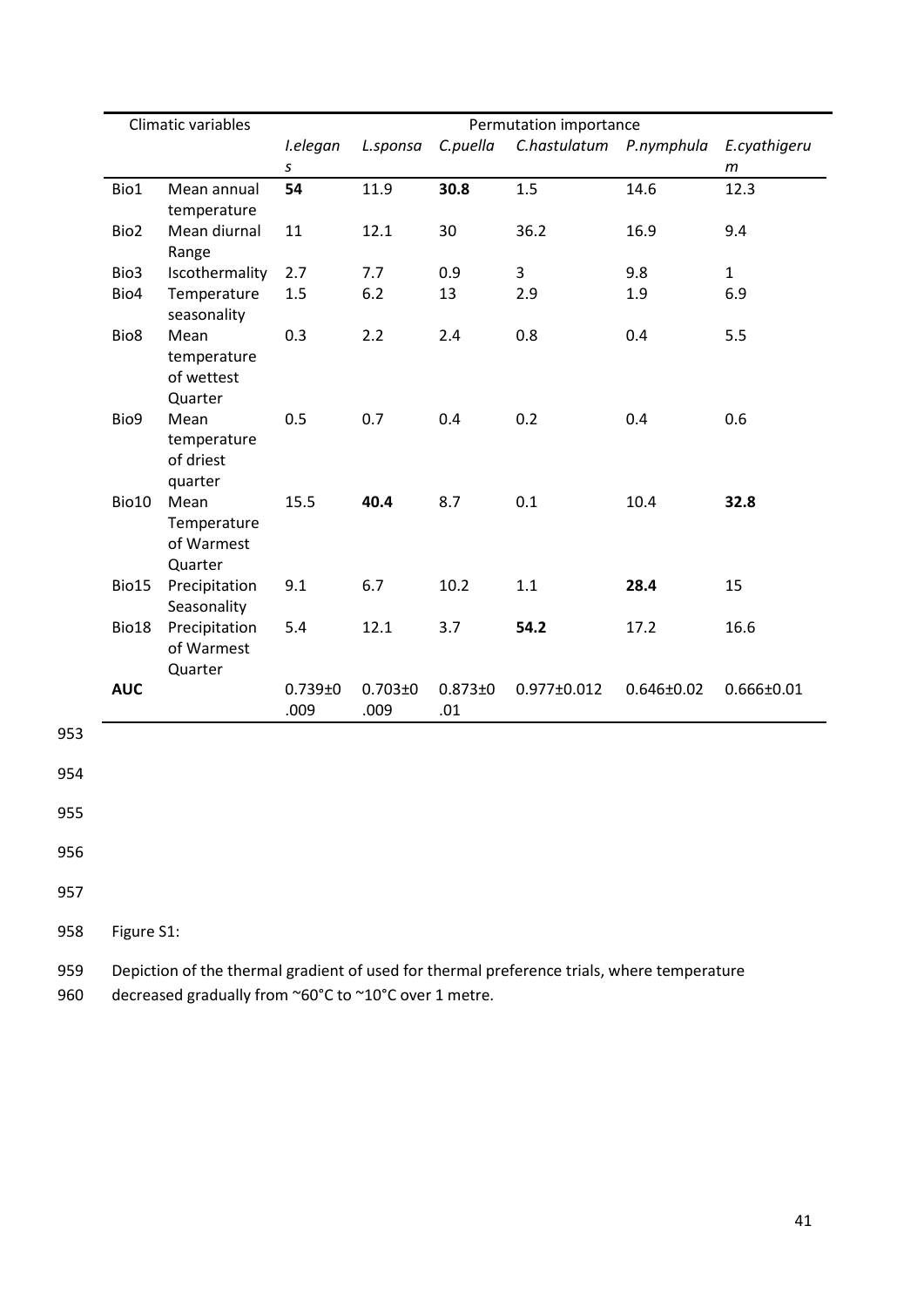| $\sim$ 27.4 °C 51.3 |
|---------------------|
|                     |
|                     |
|                     |
|                     |

- 
- 
- Figure S2:
- Example of a thermal image of where a damselfly settled within the thermal gradient. Circles
- represent locations around the damselfly where environmental temperature was recorded.